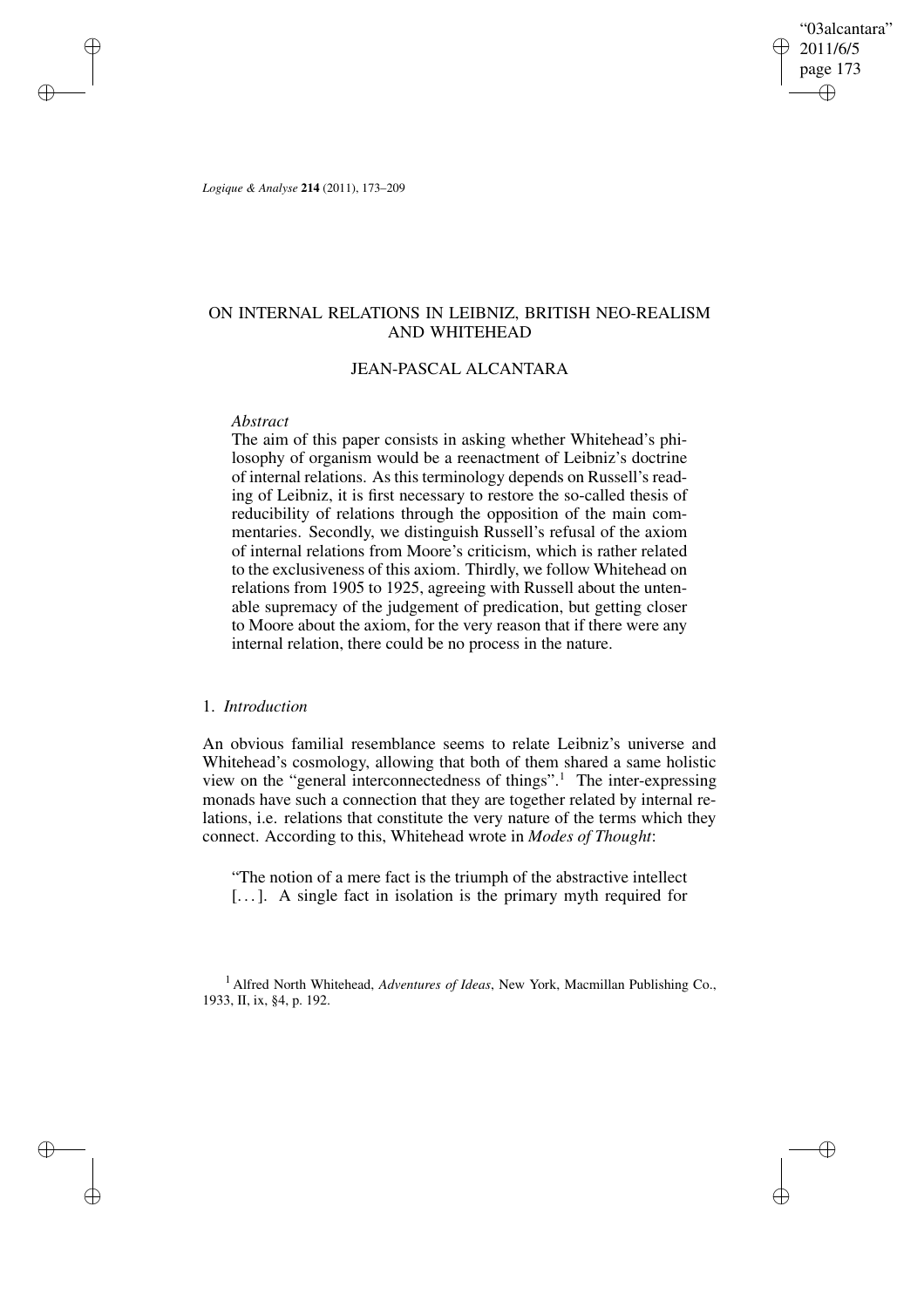# 174 JEAN-PASCAL ALCANTARA

"03alcantara" 2011/6/5 page 174

✐

✐

✐

✐

finite thought [. . .]. Connectedness is of the essence of all things of all types  $[\dots]$ . No fact is merely itself".<sup>2</sup>

Even before this, a leitmotiv in *Process and Reality* was already that every actual entity is present in every other actual entity.

Bertrand Russell had believed that he had definitively got rid of internal relations. Dealing with this kind of relations, any form of pluralism becomes inconceivable and leads to an idealist monism, as it was the case of Bradley's neo-Hegelianism. In fact we owe to Whitehead, especially in the chapters X and XI of *Science and the Modern World*, a subtle rehabilitation of the internal relations, however not exclusive of the external relations. Given their so-called "relational essence", the eternal objects hold together through internal relations. Whitehead's main conceptual innovation puts forward that some relations could be internal in one direction but external from the converse side. Indeed, whilst all relations, from the eternal object to the actual occasion, are *external*, Whitehead qualified as *internal* the "ingression" of the eternal objects, gradually determined by each actual occasion.

This distinction between two classes of relations surely involves some old metaphysical oppositions, particularly the one of essence and accidents. While essential attributes determine the identity of a thing, which could not remain the same if its internal relations would be changed, external relations turn out to be an accidental predication, since a thing remains identical to itself through some superficial modifications.

As a result of the special relativity theory, Whitehead conceived the essence of an event to be constituted by the whole of its relations to others events. Such was the great lesson of physical modern theory: it would be impossible from now on to maintain that the spatio-temporal relations are external. Therefore the relations among the events must be characterized as internal, so that internal relatedness constitutes the essence of all events:

"This internal relatedness is the reason why an event can be found only just where it is and how it is, — that is to say, in just one definite set of relationships. For each relationship enters into the essence of the event; so that, apart from that relationship, the event would not be itself. This is what is meant by the very notion of internal relations. It has been usual, indeed, universal, to hold that

<sup>2</sup> Alfred North Whitehead, *Modes of Thought*, Cambridge, Cambridge University Press, 1938, pp. 12–13.

✐

✐

✐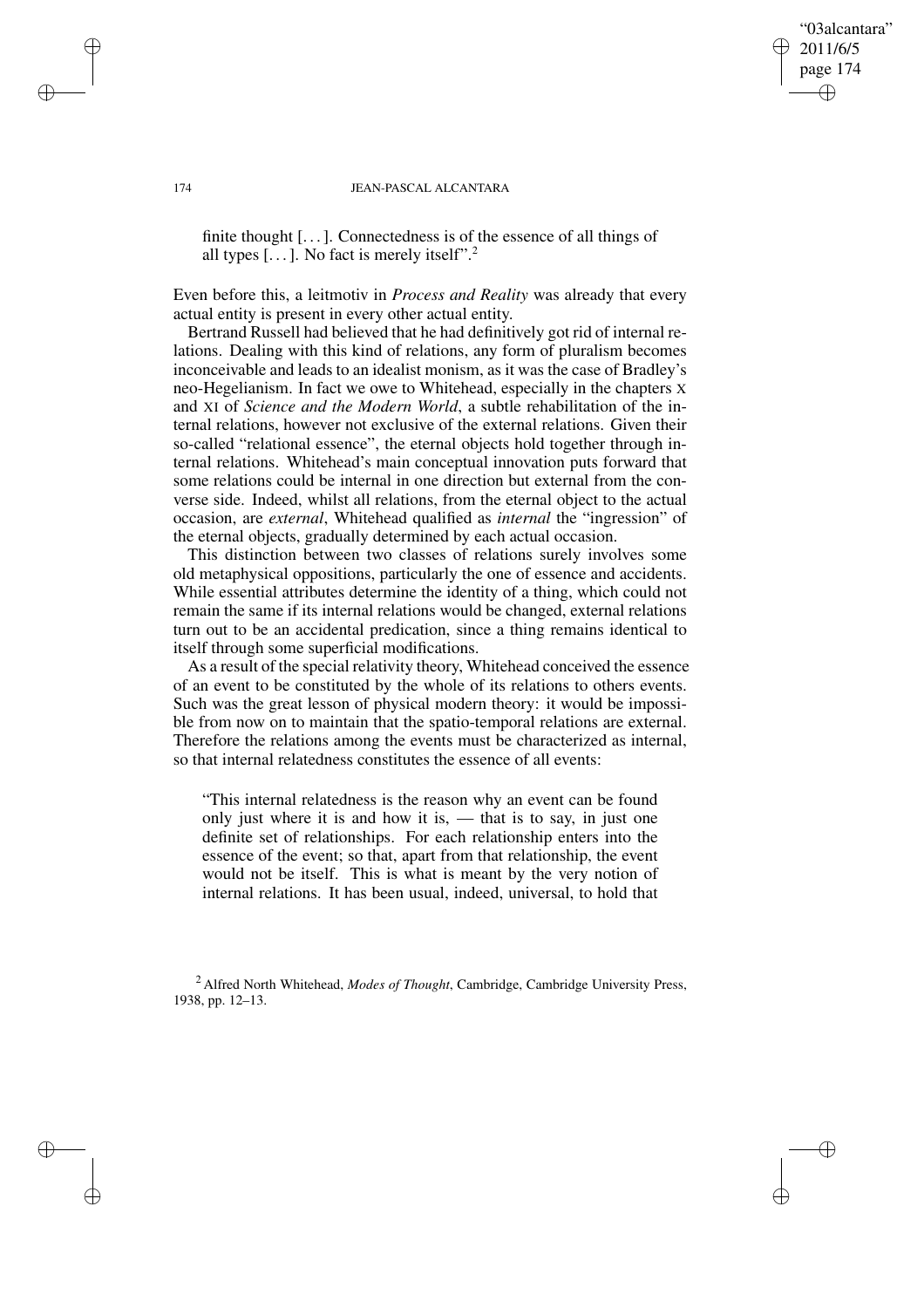"03alcantara" 2011/6/5 page 175 ✐ ✐

✐

✐

#### ON INTERNAL RELATIONS IN LEIBNIZ, BRITISH NEO-REALISM, WHITEHEAD 175

spatio-temporal relationships are external. This doctrine is what is here denied".<sup>3</sup>

✐

✐

✐

✐

For the present, my purpose is to establish why Whitehead's views on relations should be brought closer to George Edward Moore's analysis in his famous paper *External and Internal Relations* (1919) and why Whitehead could no longer hold Russell's criticism of internal relations about Leibniz as insuperable. In a first part of this text, I will come back to the topic of internal relations, concerning Leibniz's theory of relations. In a second part, I will discuss Moore's moderate position by contrast with Russell's radical criticism of internal relations. And finally, I will show how, before writing *Science and the Modern World*, Whitehead has freed himself from what we could name Russell's new dogma about the exclusiveness of external relations.

## 2. *Internal relations and the problem of the reducibility of relations in Leibniz*

In his book on Leibniz, which Whitehead knew very well, Russell identified his own external relations with the Leibnizian extrinsic denominations. Leibniz's leading axiom, according to which "Every extrinsic denomination — i.e. every relation — has an intrinsic foundation, i.e. a corresponding predicate", amounts to the denial of any purely extrinsic relation.<sup>4</sup> Here it appears that we meet a tension, between, on one side, the pluralism of substances which implies relations between them, and on the other side, the analytic conception of truth, i.e. a definition of the true proposition as one whose subject expressly or virtually contains its predicates. Russell claimed that Leibniz had intended to reduce all relational propositions to predicative judgements.

Following Russell, this problem became a mandatory topic for the scholars: did Leibniz actually intend to reduce the relations? Indeed Leibniz used

<sup>3</sup> Alfred North Whitehead, *Science and the Modern World* [SMW], Lowell Lectures, 1925, New York, A Mentor Book,  $10^{th}$  printing, 1960, chap. vii, p. 155.

<sup>4</sup> G.W. Leibniz, *Die philosophischen Schriften* [GP] published by C.I. Gerhardt, Berlin, 1875–1885, reprint Hildesheim, Georg Olms Verlag, 1968, vol. II, p. 240, quoted by Bertrand Russell, *A Critical Exposition of the Philosophy of Leibniz. With an Appendix of Leading Passages*, Cambridge, 1900, reprint London, Routledge, 2002, §24, p. 68.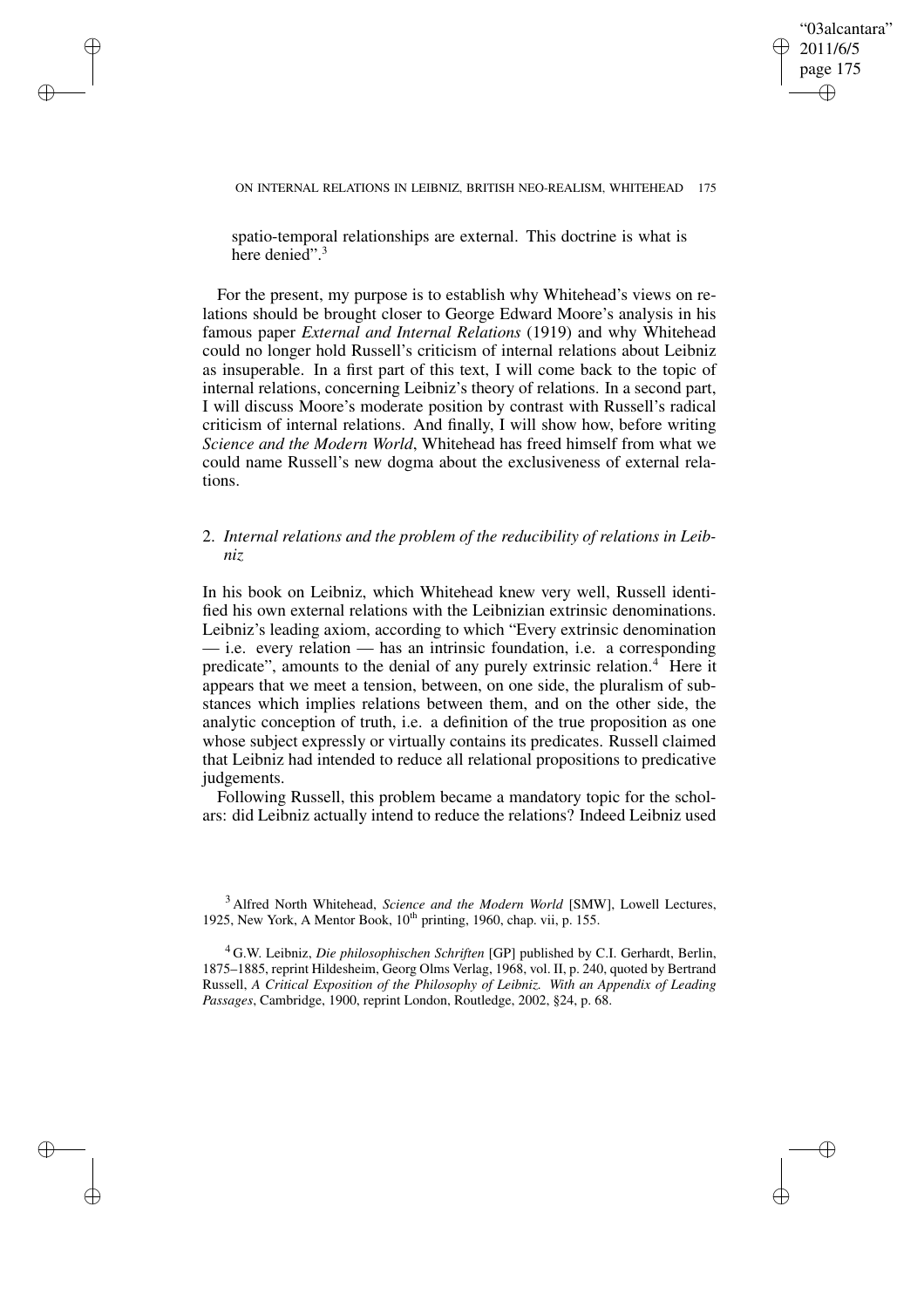"03alcantara" 2011/6/5 page 176 ✐ ✐

✐

✐

#### 176 JEAN-PASCAL ALCANTARA

the Latin word "reductio" and the verb "reducere" about relations.<sup>5</sup> By "reduction", Leibniz was supposed to mean a systematic project of rewriting all polyadic sentences under the form of monadic sentences. According to the conceptions of the *Principia Mathematica*, the opposition between these two kinds of sentences does not seem insuperable, at least because both of them take part in the same scheme of a propositional function  $F(x)$ ,  $F(x, y)$ ... etc. But later on, Church's demonstration of the indecidability of the calculus of relations will bring to the fore a metalogical reason to distinguish the calculus of predicates which is itself decidable from the one dealing with relations, which is not. $6$ 

Other scholars also claimed that Leibniz had upheld the reduction of relations: like Russell, G.H.R. Parkinson came back to the conclusion that Leibniz failed to reduce all the asymmetric relations.<sup>7</sup> Then came N. Rescher, for whom, at the opposite, Leibniz had succeeded even in this last case, followed by B. Mates, who understood the endeavours of reduction inside a nominalistic reenactment of Leibniz's philosophy.<sup>8</sup>

In 1900, Russell did not mention different issues depending on whether kind of relation was retained, as he would notoriously do later in his *Principles of Mathematics* (§§213–215) by distinguishing "monadistic" and "monistic" reduction of a relation. Russell picked up exactly the same example of an asymmetric relation as Leibniz in a famous passage of his correspondence with Clarke.<sup>9</sup> In the case of a judgment of comparison between two

<sup>6</sup> Alonzo Church, "A Note on the *Entscheidungsproblem*", in *The Journal of Symbolic* Logic, vol. 1, n<sup>o</sup> 1, 1936, pp. 40–41.

<sup>7</sup> G.H.R. Parkinson, *Logic and Reality in Leibniz's Metaphysics*, Oxford, Clarendon Press, 1965, pp. 39–55.

<sup>8</sup> Nicolas Rescher, *Leibniz's Metaphysics of Nature. A Group of Essays*, Dordrecht, Reidel, 1981, pp. 56–83; Benson Mates, *The Philosophy of Leibniz. Metaphysics and Language*, Oxford, Oxford University Press, 1986, pp. 209–226.

<sup>9</sup> G.W. Leibniz, *Fifth Writing*, §47 (GP VII, 401). "This passage is of the utmost importance for understanding Leibniz's philosophy", commented Russell. Leibniz was near "to realize that relation is something distinct from and independent of subject and accident". But "he thrusts aside the awkward discovery, by condemning the third of the above", that is to say: Leibniz rejected the independence of the relations. Thus they became "something purely ideal" (B. Russell, CEPL, §10, p. 15).

✐

✐

✐

<sup>5</sup> Louis Couturat, *Opuscules et fragments inédits de Leibniz. Extraits des manuscrits de la Bibliothèque royale de Hanovre* [Op. & Fr.], Paris, 1903, reprint Hildesheim, Georg Olms Verlag, 1961, p. 244.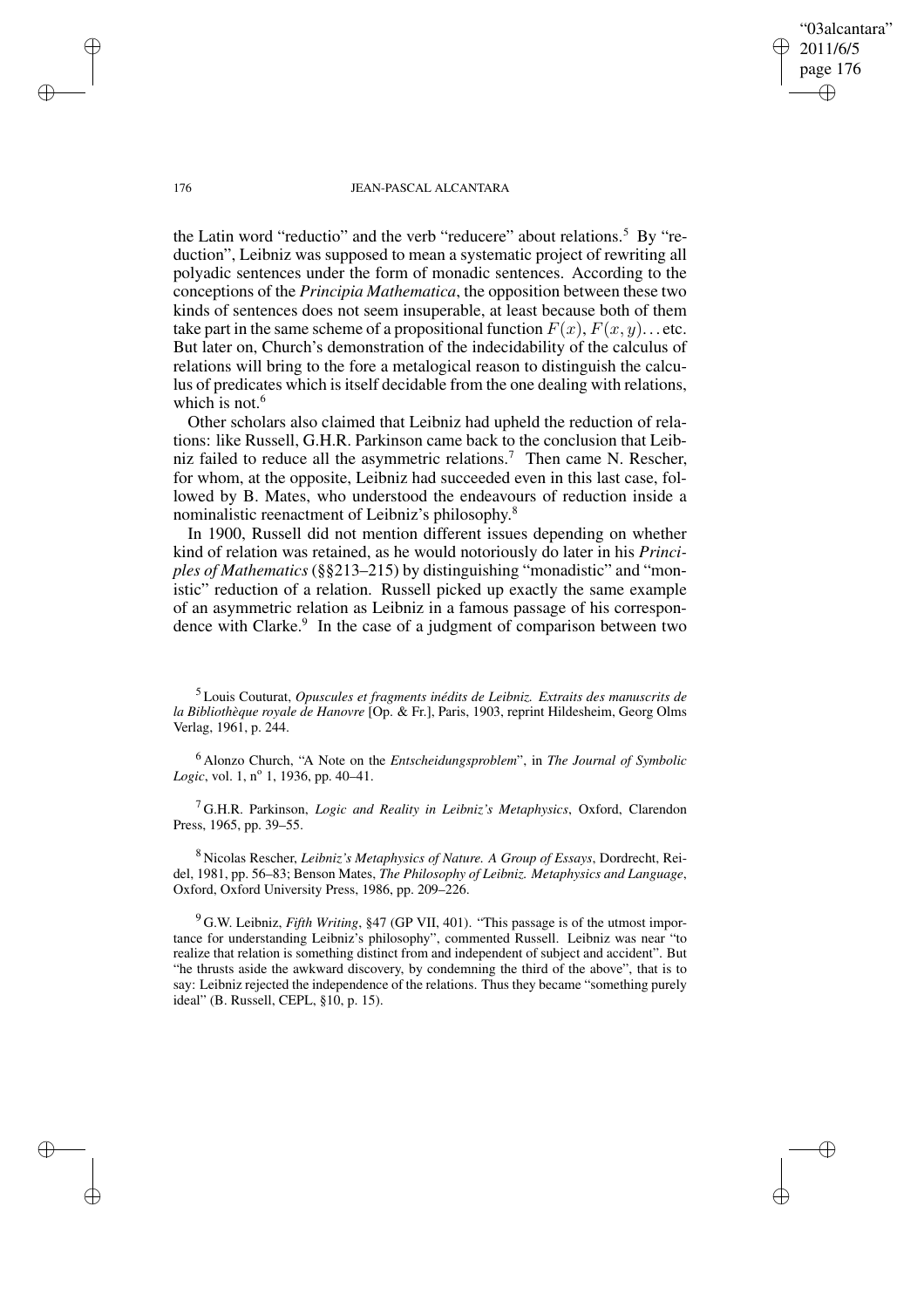✐

#### ON INTERNAL RELATIONS IN LEIBNIZ, BRITISH NEO-REALISM, WHITEHEAD 177

unequal magnitudes " $L$  is greater than  $M$ ", the relation is likely to be rewritten thanks to the assertion of complex adjectives:

(1) L has for predicate "... is greater than  $M$ ",

✐

✐

✐

✐

(2) M has for predicate "L is greater than...".

Besides, (2) is equivalent to (3), where the converse relation is associated to M at the place of the subject.

(3) M has for predicate "... is less great than  $L$ ".

Russell did not miss to underline the relational character of the complex adjective "greater than". If the relations are avoided at the syntactical level, this is not semantically the case. Russell therefore drew the following conclusion in the *Principles of Mathematics*:

"An adjective involving a reference to  $M$  is plainly an adjective which is relative to  $M$ , and this is merely a cumbrous way of describing a relation".<sup>10</sup>

The so-called monistic reduction would hold for several forms of philosophic systems, from Spinoza and Hegel to Bradley. From such an outlook,  $L$  and  $M$  fuse in a whole subject whereof it would be asserted:

(4) " $(L \text{ and } M)$  differs with the respect of magnitude".

As the sense of a relation is only really relevant in the case of the asymmetric relations, the reduction works for the symmetric relations, where this sense does not matter. Considering "L is so great than  $M$ ", this relational proposition receives the monadistic reduction as well as the monistic one, because of the override of the sense of the relation:

- (5) L has for predicate "... is so great than  $M$ ",
- (6) M has for predicate "... is so great than  $L$ ",
- (7) " $(L \text{ and } M)$  have a same magnitude".

Curiously, the fact that the complex adjective "so great than" is neither grammatically nor logically more or less relational than "greater than" does not

<sup>10</sup> B. Russell, *Principles of Mathematics* [PoM], Cambridge, Cambridge University Press, 1903, §214.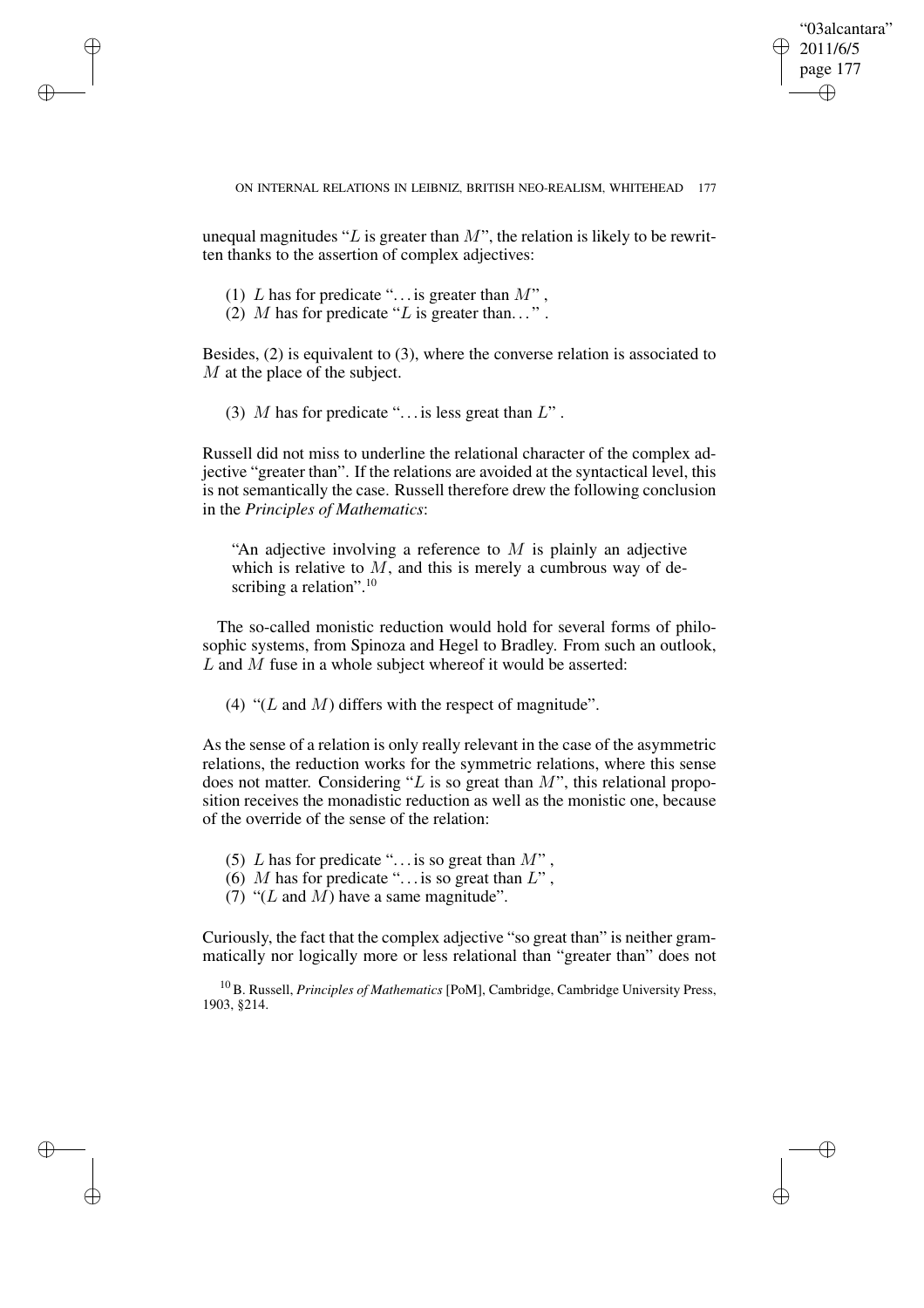### "03alcantara" 2011/6/5 page 178 ✐ ✐

✐

✐

#### 178 JEAN-PASCAL ALCANTARA

seem to be an issue. And that the reduction works in this case becomes a feature of the relations of equivalence in general.

For Rescher, Leibniz would even carry out successfully in reducing the asymmetric relations. According to this commentator, the theory of the intermonadic relations must be considered as a whole piece of metaphysics, an essential clue for explaining how one possible world may diverge from the others. Thus a form of reality must be attributed to relations, even if they do not consist in separate entities. Relations are no more and no less actual than any "well-founded phaenomena".

What is understood under "reducing a relation" must be brought forward. According to a strong meaning, a relation  $R$  between  $a$  and  $b$  is reducible if there exists some predicates  $P_1$ ,  $P_2$ ,...,  $P_n$ , all these P being predicates of a; then if there exists some predicates  $Q_1, Q_2, \ldots, Q_n$ , all these Q being predicates of b, the truth of aRb may be *equivalent* to this conjunction:

(8)  $P_1a \wedge P_2a \wedge \ldots \wedge P_na \wedge Q_1b \wedge Q_2b \wedge \ldots \wedge Q_nb$ 

This rewriting is supposed to be logically equivalent to the initial relational proposition:

(9) 
$$
(\forall a)(\forall b)aRb \equiv P_1a \land P_2a \land \dots \land P_na \land Q_1b \land Q_2y \land \dots \land Q_nb
$$
  
(10)  $(\forall a)(\forall b)aRb \equiv P_Ra \land Q_Rb$ 

The formula " $aRb$ " is thus restricted in order to express a conjunction of non relational predications, and that works eminently for the case of the symmetric relation of similitude:

(11) "A est similis B"  $\equiv$  "A est ruber"  $\wedge$  "B est ruber".

But now, what about the reduction of the asymmetric relation? In an excerpt published by Couturat, related to the project of a universal language, Leibniz resolved the question in this way:

- (12) "Titius est magis doctus Caio".<sup>11</sup>
- (13)  $P_R a =$  "Caius is somewhat wise"
- (14)  $Q_B b =$  "Titius is very wise".

<sup>11</sup> "Titius is wiser than Caius" (L. Couturat, Op & Fr., p. 280).

✐

✐

✐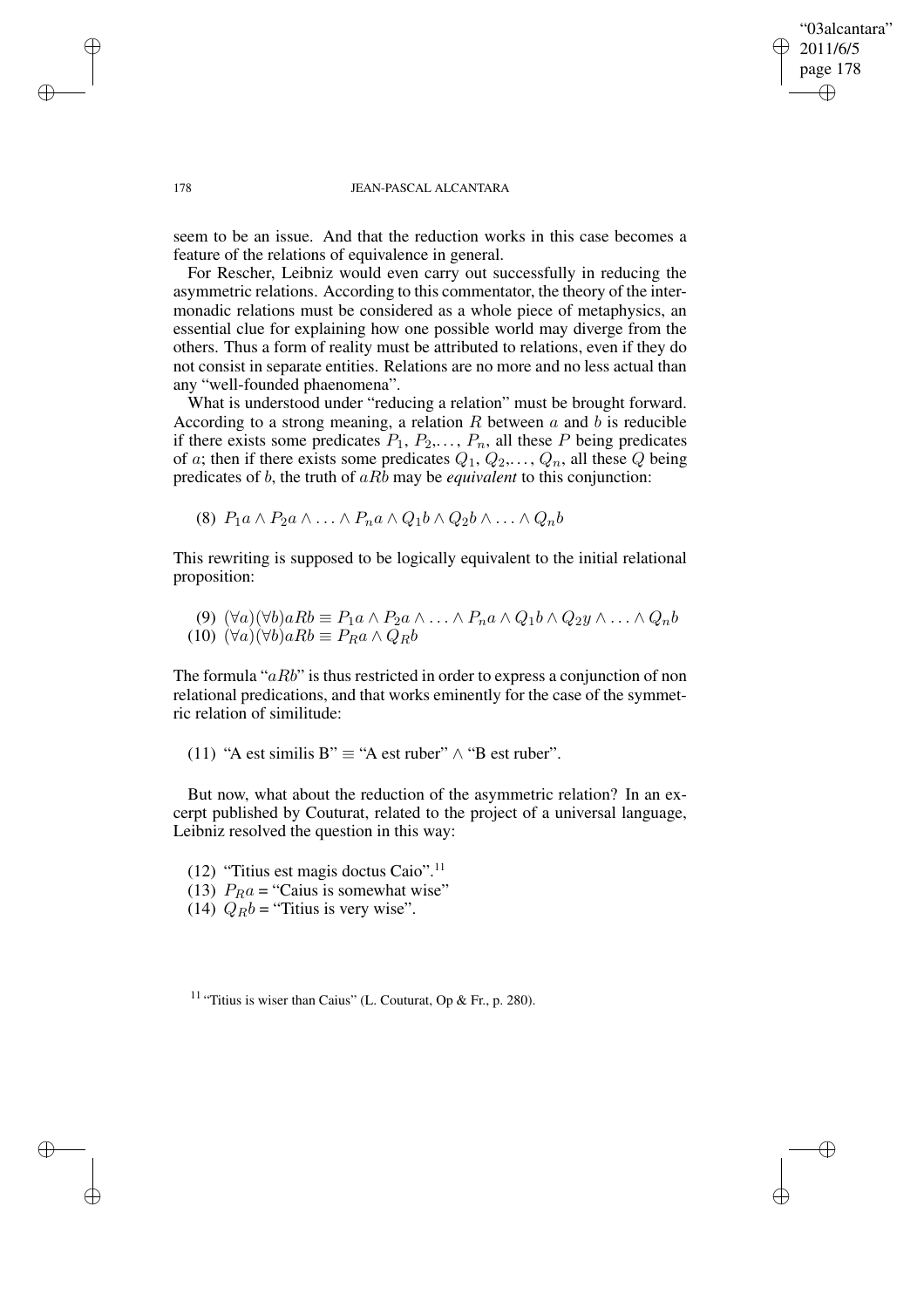✐

This twofold ascription is yet synthesized with a proposition of comparison, namely:

(15) "Quatenus Titius est doctus, et Caius est doctus, eatenus Titius est superiori et Caius inferior".<sup>12</sup>

During the late scholasticism, the *expositio* of a proposition meant a paraphrase of this proposition via another kind of proposition. Here the exposition of a comparison, for its rewriting, requires a non truth-fonctional connective, expressed through a complex connecting link as *quatenus* (insofar), *eo ipso* (by the virtue of), *eatenus* (inasmuch as, hold as). Noted "@" by Rescher and some others logicians, this connective does not only mean a conjunction but also the reason-why of an attribuability.<sup>13</sup>

Any sentence involving an idea of comparison, such as "Pâris amat Helenam", reveals a similar example of an asymmetric relational proposition. It would then be insufficient to make the expression of an underlying link between Pâris and Helen equivalent to the conjunction of these predicative propositions:

(16) "Paris est amans" ∧ "Helena est amata".

✐

✐

✐

✐

What would be needed would precisely be the reason-why of the attribuability, the *eo ipso* which indicates that it is exactly because Helen is beloved that Pâris is a lover. So these relations may be written under the following formulas, the second one simplifying the first one:

```
(17) (\forall a)(\forall b)aRb \equiv P_Ra \wedge Q_Rb \wedge (P_Ra@Q_Rb)(18) (\forall a)(\forall b)aRb \equiv P_Ra \wedge (P_Ra@Q_Rb)
```
Under the circumstances making a property  $P \notin a$ , or a property  $Q \notin b$ , these two substances a and b become incompossible. Rescher draws the conclusion that Leibniz required in some ways to trust in the reality of relations in order to construe his doctrine of the incompossibility of possible worlds. Amazingly, such a belief may be linked with a project of reducibility. It is yet obvious that Rescher does not understand the reduction in a

<sup>12</sup> "Insofar as Titius et Caius are wise, inasmuch Titius is superior and Caius inferior" (L. Couturat, Op & Fr., *ibid*.). See, concerning Leibniz's medieval roots, Massimo Mugnai, *Leibniz's Theory of Relations*, Stuttgart, F. Steiner, 1992, pp. 97–107.

 $13$  Curiously, Rescher did not seem to be aware that the expression of the comparative proposition would also need such an intensional operator (*op. cit.*, p. 61).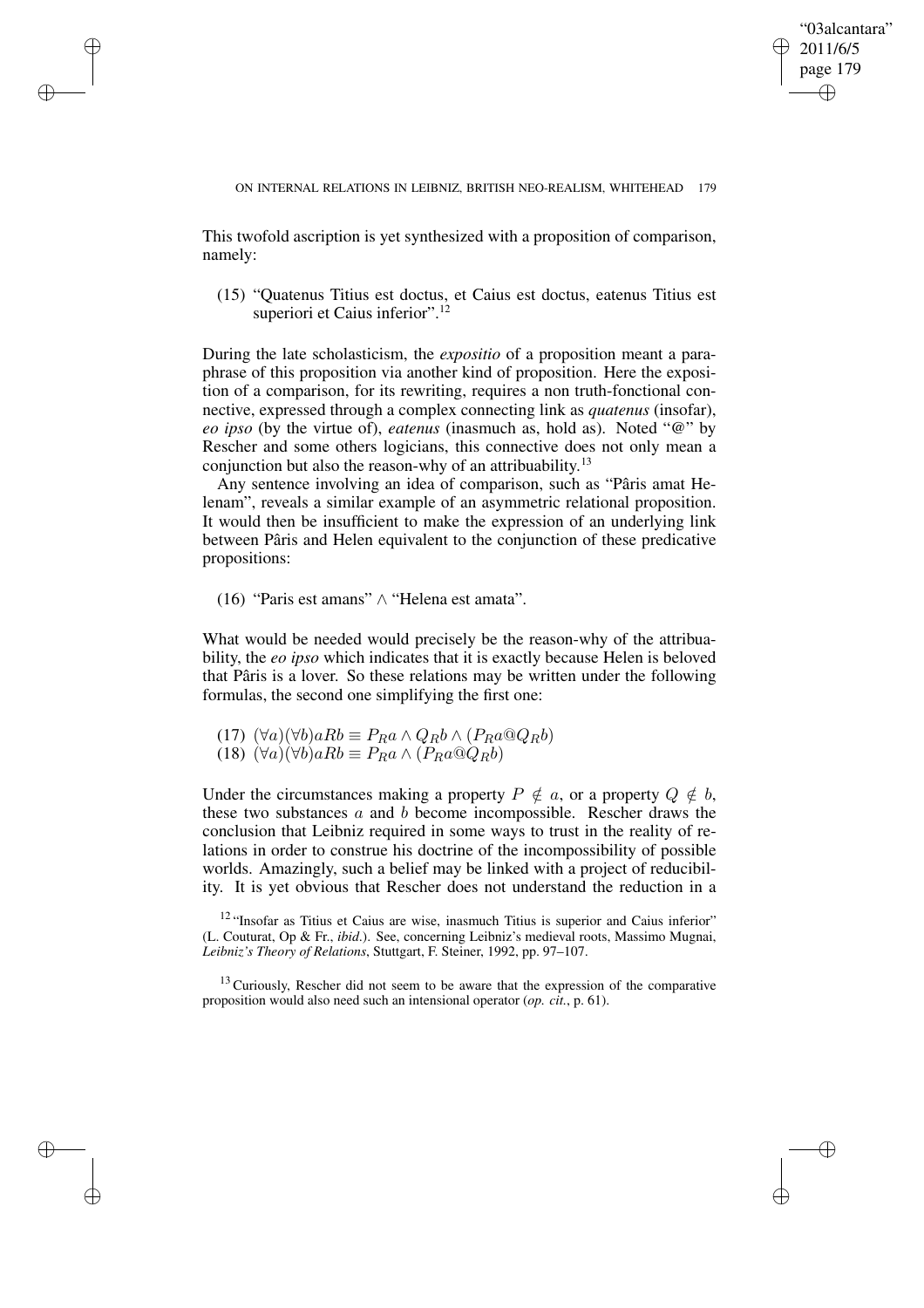### "03alcantara" 2011/6/5 page 180 ✐ ✐

✐

✐

### 180 JEAN-PASCAL ALCANTARA

Russellian sense, namely as the disappearing of all kind of relations under the judgements of predication; on the contrary, by appealing to the patterns of the *lingua rationalis*, he explains how Leibniz maintained the particularity of the relations.

Seemingly, Mates and Rescher do not agree on the meaning of "reduction".<sup>14</sup> The former denies to the latter the right to put a sign of equivalence in the formulas of the so-called *expositiones*: even on the favourable ground of symmetric relational propositions, it may no longer be question of anything but a weaker form of reduction, under the form of a mere *implication* of the initial sentence from the sentences which analyze the first one, instead of an exact equivalence.

Let the exposition of a new comparative proposition be:

(19) "Thaetetus is taller than Socrates",

- (20) "Thaetetus is 6 feet tall",
- (21) "Socrates is 5 feet tall".

B. Mates remarks that (20) and (21) are not at all equivalent to (19) so long as we neglect to mention:

(22) "6 is greater than 5".

In order to restore the equivalence, it is necessary to add:

(23)  $(\forall x) \land (\forall y)$  [x is taller than y if and only if  $(\exists m, n)(x$  is m feet taller  $\land$  y is n feet taller  $\land$  m > n)].

From the very fact of having had to mention an order asymmetric relation " $m > n$ " inside the preceding formula (23), Mates contends that the relation "to be greater than" is not strictly reduced to the properties of the related entities. Thus Mates reckons that the achievement of the reduction may not hinge upon a logical equivalence, but is merely determined by an entailment. So it happens that:

(24)  $[(20) \wedge (21)] \Rightarrow (19)$  or  $\neg \Diamond \{[(20) \wedge (21)]\}$  Truth  $\wedge (19)$  False }.

<sup>14</sup> B. Mates, *op. cit.*, chap. xii, §4, "Reducibility and Dispensability". See also his paper "Nominalism and Evander's Sword", *Studia Leibnitiana*, Supplementa xxi, Wiesbaden, F. Steiner, 1980, Teil 3.

✐

✐

✐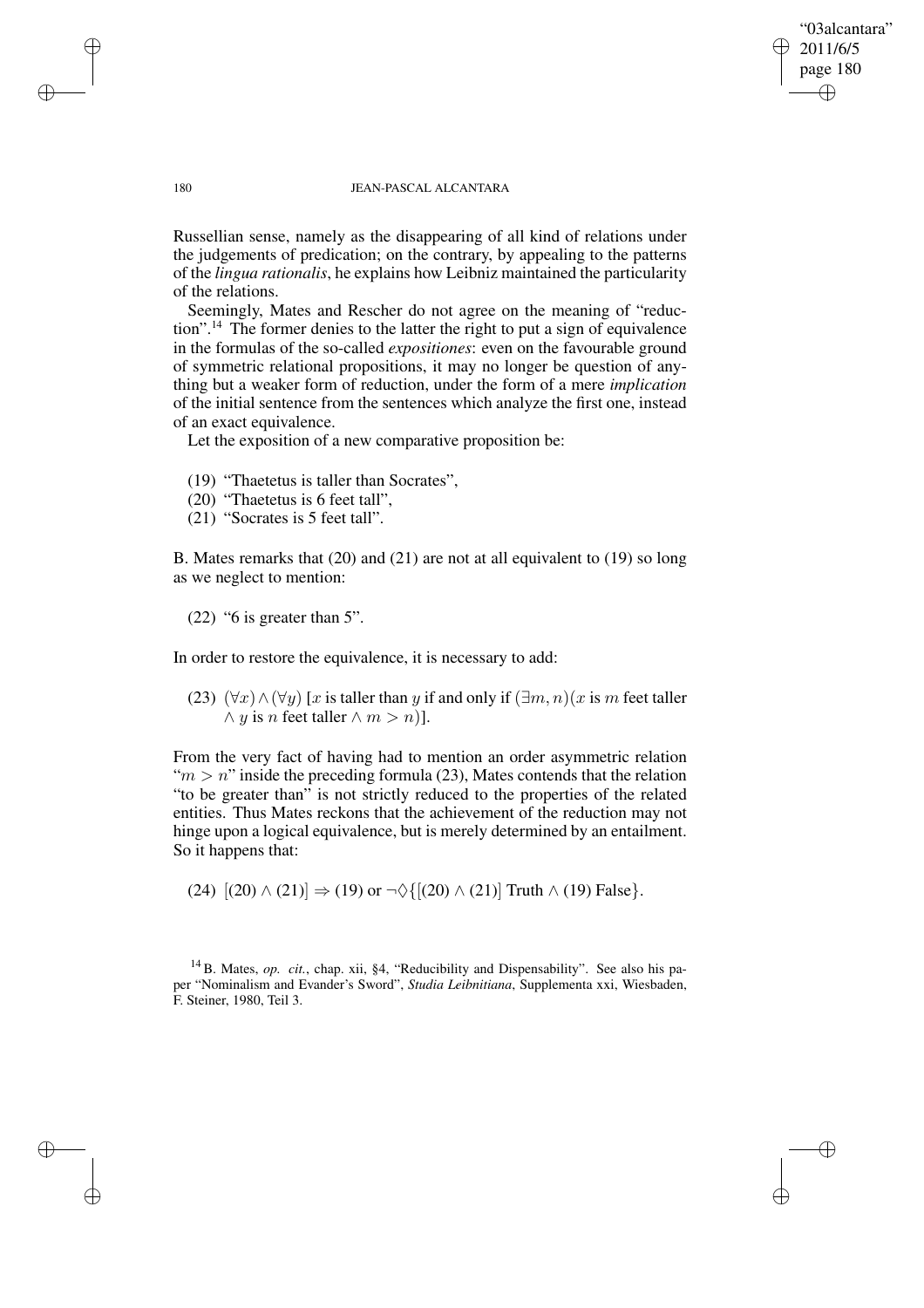✐

As we see, Mates does not propound any specific intensional connective. Thus it is Lewis's strict implication which provides the suitable tool for a successful though weak reduction. Again this may be checked through the exposition of an asymmetric relation:

(25) (Paris amat Helenam)  $\Rightarrow$  (Helena est amata)  $\equiv \neg \Diamond$ [(Paris amat Helenam)  $\land \neg$ (Helena est amata)].<sup>15</sup>

If we now inquire into symmetric relations, as the one of similitude, the same translation of equivalence may be done:

(26) ("A *est ruber*"  $\wedge$  "B *est ruber*"  $\Rightarrow$  "A *est similis* B")  $\equiv \neg \Diamond [("A \; est \; rubber" \land "B \; est \; rubber") \land \neg ("A \; est \; similis \; B")].$ <sup>16</sup>

B. Mates blames Rescher for having asserted that Leibniz would admit the reality of the relations. Remember that his aim consists in underlining all the nominalistic features of Leibniz's thought. The ground of this nominalism here is nothing else than the thesis that only individual substances and modifications of them may exist. In the respect of such a reading and in conformity with what Aristotle wished, relations must not constitute a third order of reality.<sup>17</sup> But it is quite obvious that Leibniz has never sought to wander out of the ontological tradition about relations.

As far as reducibility is concerned, some commentators, like Hidé Ishiguro and Jaakko Hintikka, followed by Fred d'Agostino or, more recently, Mark Kulstad, dissent from the "old-fashioned" view opened by Russell.<sup>18</sup> This fresh tendency to impugn the reducibility thesis has principally invoked

 $15$  L. Couturat, Op & Fr, p. 287.

✐

✐

✐

✐

<sup>16</sup> One even may wonder whether this sort of proposition on similitude, according to Rescher's outlook, could avoid a rewriting with the help of the connective @: is not the respect under which  $A$  may be said being similar to  $B$  to be clarified?

<sup>17</sup> Some authors qualify these views as "particularism" (see, for example, Frédéric Nef's views in his paper "Accidents et relations individuelles chez Leibniz", in *Leibniz et les puissances du langage*, ed. by D. Berlioz et F. Nef, Paris, Vrin, 2005, p. 132). Then a transition to nominalism goes on further by eliminating all abstract terms. So did Leibniz intend to do. However, we must carefully notice that nominalism also entails a reduction of the concepts to the words. From this side, Leibniz's philosophy seems to be more conceptualistic than nominalistic.

<sup>18</sup> Jaakko Hintikka, "Leibniz on Plenitude, Relations, and the 'Reign of Law"', in *Leibniz. A Collection of Critical Essays*, ed. by Harry G. Frankfurt, New York, Anchor Books, 1972, pp. 155–190; Fred d'Agostino, "Leibniz on Compossibility and Relational Predicates", in *Leibniz: Metaphysics and Philosophy of Science*, ed. by R.S. Woolhouse, Oxford, Oxford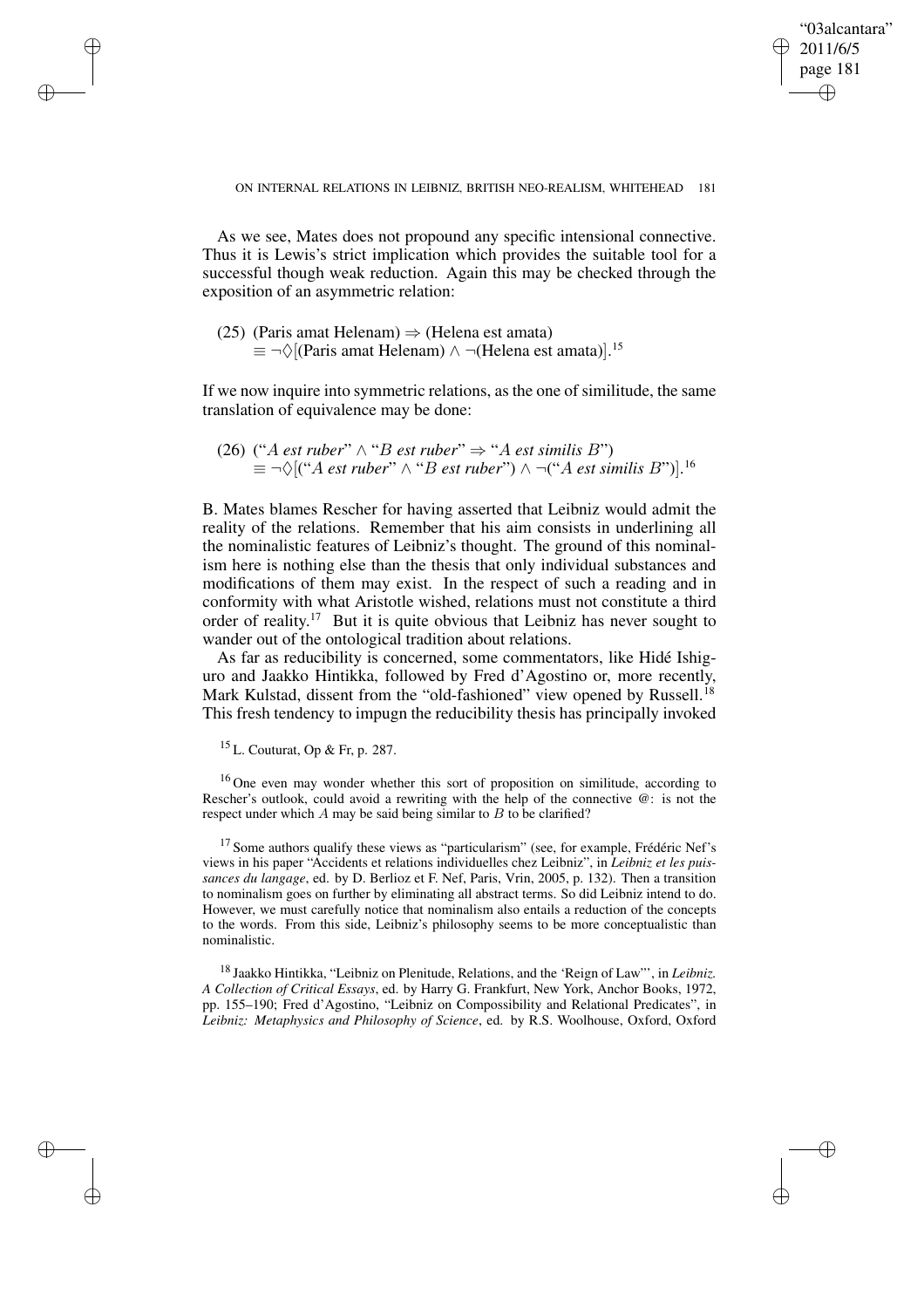"03alcantara" 2011/6/5 page 182 ✐ ✐

✐

✐

### 182 JEAN-PASCAL ALCANTARA

a well-known passage of the *Discours de métaphysique*, where it looks unavoidable to recognize that some predicates of the individual substance actually are relational: God, seing the individual notion of Alexander, sees in it at the same time the reason and the foundation of all the predicates which can truly be ascribed to him, "as, for example, that he is the conqueror of Darius and Porus".<sup>19</sup>

The reductionist view takes seriously the connection of metaphysics with the Leibnizian project of building a *lingua philosophica*, for which predicates would irreducibly be non relational. For any doctrine of substance, nominally determined as the last subject of attribution, relationship certainly represents a stumbling block. Indeed a relational predicate keeps a tension between the inherence (*in-esse*) and the reference to another subject, its "adity" (*ad-esse*). However, considering the famous definition of the complete notion of a substance in the *Discours*, is it indubitable that referring to relational predicates is enough to disqualify any commitment to the task of reduction? Speaking of "the conqueror of Darius and Porus", Leibniz could use an ordinary language without asserting that its syntactic structures express any ultimate metaphysical truth about substances and their accidents.

J.A. Cover and J. O'Leary-Hawthorne underline the reductionist flavor of the §viii of the *Discours*. <sup>20</sup> The supporters of the non reductionist thesis read that all relational facts are contained in the complete notion of the individual substance. According to Cover and O'Leary-Hawthorne, saying that a complete notion is "the ground and the reason" from which it is possible to "deduce" the set of its predicates, amounts to the oft-repeated adage "there is no purely extrinsic denomination which is not grounded on an intrinsic denomination"; or, quoting Aristotelian categories, all relations have their roots in qualities of substances:

"[. . .] and so they are merely relations which demand a foundation derived from the category of quality, that is, from an intrinsic

University Press, 1981, pp. 89–103; Mark Kulstad, "A Closer Look at Leibniz's Alleged Reduction of Relations", in *Southern Journal of Philosophy* 18, 1980, pp. 417–432.

<sup>19</sup> G.W. Leibniz, *Discours de métaphysique*, §viii, GP IV, 443.

<sup>20</sup> J.A. Cover and J. O'Leary-Hawthorne, *Substance and Individuation in Leibniz*, Cambridge, Cambridge University Press, 1999.

✐

✐

✐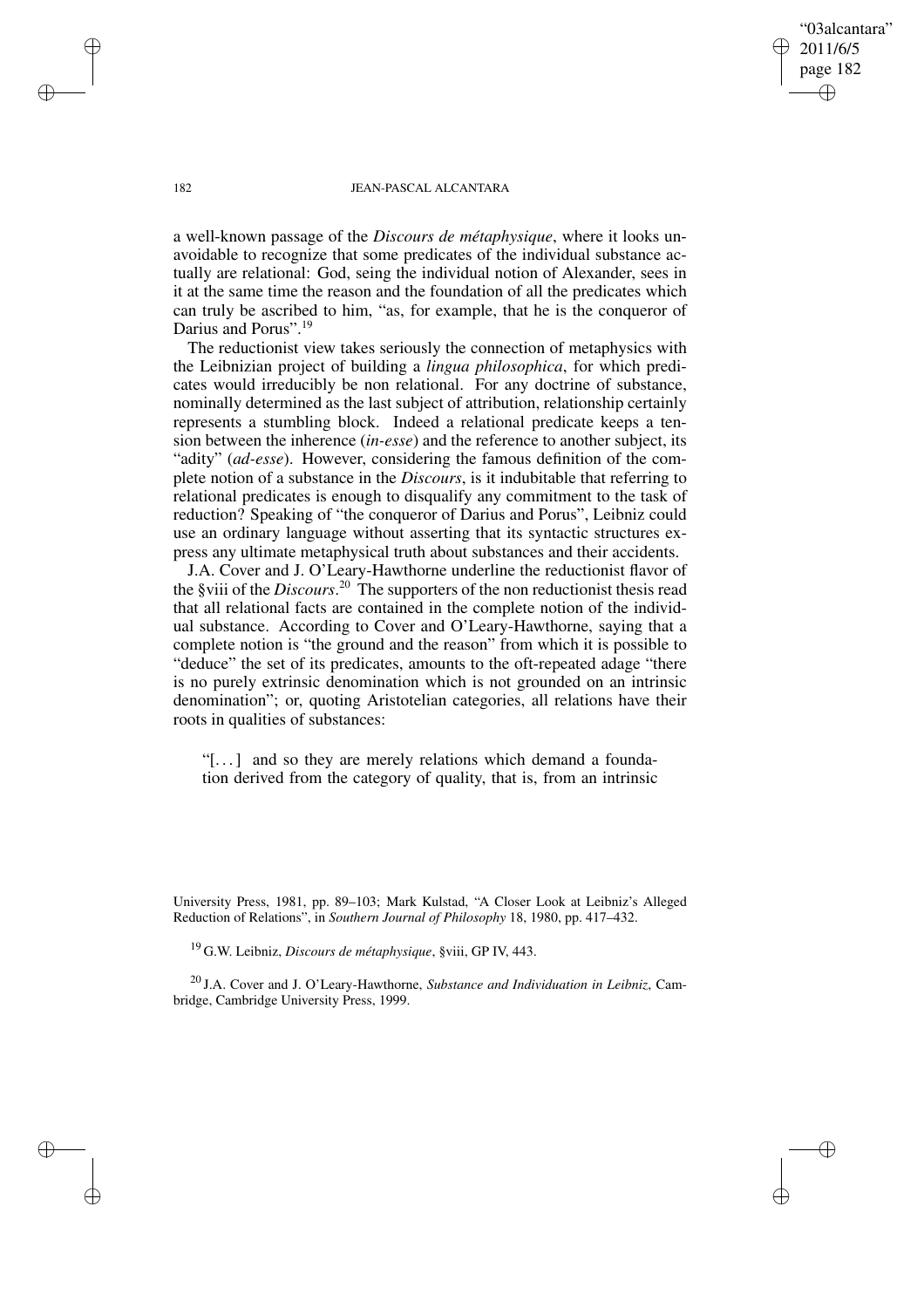"03alcantara" 2011/6/5 page 183 ✐ ✐

✐

✐

accidental denomination" ("ex praedicamento qualitatis seu denominatione intrinseca accidentali").<sup>21</sup>

✐

✐

✐

✐

We may further notice that Leibniz surely extended the complete notion of an individual substance up to the extrinsic denominations, while he clearly distinguished the two levels of denominations, and while he linked the extrinsic denomination to the fact of the interconnectedness of the things and to the theory of expression:

"[. . .] I say that the concept of an individual substance involves all of its changes and all its relations, even those which are commonly called extrinsic (that is to say, which pertain to it only by virtue of the general inter-connection of things, and in so far as it expresses the whole universe in its own way), since there must always be some foundation for the connection of the terms of a proposition and this is found in their concepts".<sup>22</sup>

Further, we cannot draw a non-reductionist argument from the very fact that first-order predicate logic is decidable while calculus of relations is not. Correctly, the authors of *Substance and Individuation in Leibniz* explain that this objection would bear on logical truths, whilst Leibniz is here dealing with contingent truths.

Nevertheless, despite all what distinguishes reductionism and non-reductionism, it is noteworthy that the contemporary model of supervenience finally provides the opportunity of an agreement, even if one reaches it by some opposite ways. We precise that relations or relational properties supervenes on the ground of monadic properties if, for all relation  $R$  or relational property  $R(y)$ , necessarily if x is R to y or has the property  $R(y)$ , then there are monadic properties  $F, G, \ldots$  of x and y, and necessarily, if x and y have

<sup>&</sup>lt;sup>21</sup> L. Couturat, Op & Fr, p. 9 (1696). Translated by G.H.R. Parkinson under the title "On the Principle of Indiscernibles" in *Leibniz. Philosophical Writings*, Everyman's Library, London-Melbourne, 1984, p. 134.

<sup>&</sup>lt;sup>22</sup> Leibniz to Arnauld, 14<sup>th</sup> July 1686, GP II, 56 (see again *Monadologie* §56, for a revival of this thesis in the last Leibniz).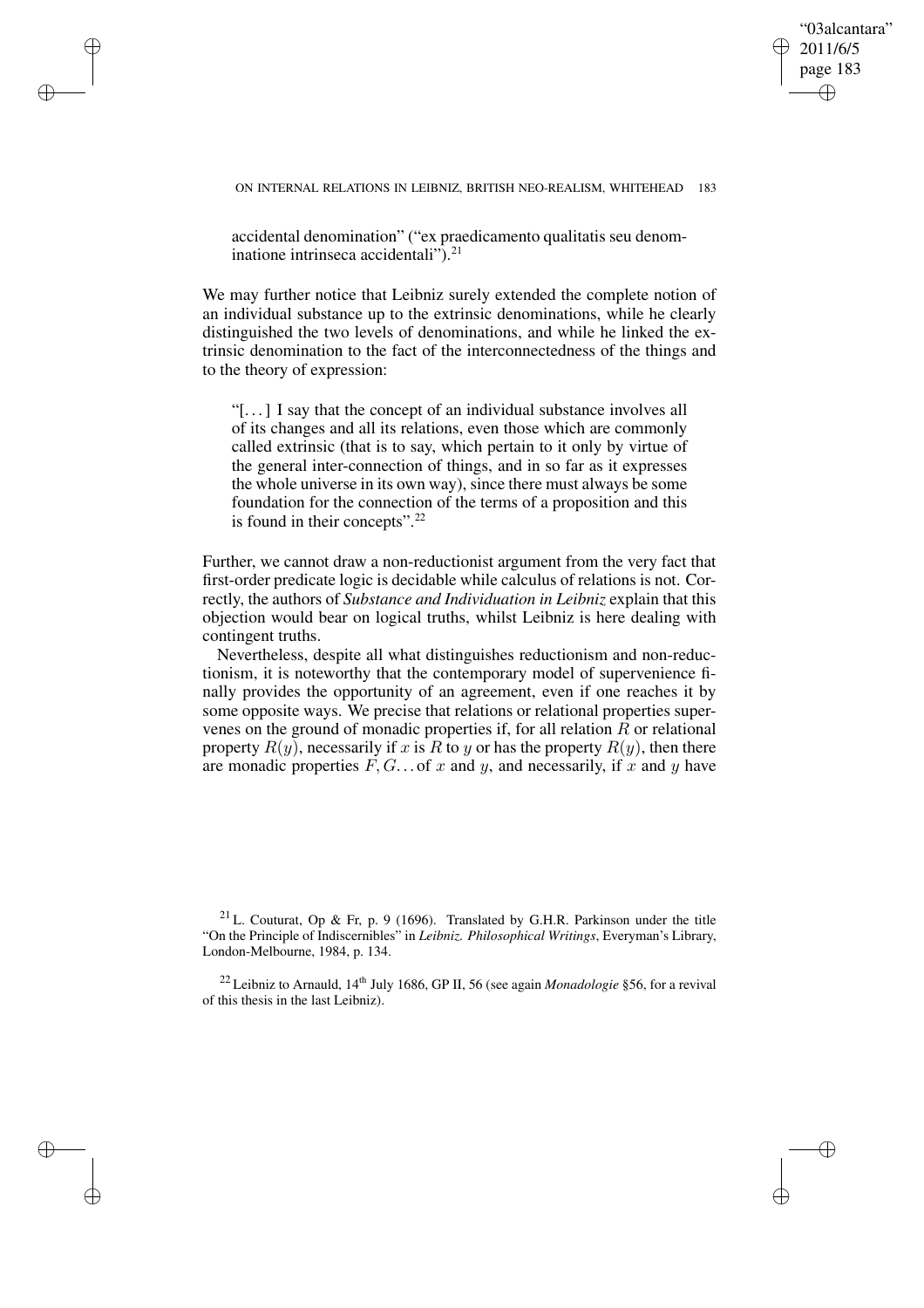✐

### 184 JEAN-PASCAL ALCANTARA

 $F, G, \ldots$ , then x is R to y or x has  $R(y)$ .<sup>23</sup> Supervenience gives the advantage of making explicit an asymmetry: it happens that some facts which are relational, are obtained from others which are not, and however, the converse is not true.

So referring to supervenience, i.e. non-reductionist reliance, these interpretations strengthen Mates' reading by discarding the logical equivalence which Rescher believed to be unavoidable. The main relevance in the use of such a notion holds to a new confluence of the logico-syntactic analysis with metaphysics of substance and further with the particular conception of causality which is required by the doctrine of the pre-established harmony.

## 3. *Russell and Moore: two kinds of criticism on the relevance of the internal relations*

Russell's book *A Critical Exposition of the Philosophy of Leibniz* arose from some lectures uttered at Trinity College during a replacement of McTaggart, who had been invited in New Zealand in 1899.<sup>24</sup> Against Lotze' Meta*physics*, McTaggart defended the non reducibility of relations.<sup>25</sup> Indeed Lotze rejected the existence of relations, and then McTaggart condemned his confusion of relations, which are between the things, with qualities of the things.<sup>26</sup> Surely a lot of qualities depends on relations, but McTaggart thought that it was possible to deal with pure qualities. $27$ 

<sup>23</sup> J.A. Cover and John O'Leary-Hawthorne, *op. cit.*, p. 83. Hidé Ishiguro may even more ask for supervenience as Leibniz himself used the Latin verb *supervenire* about relations: "Relation  $\left[\ldots\right]$  is an accident which is in multiple subjects; it is what results without any change made in the subjects but supervenes from them" (unpublished ms. quoted by Ishiguro, *Leibniz's Philosophy of Logic and Language*, Cambridge, Cambridge University Press, 2 nd ed., 1990, p. 217). Before, in her paper "Leibniz's Theory of the ideality of Relations", this topic was sketched by an analysis of "presupposition" (in Harry G. Frankfurt, *Leibniz. A Collection of Critical Essays*, New York, Ancor Books, 1972, pp. 191–213).

<sup>24</sup> On the exact circumstances of the writing, see Walter O'Briant, "Russell on Leibniz", *Studia Leibnitiana*, Bd. xi, Heft 2, Wiesbaden, F. Steiner, 1979, pp. 159–222.

<sup>25</sup> Here Russell could give his approval, as noticed by F. Nef in *Qu'est-ce que la métaphysique?* (Paris, Gallimard, 2004, p. 570).

<sup>26</sup> According to Lotze, relations did not exist because they can be neither in one subject as in this case they are not relating, nor in many *relata*, because they can not be in two places at the same time.

<sup>27</sup> As for example, kindness, happiness, redness, sweetness (F. Nef, *ibid*., p. 555).

✐

✐

✐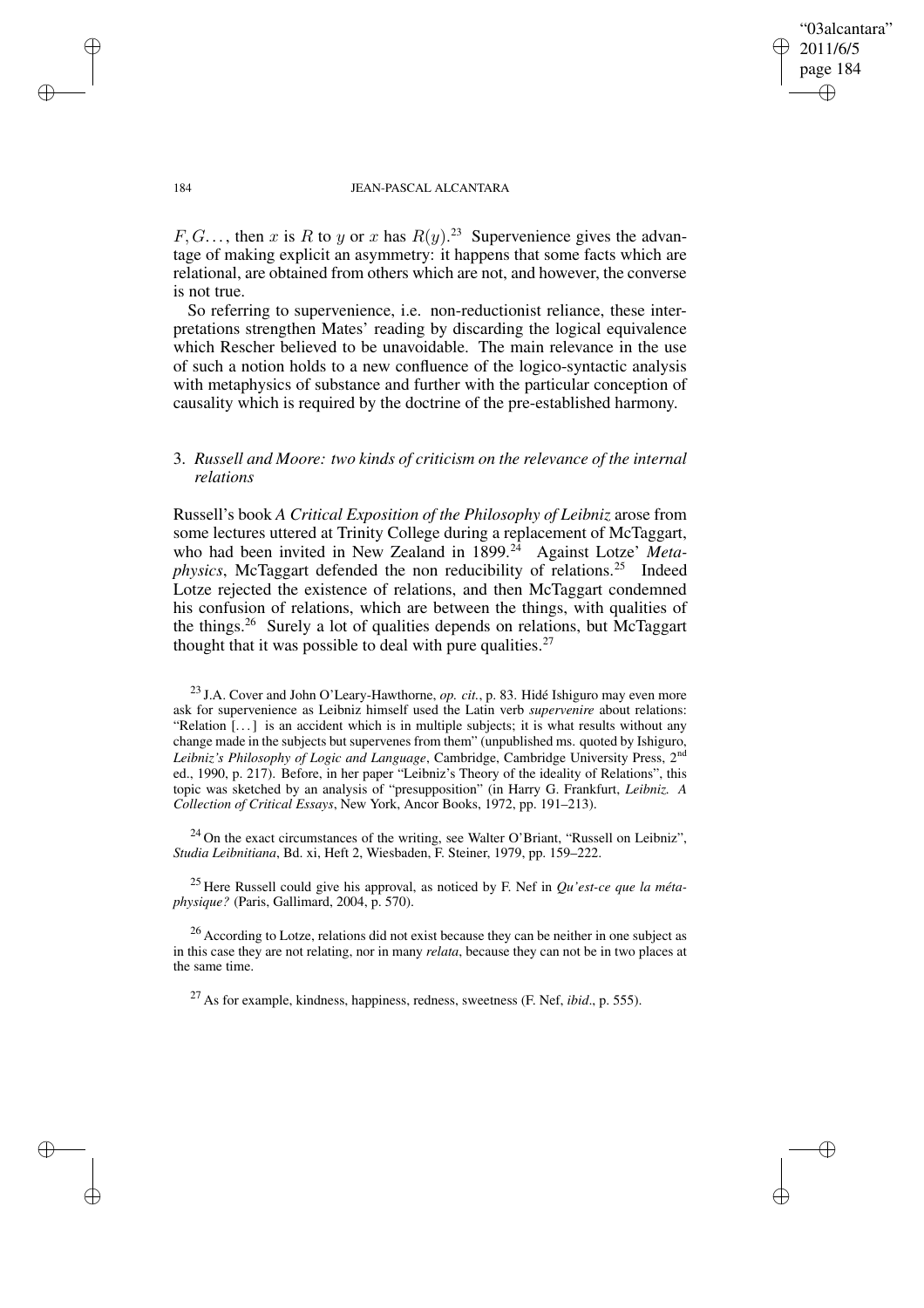✐

#### ON INTERNAL RELATIONS IN LEIBNIZ, BRITISH NEO-REALISM, WHITEHEAD 185

The issue of setting sheer qualities apart from any touch of relationship, had yet been reckoned by Leibniz, who had written in the *New Essays on Human Understanding*:

✐

✐

✐

✐

"But no term is so absolute or so self-sufficient that it doesn't involve relations, and whose the perfect analysis does not lead to another things, even to all the others. But we can say that some terms are relative and others are not by classifying as 'relative' only the ones that *explicitly* indicate the relationship that they contain." 28

If it is so, the notion of a sheer quality bare of the slightest relationship would be a crude abstraction for Leibniz. Perhaps he had in his mind a continuous scale of predicates according to relatedness, with at the top — at the highest degree — the very relational predicates whose irreducibility, according to Russell, demonstrated the failure of a reduction of the asymmetric relations. The question is, for instance, whether "to be father" may be considered as a mere one place predicate or as an uncompleted two-place term with a bounded variable.

Russell's and Mates's criticisms have no care of such a difficulty to distinguish sheer absolute predicates, but not for the same reasons. From a strict nominalistic point of view, there is no room for the so-called relational properties as soon as we admit that only substances and their modifications exist:

"The paternity of David, in all its particularity, and the filiation of Salomon, similarly particular, are enough to make 'David is the father of Salomon' true; we don't need, in addition to these two substances and their individual accidents, relations between them".<sup>29</sup>

Mates's nominalism brings to completion the Aristotelian view on relations as the lowest degree of being in an ontology of substances. Russell's criticisms, at the opposite, inaugurated the converse tendency, which started from the prevalence of the mathematical logic of relations, dealing with the definition of cardinal and ordinal numbers, and reached a form of Platonism, or

<sup>28</sup> G.W. Leibniz, *New essays on human understanding*, II, 25, §10 (GP V, 211). A narrow mechanistic philosopher of nature, in the XVII<sup>th</sup>, would ascribe hardness as an absolute quality to a thing. However, mineralogists now use Mohr's scale, where minerals are ordered by virtue of their capability to scratch the previous stuff just before. So, one cannot attribute an absolute hardness, but only a relative degree of hardness in relation with the dispositions of a substance.

<sup>29</sup> B. Mates, "Nominalism and Evander's Sword", p. 223. See also *The Philosophy of Leibniz*, p. 215.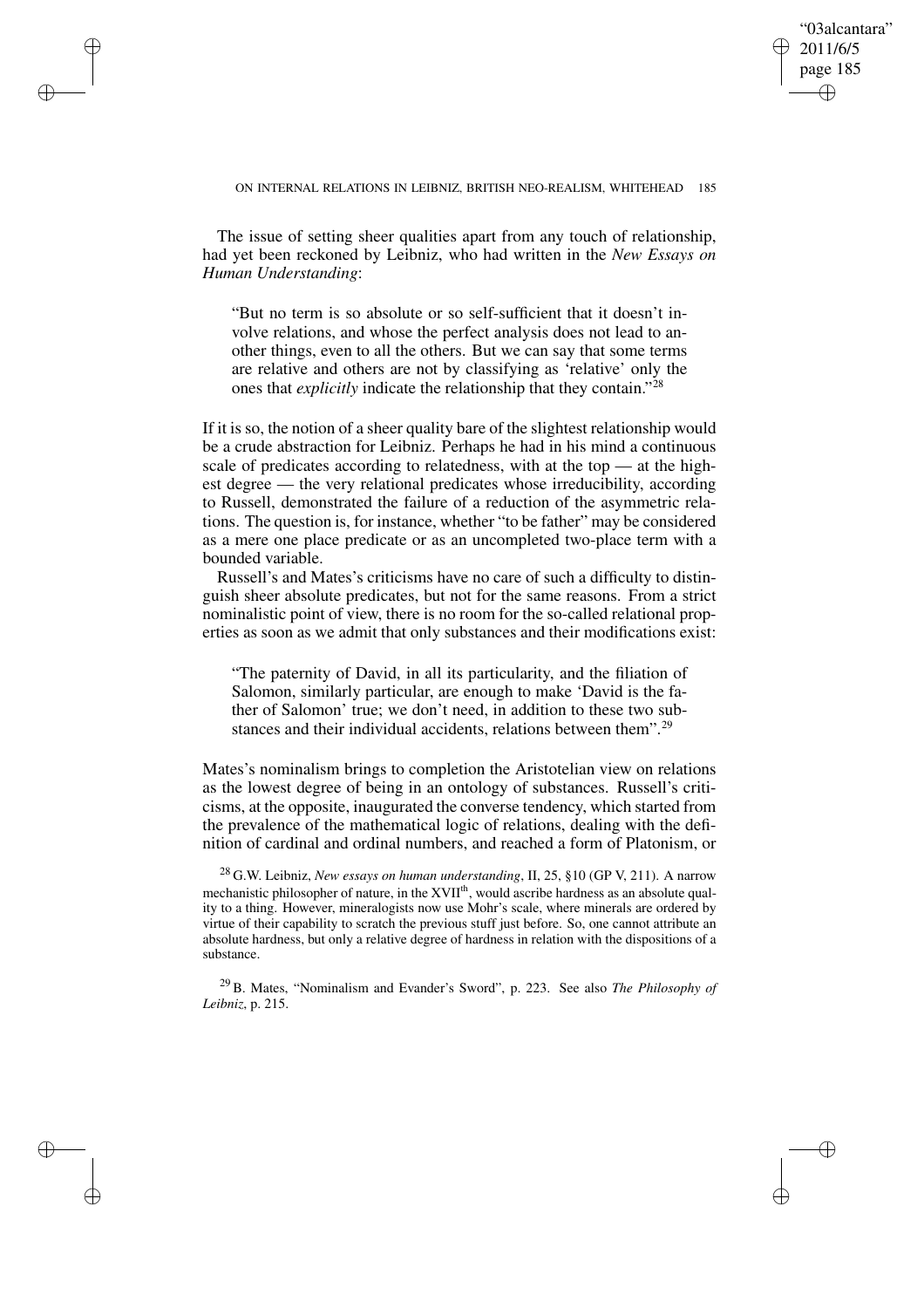"03alcantara" 2011/6/5 page 186 ✐ ✐

✐

✐

#### 186 JEAN-PASCAL ALCANTARA

at least some ontology of relations, in 1911–1912, because relations become the only true universals.

The axiom of internal relations did not yet constitute the core of Russell's criticisms in *A Critical Exposition of the Philosophy of Leibniz*, but we find the axiom at the leading place later in *My Philosophical Development* (1959) where Russell expressed his sound reluctance for this mode of thought. The focus of the doctrine is laid with the problem of a change about a man who became father as he lived in China and his wife still in Europe. This kind of paradox brings to the fore the unacceptable consequences of the idea of a whole organic truth reflecting a whole organic reality. In his paper on "The Monistic Theory of Truth" (1906), Russell listed two possible expressions of the axiom to be distinguished.

1) Either every relation is actually *constituted* by the nature of its terms;

2) or every relation has its *grounds* in such a nature.

Under the first version, we must recognize the monistic reduction of relations, each relation involving the properties of an inclusive whole; whilst the second version conceals the monadistic view. I don't know whether Russell was aware that, for the late scholastics, the word *fundamentum* about a relation was indeed a technical term exactly expressing that, as we saw above, there is no extrinsic denomination which is not grounded on an intrinsic one, i.e. no relation which is not grounded on a quality.<sup>30</sup>

In 1906, Russell emphasized on the link between the axiom of internal relations and the principle of sufficient reason. Indeed, if the axiom is held, it follows that the relation of a subject to its predicate may no longer be a mere matter of fact. In any way, this must explain why Leibniz understood inherence as a containment relation. Given that a sufficient reason holds at the root of the reduction of all relations, Russell reached the modal issue of the problem, writing against Bradley: "[. . .] if two terms have a certain relation, they cannot but have if, and if they did not have it, they would be different".<sup>31</sup>

G.E. Moore's prevalent merit, in his brilliant paper "External and Internal Relations" (1919), was to bring the modal issue up to a sketch of formalization. $32$  At the beginning, Moore scrutinized the sort of meaning which is implied by Bradley's assertions in *Appearance and Reality* such as: every relation "affects" the related terms or "passes into its terms" or "modifies"

 $30$  L. Couturat, Op & Fr, p. 9.

<sup>31</sup> B. Russell, *Philosophical Essays*, 1910, London, Routledge, 2000, p. 143.

<sup>32</sup> G.E. Moore, "External and internal relations", in *Proceedings of the Aristotelian Society*, 1919–1920, collected in *Philosophical Studies*, 1922, London, Routledge, 1965, IX, pp. 276–309.

✐

✐

✐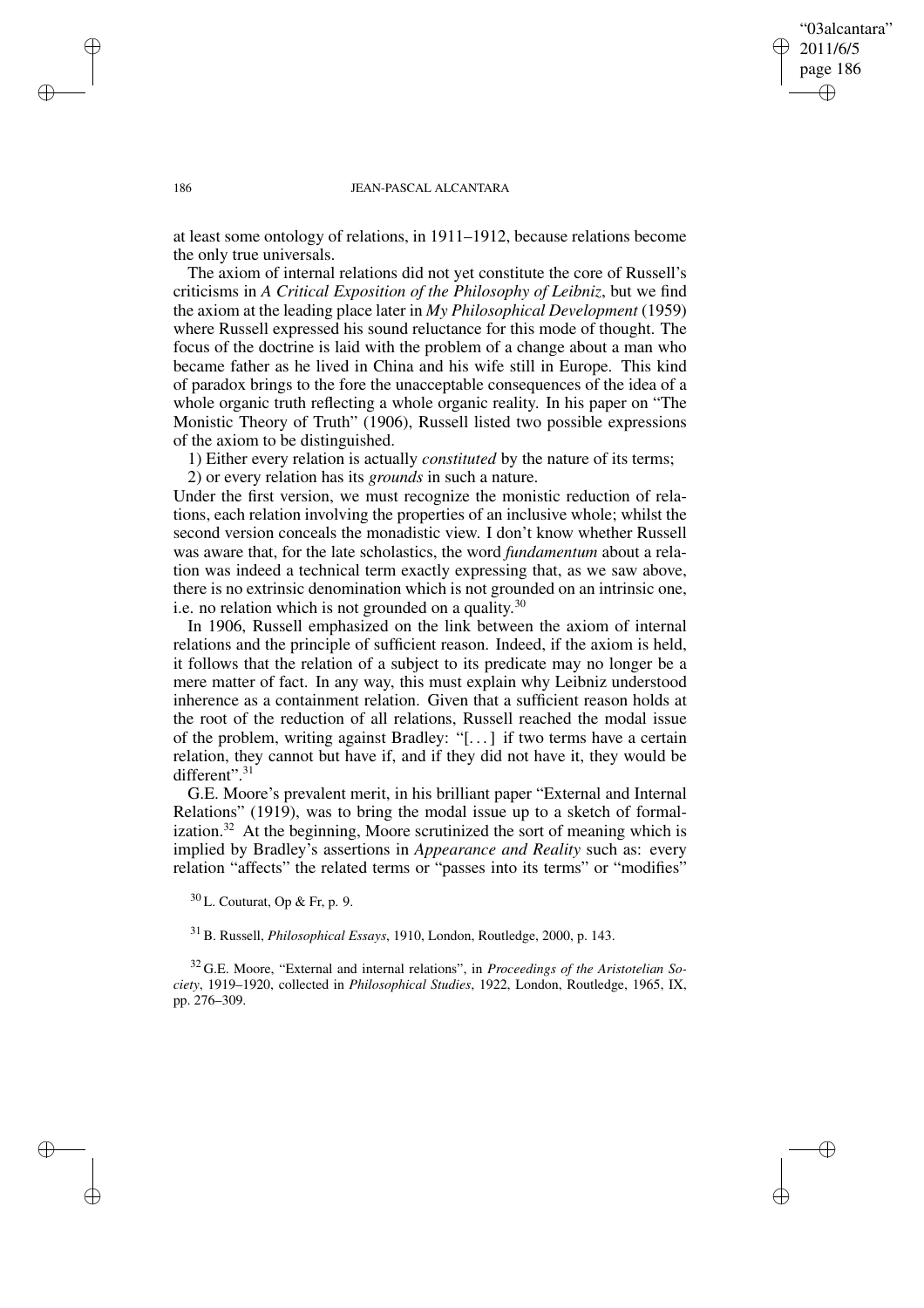"03alcantara" 2011/6/5 page 187 ✐ ✐

✐

✐

#### ON INTERNAL RELATIONS IN LEIBNIZ, BRITISH NEO-REALISM, WHITEHEAD 187

them. Obviously, there are some modes of settling a relation, for instance to bring a bit of wax close to a candle, where it would be right to say that some relations modify its terms. But Moore did not agree that this was always the case and denied that relations always modify their terms. The axiom of internal relations, understood as meaning "every relation modifies its terms", would undermine the objectivity of knowledge. Sooner in the paper on "The Nature of Judgement" (1899), Moore claimed, against Kant, that relations could not be only "the work of mind". According to this view, the Russellian theory of acquaintance will just apply the converse axiom of external relations to knowledge.

Differing from those of Russell, Moore's attacks against the axiom of internal relations did not work in support of an antagonist principle of external relations. Indeed a lot of relations are unquestionably internal, as, for instance, to be between red and yellow in the case of the orange colour. Moore's purpose amounts to reject that all relations are internal, and moreover that a relation may be twofold oriented, internal in one sense and external in the other. This is exactly what we find in Whitehead's theory of abstraction concerning the ingression of the eternal objects into the actual entities, even if Moore's ground, of course, was quite less speculative.

"In order to get an example, we have only to consider the relation which the red patch has to the whole patch, instead of considering as before that which the whole has to it. It seems quite clear that, though the whole could not have existed without having the red patch for a patch, the red patch might perfectly well have existed without being part of that particular whole".<sup>33</sup>

For a whole, to have a part consists in an internal relation, while, in the other way, to be part of a whole consists in an external relation.

As far as I know, this tactfully way of dealing with relations disappears with Russell. Further, Moore shows in what a relational predicate works differently than a mere relation. A relational predicate gives the whole assertion as "to be father of  $a$ ". If the same father has some children  $a, b, c$ , the corresponding relational predicates "to be father of a", "to be father of b", "to be father of  $c$ " would differ from each others, while the fatherhood relation remains the same. Thus at the two levels, relations and relational properties do not seem to modify their terms and reciprocally. A relation remains stable through its very function of relating, to the extent that relational properties and their terms are so correlated that it is no more possible to settle the sense of a modification. If one claims that every relation modifies its terms, one

<sup>33</sup> G.E. Moore, *op. cit.*, p. 288.

✐

✐

✐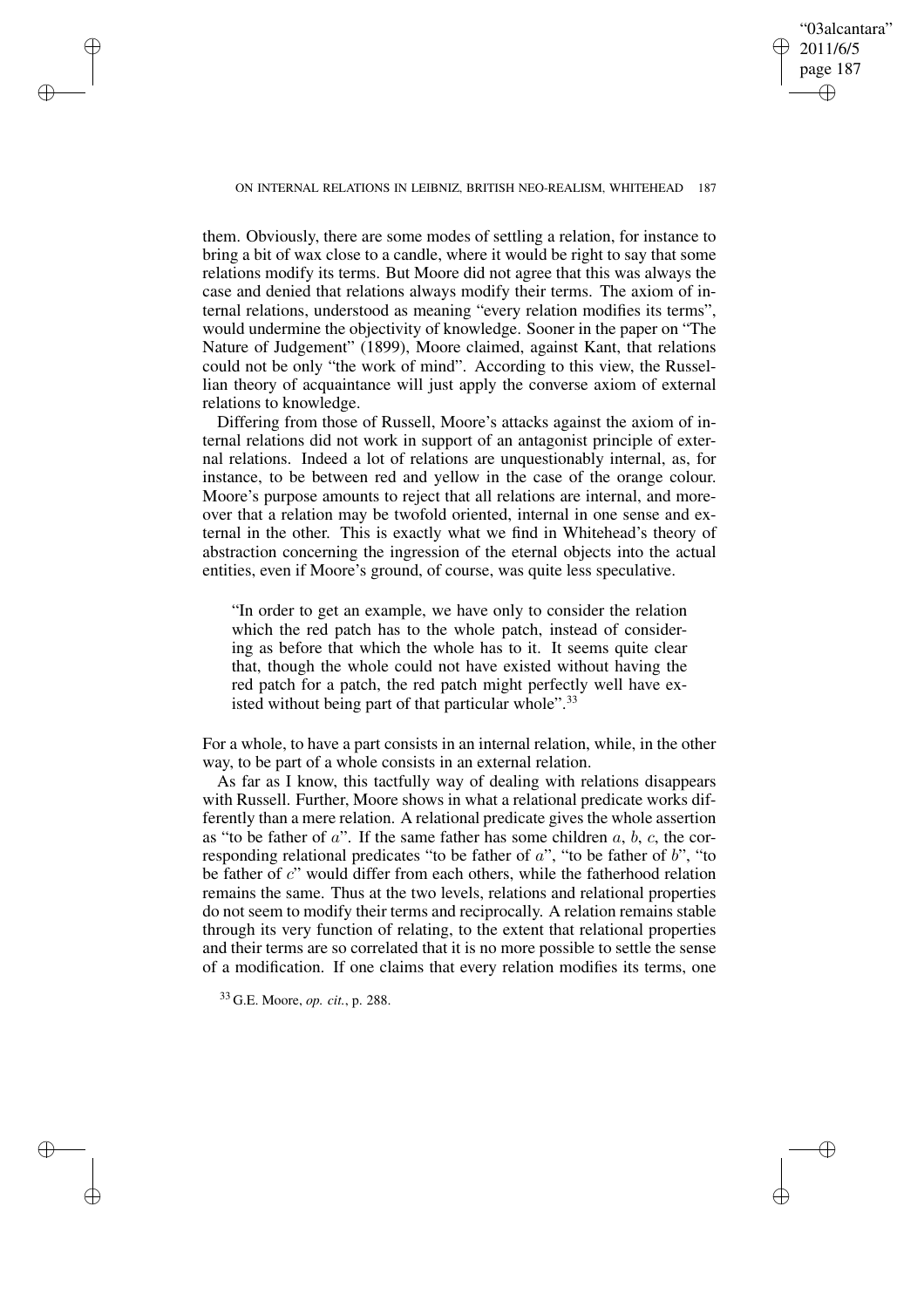✐

#### 188 JEAN-PASCAL ALCANTARA

insures, at the opposite, that fatherhood, as we are father of  $a, b, c$ , is specific for each occurrence.

The axiom of internal relations eventually pretends that a thing A *necessarily* would be different if A did not have a property as Φ. However this difference may be understood either as a numerical difference or as a qualitative difference. So there is a sophism denounced by Moore at the deep basis of the axiom: Moore agrees with the common sense that the fact for A of not having  $\Phi$  makes A qualitatively different, but he notes a sophism as soon as the axiom substitutes to the qualitative difference a numerical one.

The root of the axiom holds on a mistake, and from now on, we will have to distinguish these two statements:

1) if a particular as A has a property  $\Phi$  and x has not  $\Phi$ , then A *must* be different from x. This true proposition alludes to a *qualitative* difference between  $A$  and  $x$ , so that it is not necessary that  $x$  is not  $A$ .

2) If a particular as A has a property  $\Phi$ , it *follows* that, for every x which has not Φ, x would be *necessarily* different from A, this definitely referring to the idea of a numerical difference.

The dogma of internal relations blurs a groundless inference of the second proposition from the first. If we do not confuse them, it becomes again possible to pretend that King Edward VII might not have a relational property such as "to be father of Georges V" and still be Edward VII.

In the second part of his paper, Moore comes back to the nature of the connective needed by the attribution of an internal relational property as it is claimed by the dogma. He explains that the inference from the property "not having  $\Phi$ " to "not being  $A$ " is of the same kind as the inference from "being a right angle" to "being an angle" or from "being red" to "being coloured". This link of inference, which Moore intended to separate from Russell's formal implication (to imply), may be symbolized with "ent." as "entailment", allowing this writing of the axiom of internal relations:

(27) 
$$
\Phi a \rightarrow (\forall x)[(\sim \Phi x)
$$
 ent.  $(x \neq A)]$ 

For two variables, the formula of the axiom yet needs the note of Russell's material implication:

(28) 
$$
(\forall x)(\forall y)[(Fx)
$$
 ent.  $({\sim}Fy \supset y \neq x)]$ 

Here we meet Lewis' strict implication under Moore's entailment, Moore himself noting this relevant explanation. Then Hughes and Cresswell have strengthened the same reading: "entailment" here names the converse of the relation of following logically from, inasmuch as  $p$  entails a proposition  $q$ 

✐

✐

✐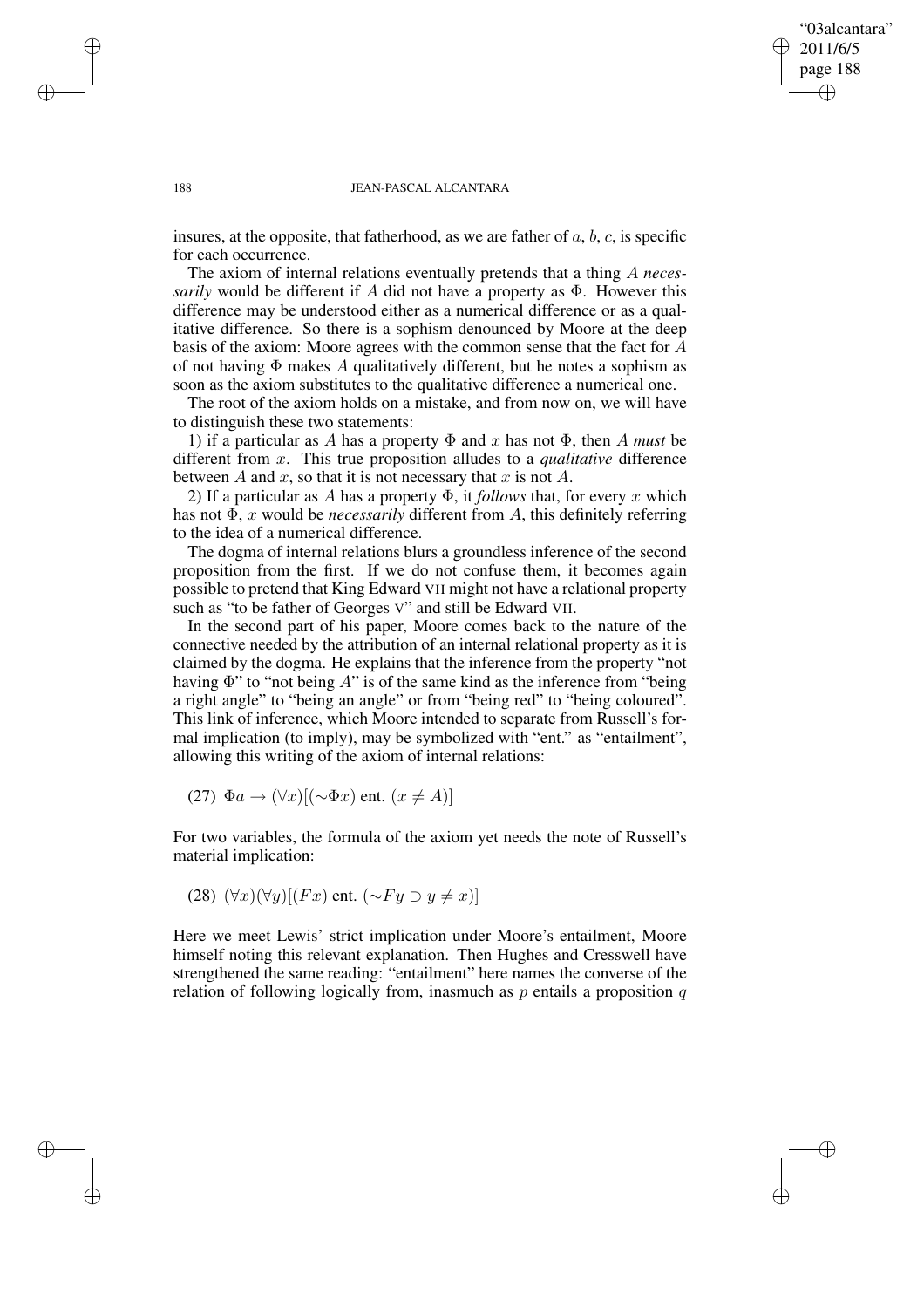✐

amounts to saying that q follows logically from  $p^{34}$  So it is not amazing that Moore also paraphrases his formula, as well as its negation, in the words of a possible worlds-semantics before its time:

"The proposition, with regard to a given thing  $A$  and a given relational property P, which A in fact possesses, that P is *internal*. The required expression is ∼Px entails  $x \neq A$ . [...] And this proposition is, of course, logically equivalent to  $x = A$  entails  $Px$ . [...] This last proposition again, is, so far as I can see, either identical with or logically equivalent to 'anything which were identical with A, would, in any conceivable universe, necessarily have  $P'$  or by 'A could not have existed in any possible world without having  $P'$ ; just as the proposition by 'In any possible world a right angle must be an angle', is, I take it, either identical with or logically equivalent to the proposition '(x is a right angle) entails (x is an angle)' ".<sup>35</sup>

In a following passage, Moore explicitly refers to Leibniz's theory of eternal truths. To put what he says briefly: if all relations are internal, all properties become essential and all truths about them are eternal. The axiom of internal relations bears on the whole properties of a particular.

Moore's moderate principle of external relations, namely that some relations are external and some others internal, remains compatible with a form of essentialism avoided by Russell's hard principle. After Moore and Russell, we may suppose that the reject of the internal relations is overtaken by a commitment to a form of essentialism. We remember Quine's reluctances against modal logic, suspected to be the Trojan horse of essentialism. And Leibniz's case makes worth in the sense that he could be a "superessentialist" more than being only an essentialist philosopher.

Indeed, essentialism means that for any individual substance  $x$ , there is a property P of x such as, necessarily, if x exists, then x has P (for example, humanity for Caius):

 $(29) \forall x, \exists P(x) \rightarrow \Box(\exists x \rightarrow P \in x)$ 

However Leibniz's doctrine of the complete notion claimed something stronger: for any individual substance x, and for any property  $P$  of x, necessarily,

<sup>34</sup> G.E. Hughes and M.J. Cresswell, *A New Introduction to Modal Logic*, London, Routledge, pp. 202–203, 208.

<sup>35</sup> G.E. Moore, *op. cit.*, p. 293.

✐

✐

✐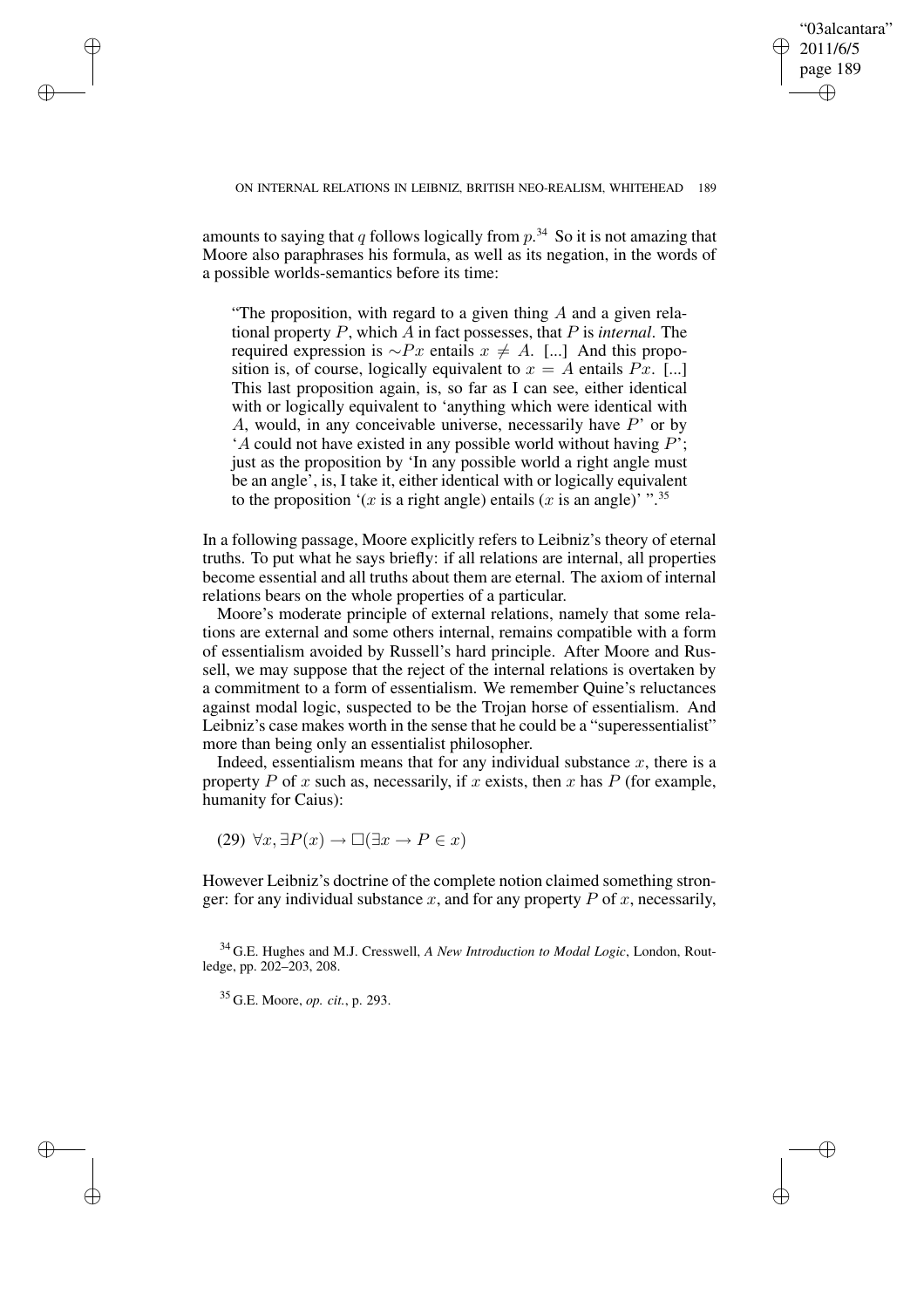### "03alcantara" 2011/6/5 page 190 ✐ ✐

✐

✐

#### 190 JEAN-PASCAL ALCANTARA

if x exists, then x has P (for example, wearing a white tunic for Caius):

 $(30)$   $\forall x, \forall P(x) \rightarrow \Box(\exists x \rightarrow P \in x)$ 

The logical conception of substance implies that every individual bears such a complete notion that it contains the set of all its monadic predicates as well as its relational predicates.

We have seen that, in his criticisms of F.H. Bradley's *Appearance and Reality*, <sup>36</sup> Moore, at the beginning, followed Russell. Bradley will later take these criticisms into account in his *Essays on Truth and Reality* (1909). The point whether Bradley actually was a proponent of the axiom of internal relations becomes more dubious nowadays. Bradley held it not specially against external relations but against the self-contradictory nature of all relations, following the style of Kant's antinomies and the Eleatist tradition, whose form of argument — namely the infinite regress, or, as it is sometimes said nowadays, a "supertask" — he remembered.

This mode of refutation by the infinite regress argument has been also used by Russell in the *Principles of Mathematics*. In the second book of *Appearance and Reality*, Bradley expounded the famous regress inside a dilemma. From one side, if a relation is taken as "independently real [...], a relation standing alongside of its terms is a delusion".<sup>37</sup> This is the side of the dilemma which exactly corresponds to Leibniz's third mode of dealing with relations in the correspondence with Clarke, *Fifth Writing*, §47. From the other side, relation becomes the adjective of its terms; then relation loses its power of relating.<sup>38</sup> The Bradlean regress consists in noticing that if there were a relation  $\tilde{R}$  between such terms as  $\alpha$  and  $\tilde{b}$ , we would have to conceive a further relation  $R'$  to stick a to  $R$  and  $R$  to  $b$ , and so on *ad infinitum*.

 $(31)$   $R(a, b)$  $R'[(a, R), (R, b)],$  $R''\{[(a, R), R'], [(R, b)R']\}...$  etc.

<sup>36</sup> Appearance and Reality, Oxford University Press, 1893, Bk I, chap. iii, 2<sup>nd</sup> ed. 1897, Appendice B.

<sup>37</sup> Op. *cit.*, 16<sup>th</sup> impression, Oxford University Press, 1978, chapter ii, p. 18.

<sup>38</sup> *Op. cit.*, note 1, p. 27.

✐

✐

✐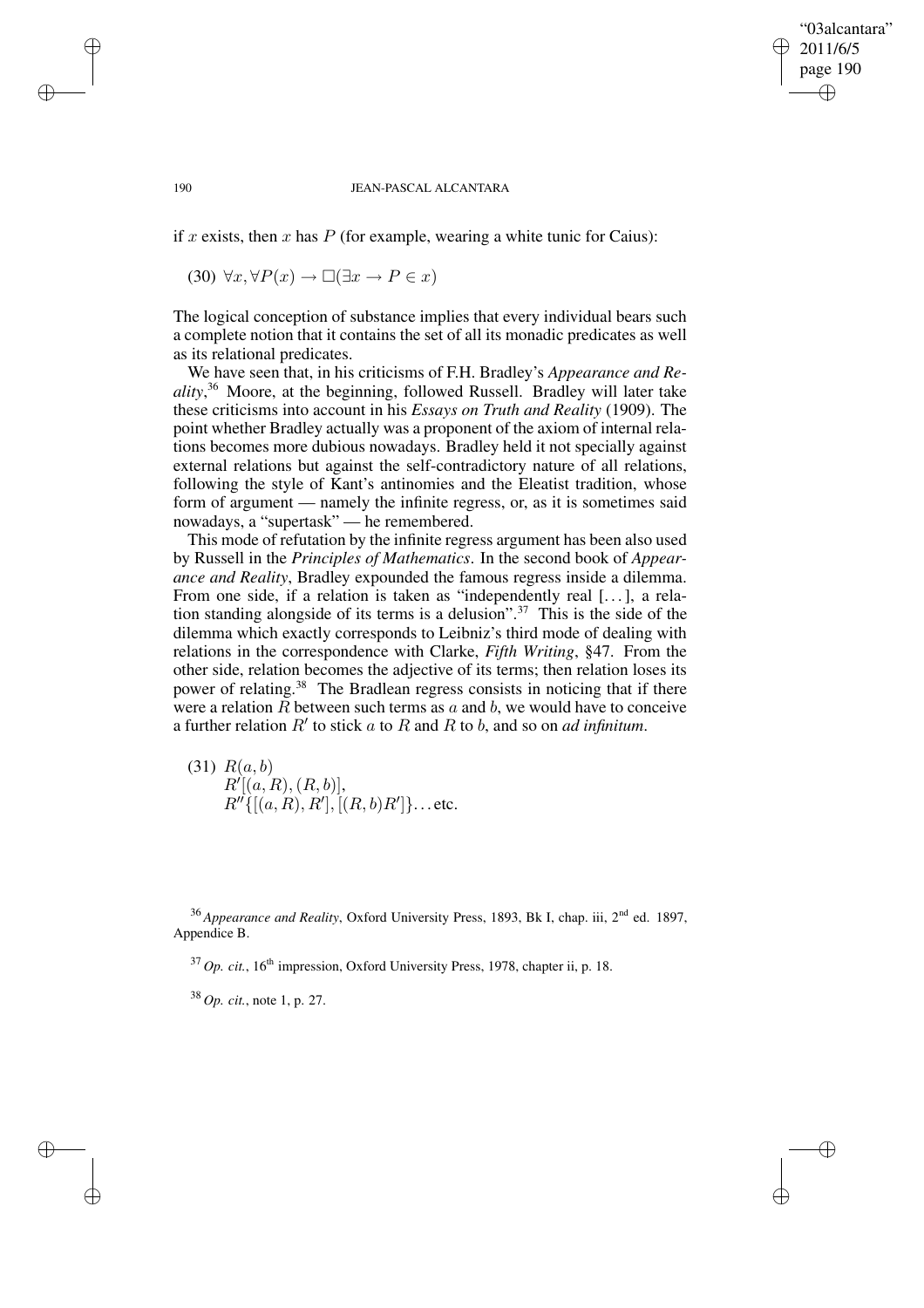✐

Like Zeno's paradoxes, Bradley's regress has nowadays been rehabilitated and is sometimes held for a worthy argument.<sup>39</sup> But Russell himself denied that this regress actually was vicious. Indeed, did not the theory of series provide full examples of regress *ad infinitum* which do not carry any risky contradiction? So it becomes expedient to separate vicious and harmless regresses, as Russell in the *Principles of Mathematics* (§§55, 59):

- An "external regress" or "regress of implications":  $p$  implies  $p'$  which implies  $p''$  *ad infinitum*. Such a regress is not necessarily vicious and Russell judged that the Bradley regress about relations belonged to this species.

- An "internal regress" or "regress of meaning":  $p$  is analysed by virtue of a proposition  $p'$  more complex than p itself, then  $p'$  by virtue of  $p''$ , *ad infinitum*. This later regress suggests that one could not understand in a finite quantity of time a meaning, which is absurd if  $p$  may actually be understood in a finite period of time.

Near the end of his life, Bradley, again writing about the problem of relations in an unfinished draft, iterated his original thesis.<sup>40</sup> Against William James, he asserted that an "experienced interrelation" was never given, that every relation is secondary in comparison with a "direct and non relational awareness", which is "relation-free".<sup>41</sup> When we ask for a "fact of relatedness", we focus on the plurality of the terms, losing the relating unity, the "between" inhering to any relation. Obviously, the relational view is still unavoidable in the practical way of life, but metaphysically, it is a sheer "makeshift" because relation and its terms constitute a whole reality such that modifying a term shifts the relation itself and modifying the relation changes in return its terms.<sup>42</sup> Indeed practical life feeds on abstractions.

So, speaking in Whiteheadian terms, Bradley reacted to a kind of "fallacy of misplaced concreteness": he denied to Russell the right to root out a relation as an ultimate fact. All relations are grounded on a "relational situation" which could never be a simple juxtaposition of "and". The real issue becomes: where and how far may we make the choice of bouding a particularity into the whole experience? And this simple consideration is enough

<sup>39</sup> Richard Gaskin, "Bradley's Regress, the Copula and the Unity of the Proposition", *Philosophical Quaterly*, 1995, vol. 45, pp. 161–180; William F. Vallicella, "Relations, Monism, and the Vindication of Bradley's Regress", *Dialectica*, 2002, vol. 56, nº 1, pp. 3-35.

<sup>40</sup> F.H. Bradley, "Unfinished Draft of an Article on Relations", in *Collected Essays*, XXXI, vol. II, Greenwood Press Westport, 1935, Oxford, Clarendon Press, 1970, pp. 630–676.

<sup>41</sup> *Ibid*., p. 656.

✐

✐

✐

✐

 $42$  "[...] with a relation and its terms, a change made on one side makes also a change on the other side" (*Collected Essays*, p. 639).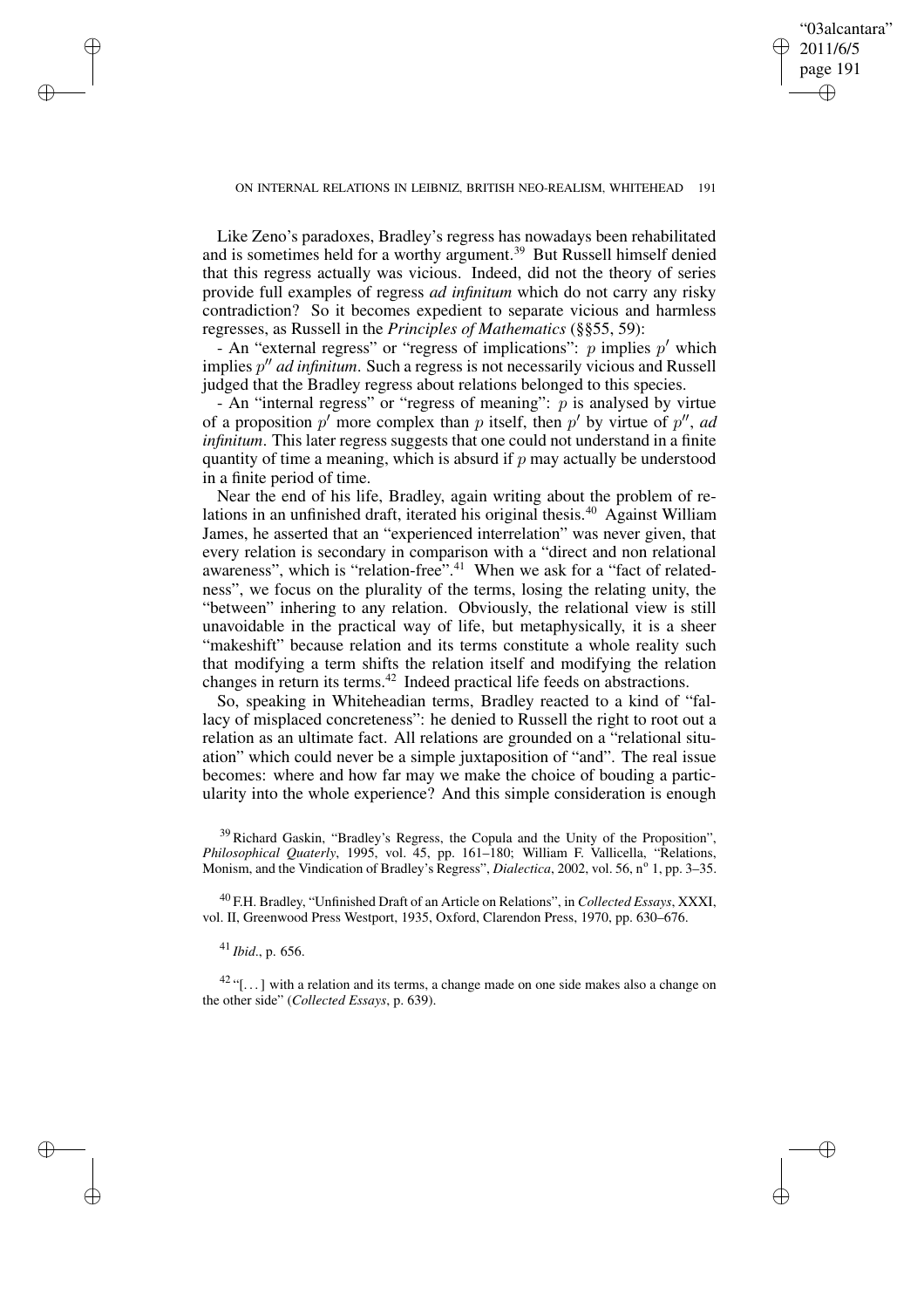### "03alcantara" 2011/6/5 page 192 ✐ ✐

✐

✐

#### 192 JEAN-PASCAL ALCANTARA

for dooming all "hard distinction" between what belongs to an essence and what is a pure "matter of fact".

According to these views, to distinguish between external and internal relations becomes of no use, so that this distinction is frankly said "untenable $\cdot$ <sup>43</sup>

- In the case of the external relations: the "coming-in-relation" happens without any reason in the relation or in its terms. The relational fact escapes from the principle of sufficient reason in order to become, as Hume said, simple "matter of fact". However, for an individual or a particular, to enter in some relation must both depend on its nature and on some circumstances.<sup>44</sup>

- In the case of the internal relations: there is a contradiction following from the isolation of the terms (held as real) and their fusion by a relation, so that such a doctrine may be qualified as "ludicrous". Nevertheless Bradley attached particular importance to the definition of the internal relation, remembering that all relations rest on a unity taking as a whole and that every change in the terms must alter the relation.<sup>45</sup>

Yet Bradley was ready to acknowledge as relatively true the distinction between the internal and the external relations, distinction whose relevance rests on the cleaving of a term, with what is essential on one side and its accidental determination on the other. <sup>46</sup> This reasoning might have led to three kinds of relations: essence/essence, essence/accident, and accident/accident. But a new trouble arises, underlined by Bradley. How are related the relational part and the essential part of a term related? Thus the acceptance of a relative truth does not lead to the Absolute, where all contradictions would be appeased.

In a first stage, roughly speaking, Russell esteemed that if the glue did not stick directly without any further glue, no act of sticking would be possible any more. But at a deeper level, with the analyses of the §54 of *Principles of Mathematics*, Russell ran into the difficult problem of the unity of the proposition, which involved the puzzle of the linkage for the case of a relation. Moore explicitly revived this topic, as he started his paper in 1919 by noting that a relation does not amount to a mere list of its components. According to Russell himself, we reach here the blind spot of the philosophical analysis from 1903 to the logical atomism. Given that once the proposition is resolved, the *nexus* of the proposition is lost, a proposition essentially lies

<sup>43</sup> *Ibid*., p. 641.

<sup>44</sup> *Ibid*., note <sup>X</sup>, p. 667.

<sup>45</sup> *Ibid*., p. 665.

<sup>46</sup> *Ibid*., p. 645.

✐

✐

✐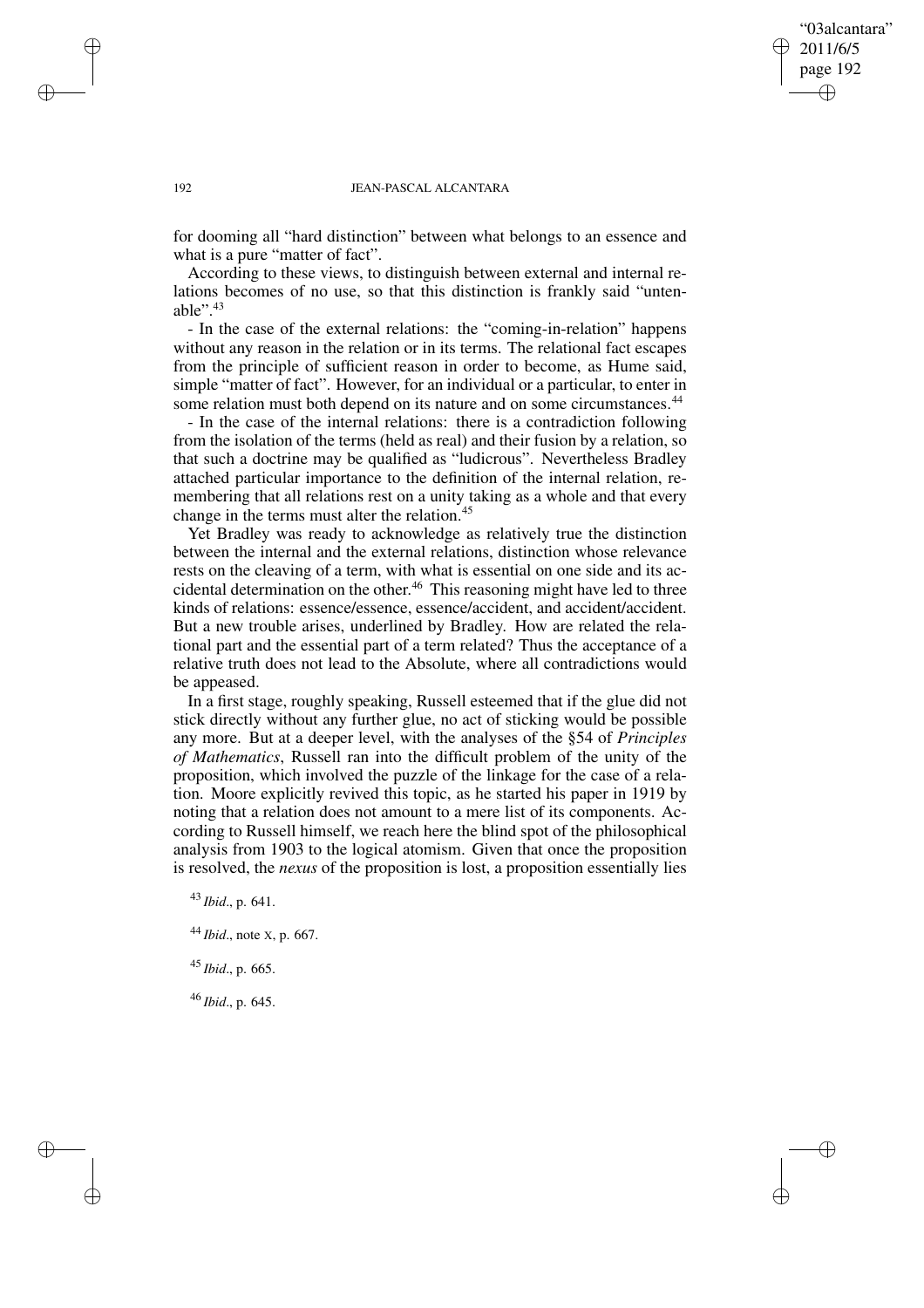✐

on a unity supported by the double nature of the verb, the verb properly said and the verbal name. And there is a parallel distinction to do about relations: the relation *per se* is not the same as the "relating relation", and precisely this is what is lost in Bradley's regress argument.

In his demonstration that a monist theory of truth doomed all kinds of relational propositions, Russell insisted on the directional feature of asymmetric relations. Bradley's gave another version, as any form of relation would be fateful for the Absolute.<sup>47</sup> And even before relational propositions, simple monadic propositions, lying on inherence, soon imply relations. We can no more escape to the same regress as when relations were considered as independent realities. A  $p$ -ness property indeed required that the predicate  $p$ would be connected to its subject  $S$  in order to be inherent. From a monistic point of view, the major point was not that all truths could be interpreted as predications of qualities to a totality, but further that all predications are in fact unreal.

So, by insisting on the directional feature of asymmetric relations, Russell perhaps neglected an anterior step, because before being oriented, a relation must be relating, for the very reason that the attribution of a predicate to a subject must itself be relating. So Bradley was not wrong when suggesting that the problem of relation was no more puzzling than the question of inherence which seemed to be preliminary. In a letter addressed to Bradley written in 1914, Russell again recognized that the matter of the unity of the proposition actually was a "vital" problem, using the same adjective in the §55 of the *Principles of Mathematics*, where the theory of relations was the focus.<sup>48</sup>

### 4. *Whitehead: Towards a Rehabilitation of the Internal Relations*

For the ones who, from the Stoics to German idealism, intended to build a philosophy of nature, the main principle that all things are interrelated (*sumpnoïa panta*, as Leibniz wrote) in accordance with a universal sympathy constituted a minimal claim. Nowadays we think that what Whitehead had in mind with the "bifurcation of the nature", seen in an historic context, corresponds to the victory of the Galilean-Cartesian mechanization of

<sup>47</sup> *Ibid*., note XIII, p. 670.

✐

✐

✐

<sup>48</sup> Quoted by Sébastien Gandon and Mathieu Marion, in "L'idéalisme britannique: histoire et actualité", http://www.er.uqam.ca/nobel/philuqam/philomath/doc/Idealisme.pdf, p. 28, which will be soon published in *Philosophiques*, review of the Philosophical Society of Québec. See also PoM, §439.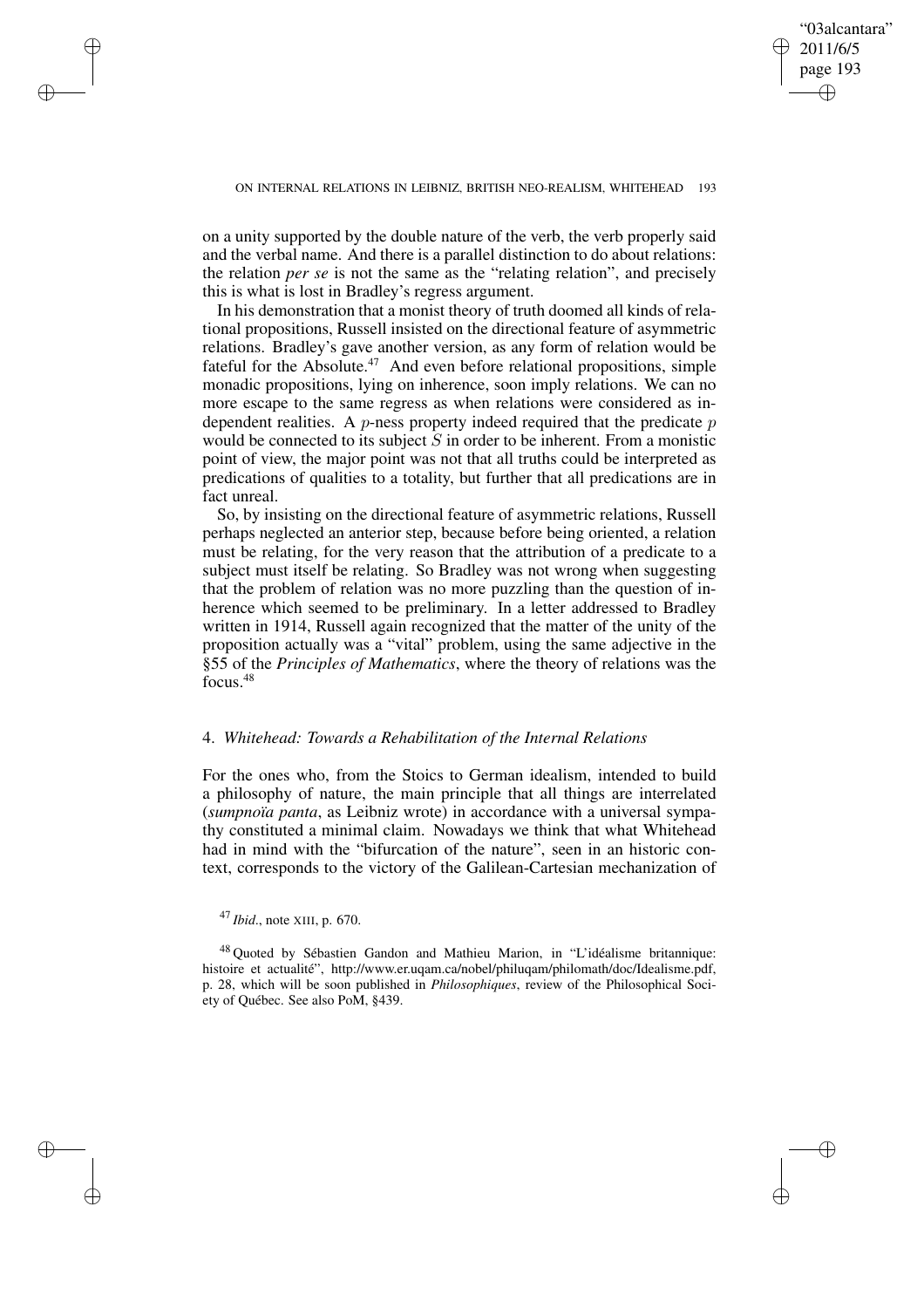"03alcantara" 2011/6/5 page 194 ✐ ✐

✐

✐

### 194 JEAN-PASCAL ALCANTARA

the world picture at the end of Renaissance, discarding the revival of the Hermetic tradition during the XVII<sup>th</sup> century.

Yet Whitehead himself warns us that his own endeavours in *The Concept of Nature* should not be confused with a *Naturphilosophie* in the same sense as Schelling's, because that would imply a leap over his own field of ability.<sup>49</sup> Whitehead understands the excitation of overtaking the platitude of empiricism — to use a typical Hegelian formula —, without yielding to this temptation. Concerning, at least, these Tanner Lectures, the main discordance with the German idealism was that Whitehead did not intend to decide about the ultimate nature of things, given that he only wished to circumscribe his own discursive reasoning to the "factors of the nature" according to the "sensible awareness".<sup>50</sup> However, after the analysis of the relations of space and time, he drew the conclusion that if "[ $\dots$ ] nature is a system [ $\dots$ ] there is no mere localisation".<sup>51</sup> So, to denounce the false obviousness of mere localisation upholds the thesis of an interconnected nature. Whitehead himself quotes Faraday in support of this view: for the electromagnetic theory, "an electric charge is everywhere". Even before special relativity, field theory provided him a suitable tool to overtake a simpleminded mechanism. Maybe Leibniz's drama was that he foretold a new physics beyond the mechanistic view of world, but could only find his own starting science, the *Dynamica*, which was first grounded on the "vis viva", then on the "actio". He had then to stress upon the superseding of the mechanism by his new science, to which he attributed some features of the future field physics.

In Whitehead's tract *On Mathematical Concepts of the Material World* (1905–1906), the use of relations consisted in applying Russell's theory of polyadic relations to the necessary and sufficient geometry needed by the physical theory, keeping in mind the nominalistic imperative of the Ockham's razor: reducing the number of these relations to the bare minimum.<sup>52</sup>

By the way, Whitehead disclosed the kinship of the dynamical concepts in a Leibnizian style with some resources coming from projective geometry, vectorial calculus and, of course, Maxwell's electromagnetism. The entities of the physical world, generated thanks to some polyadic relations, become the elements of the field — in a logical meaning — of a determined relation.

<sup>49</sup> Alfred North Whitehead, *The Concept of Nature* [CN], The Tarner Lectures delivered at Trinity College, Cambridge University Press, 1920, p. 47.

<sup>50</sup> CN, p. 151.

<sup>51</sup> CN, p. 146.

<sup>52</sup> Alfred North Whitehead, "On Mathematical Concepts of the Material World", in *Philosophical Transactions*, Royal Society of London, series A, 1906, v. 205, pp. 465–525.

✐

✐

✐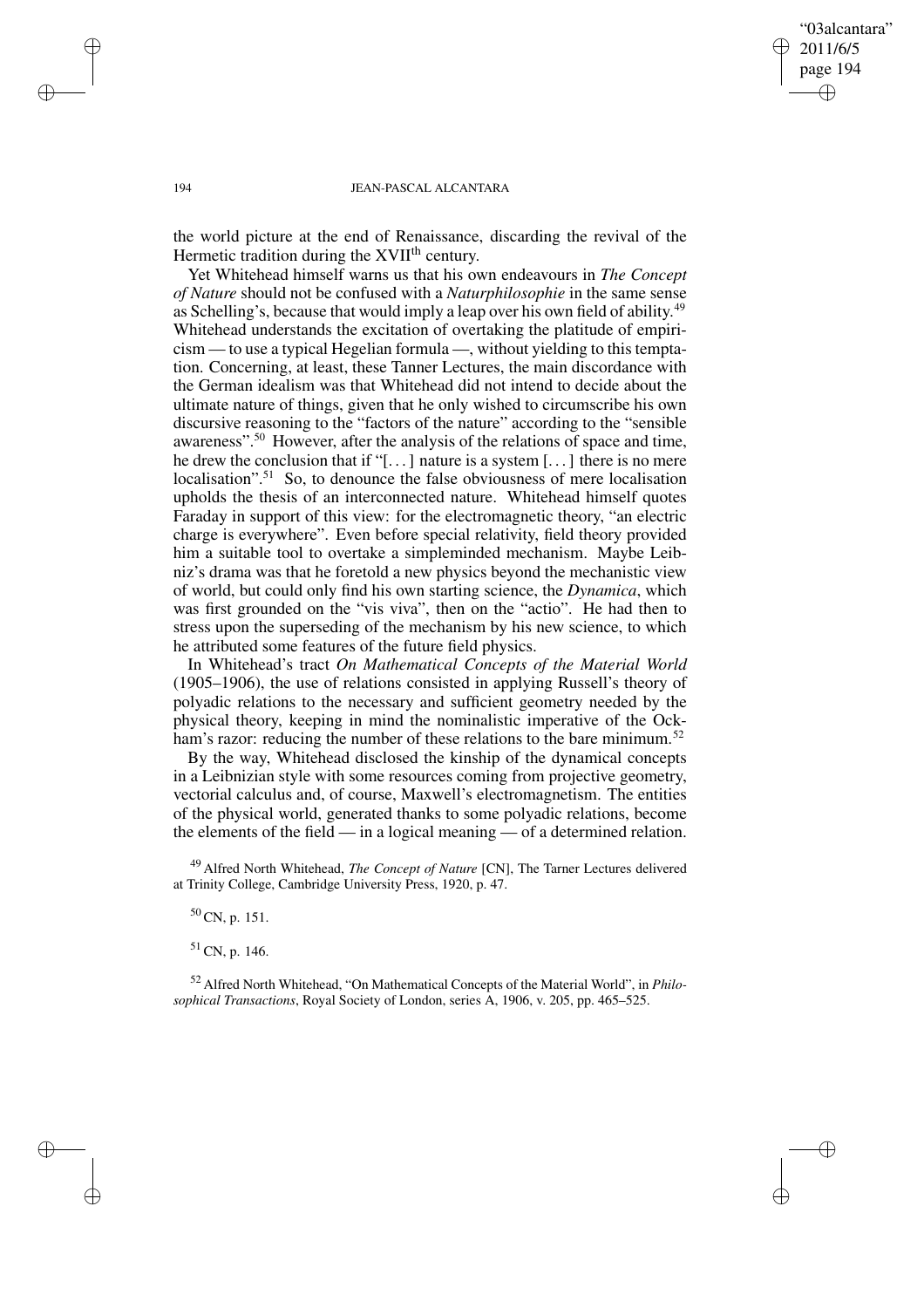✐

Under the expression "material concept", Whitehead does not thus designate the "ultimate existents" of the natural world, but a whole set of axioms satisfying some fundamental relations. The ultimate existents themselves refer to the instants of the time and to the "objective reals" which involve two others classes of non temporal entities, points of space and particles of matter. The composition of time by instants being yet indisputable, Whitehead here adheres to an absolute thesis concerning this topic.

Following the terminology settled in the *Principia Mathematica*, every axiom has to be discerned from a proposition. Given that an axiom keeps undetermined what class of entities is relevant, axioms are rather bare propositional functions. And because geometry may determine the same entities by the mean of diverse sets of relations, Whitehead wrote at the beginning of his work on *The Axioms of the Projective Geometry* that geometry amounts to the "science of crossed-classifications".<sup>53</sup> According to MCMW, the determination of the stuff in the universe needs three characteristic features:

1) an "essential" relation " $R$ ;", which holds a connexion between a finite number of terms, for instance

### $(32)$   $R$ ;  $(abc)$

✐

✐

✐

✐

This short formula denotes a linear order between three non interchangeable points  $a, b, c$ . This essential relation appears triadic in the case of the material concepts I and II, which are classical punctual concepts. More exactly, the essential relation here consists in an asymmetric relation tying three spatial entities, following Oswald Veblen's axiomatic of projective geometry.

This essential relation becomes tetradic in the only case of a punctual concept qualified as "Leibnizian" (concept III: between three points and one instant), and even pentadic in the case of linear concepts, similarly Leibnizian (concepts IV and V: between four linear reals and one instant).

2) Then Whitehead considers a serial dyadic relation representing the temporal order, having as its field the whole set of instants, and this relation may be either external or integrated to the essential relation as for the case of the Leibnizian concepts.

3) Regarding the relations said "extraneous", in the simplest case, they deal with a triadic relation of occupation about a point of space in an instant of time by a particle. A triadic relation is in question, whereas, under the control of Ockham's razor, due to a fusion of points of space with particles of material stuff, the initial triadic relation becomes dyadic with the concept II, then tetradic, in order to introduce a system of kinetic coordinates, with

<sup>53</sup> This first chapter was available in a French translation (*Revue de métaphysique et de morale*, t. XV, n<sup>o</sup> 1, 1907, pp. 34–39) under the title: "Introduction logique à la géométrie".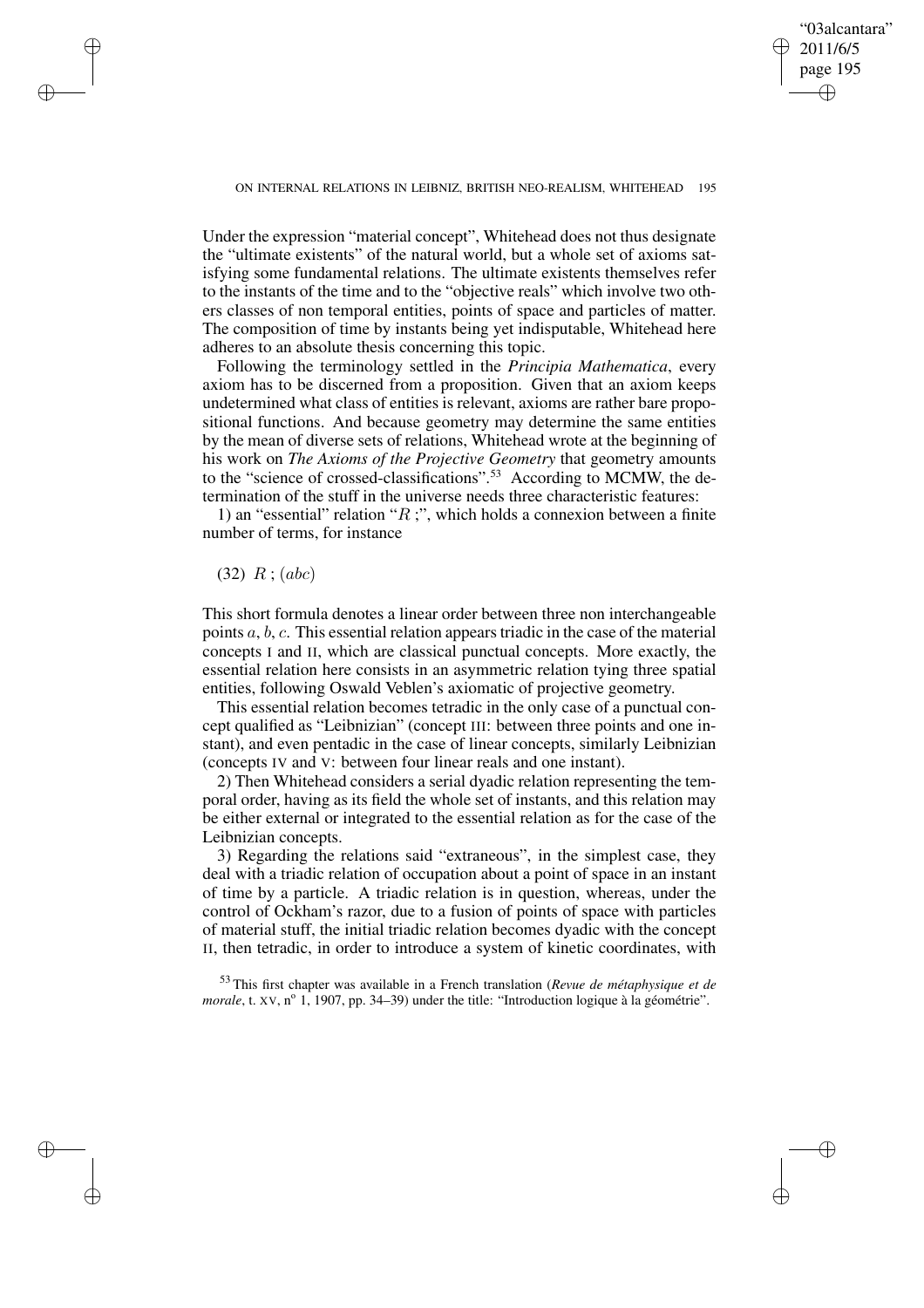$\bigoplus$ 

 $\oplus$ 

### 196 JEAN-PASCAL ALCANTARA

the concept III. The concept IV involves two versions, since it repeats, on the level of the linear concepts, the monist revolt of the concept II against the dualist concept I.

| Concept I                                                                                                                                                                                           | Concept II                                                                                                                                                  | Concept III                                                                                                           | Concept IV                                                                  | Concept V                         |
|-----------------------------------------------------------------------------------------------------------------------------------------------------------------------------------------------------|-------------------------------------------------------------------------------------------------------------------------------------------------------------|-----------------------------------------------------------------------------------------------------------------------|-----------------------------------------------------------------------------|-----------------------------------|
| <dualistic< td=""><td><monistic< td=""><td><leibnizian< td=""><td><leibnizian< td=""><td><leibnizian< td=""></leibnizian<></td></leibnizian<></td></leibnizian<></td></monistic<></td></dualistic<> | <monistic< td=""><td><leibnizian< td=""><td><leibnizian< td=""><td><leibnizian< td=""></leibnizian<></td></leibnizian<></td></leibnizian<></td></monistic<> | <leibnizian< td=""><td><leibnizian< td=""><td><leibnizian< td=""></leibnizian<></td></leibnizian<></td></leibnizian<> | <leibnizian< td=""><td><leibnizian< td=""></leibnizian<></td></leibnizian<> | <leibnizian< td=""></leibnizian<> |
| punctual                                                                                                                                                                                            | punctual                                                                                                                                                    | and<br>monistic linear                                                                                                |                                                                             | lin-<br>con- monistic             |
| CLASSICAL                                                                                                                                                                                           | CLASSICAL                                                                                                                                                   | punctual                                                                                                              | cept>                                                                       | ear concept>                      |
| concept:                                                                                                                                                                                            | concept:                                                                                                                                                    | concept:<br>any                                                                                                       | Dualistic                                                                   | Lines<br>are                      |
| separation                                                                                                                                                                                          | separation                                                                                                                                                  | separation                                                                                                            | concept                                                                     | $IV_A$ simple<br>enti-            |
| between<br>$ge-$                                                                                                                                                                                    | between<br>ge-                                                                                                                                              | between<br>ge-                                                                                                        | while                                                                       | con- ties; points or              |
| ometry                                                                                                                                                                                              | and ometry<br>and                                                                                                                                           | and<br>ometry                                                                                                         | $IV_{B}$<br>cept                                                            | is even<br>better,                |
| physics>                                                                                                                                                                                            | physics>                                                                                                                                                    | physics<br>due                                                                                                        | its                                                                         | monistic moving parti-            |
| Lines                                                                                                                                                                                               | and Lines<br>and                                                                                                                                            | to the tempo-                                                                                                         | version.                                                                    | cles, lines and                   |
| planes                                                                                                                                                                                              | are planes<br>are                                                                                                                                           | of<br>ralization                                                                                                      |                                                                             | planes are dis-                   |
|                                                                                                                                                                                                     | some classes some classes                                                                                                                                   | geometrical                                                                                                           | Lines<br>are                                                                | integrated<br>at                  |
| of points.                                                                                                                                                                                          | of points.                                                                                                                                                  | propositions                                                                                                          | enti-<br>simple<br>of the concept ties; points or                           | each instant.                     |
| Objective re-Objective                                                                                                                                                                              |                                                                                                                                                             | $\mathsf{I}$                                                                                                          | even                                                                        | better, Objective                 |
| <i>als:</i> points of <i>reals:</i>                                                                                                                                                                 | only                                                                                                                                                        | Lines                                                                                                                 |                                                                             | moving parti- reals: exclu-       |
| space and par- points                                                                                                                                                                               | of                                                                                                                                                          | and                                                                                                                   |                                                                             | cles, lines and sively linear     |
| ticles of mat- space                                                                                                                                                                                |                                                                                                                                                             | planes<br>are<br>some classes                                                                                         |                                                                             | planes are dis-entities (as in    |
| ter.                                                                                                                                                                                                | Essential                                                                                                                                                   | of points, or                                                                                                         | integrated                                                                  | at $IV_{B}$ )                     |
| Essential                                                                                                                                                                                           | <i>relation</i> : non even                                                                                                                                  | better,                                                                                                               | each instant.                                                               | Essential                         |
| relation:                                                                                                                                                                                           | non specified,                                                                                                                                              | it moving<br>par-                                                                                                     | <i>Objective</i>                                                            | relation:                         |
| symmet-                                                                                                                                                                                             |                                                                                                                                                             | goes back to ticles; points <i>reals</i> :                                                                            |                                                                             | lin- between<br>5                 |
| ric                                                                                                                                                                                                 | relation the concept I.                                                                                                                                     | disinte-<br>are                                                                                                       | entities terms,<br>ear                                                      | " $R;$                            |
| 3<br>between                                                                                                                                                                                        | <i>Extraneous</i>                                                                                                                                           | grated at each                                                                                                        | $+$                                                                         | loaded $(abcd)$ ":                |
| spatial terms.                                                                                                                                                                                      | relations:                                                                                                                                                  | instant.                                                                                                              | particles                                                                   | linear<br>reals                   |
| $(abc)$ "<br>$"R$ ;                                                                                                                                                                                 | dyadic                                                                                                                                                      | be- <i>Objective</i>                                                                                                  | positively                                                                  | or $bcd$ are inter-               |
| means a linear                                                                                                                                                                                      | tween instants reals:                                                                                                                                       | mov-                                                                                                                  | negatively                                                                  | in sected in $t$ by               |
| order between                                                                                                                                                                                       | and<br>points, ing                                                                                                                                          | material                                                                                                              | $IV_A;$<br>monism $a$ .                                                     |                                   |
| inter-<br>non                                                                                                                                                                                       | they are of an points                                                                                                                                       | (those)                                                                                                               | linear<br>of                                                                | <b>Extraneous</b>                 |
| changeable                                                                                                                                                                                          | undefined,                                                                                                                                                  | if of<br>Carte-                                                                                                       | entities in $IV_{B}$                                                        | relations:                        |
| points $a, b, c$                                                                                                                                                                                    | infinite,<br>not                                                                                                                                            | physics<br>sian                                                                                                       | $(\text{let's})$<br>note                                                    | tetradic<br>re-                   |
|                                                                                                                                                                                                     | number<br>in                                                                                                                                                | modern<br><b>or</b>                                                                                                   | the<br>analogy                                                              | lations<br>in<br>a                |
|                                                                                                                                                                                                     | $de-$<br>order to                                                                                                                                           | aether)                                                                                                               | I/II and IV $_A$ /                                                          | single number                     |
|                                                                                                                                                                                                     | the<br>termine                                                                                                                                              |                                                                                                                       | $IV_B$ ).                                                                   | order<br>in<br>to                 |
|                                                                                                                                                                                                     | positions<br>of                                                                                                                                             |                                                                                                                       |                                                                             | the<br>measure                    |
|                                                                                                                                                                                                     | particles.                                                                                                                                                  |                                                                                                                       |                                                                             | velocity<br>of                    |
|                                                                                                                                                                                                     |                                                                                                                                                             |                                                                                                                       |                                                                             | particles.                        |

 $\bigoplus$ 

 $\oplus$ 

 $\bigoplus$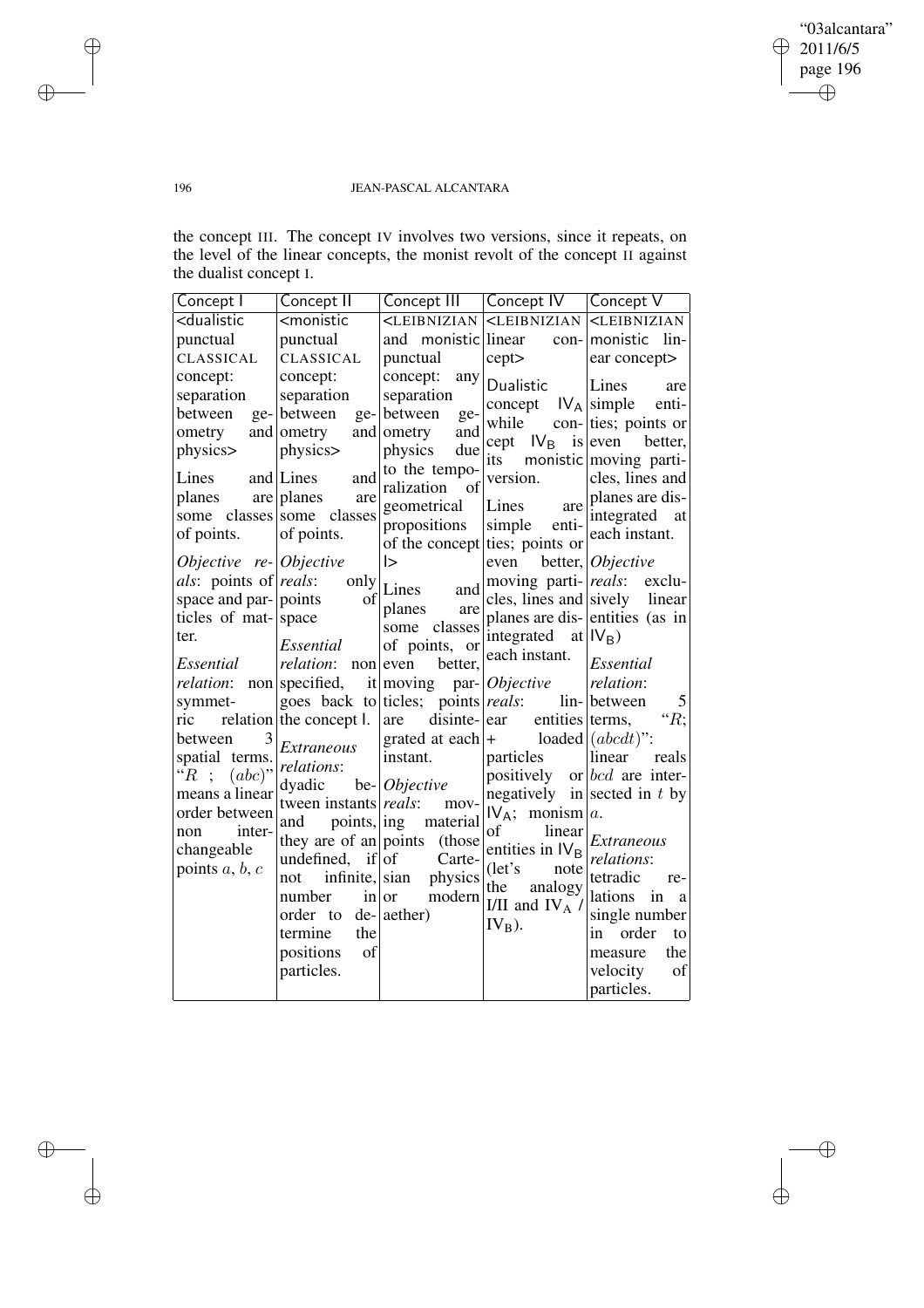"03alcantara" 2011/6/5 page 197  $\bigoplus$ ✐

 $\bigoplus$ 

 $\bigoplus$ 

## ON INTERNAL RELATIONS IN LEIBNIZ, BRITISH NEO-REALISM, WHITEHEAD 197

 $\bigoplus$ 

 $\oplus$ 

 $\bigoplus$ 

 $\bigoplus$ 

| (defective in<br>(agreeing with<br>in relation to the <i>relation</i> :<br>the Ockham's<br><i>relations</i> :<br><i>relation</i> :<br>$\vert 5 \vert$ |  |
|-------------------------------------------------------------------------------------------------------------------------------------------------------|--|
|                                                                                                                                                       |  |
| an undefined,<br>Ockham's<br>4 between<br>principle)<br>between                                                                                       |  |
| " $R;$<br>" $R$ terms,<br>if not infi- principle)<br>terms:                                                                                           |  |
| $(abct)"$ or $(abcdt)$ .<br>nite, number                                                                                                              |  |
| " $R_t$ ; (abc)".<br>between<br>3<br>linear<br>reals                                                                                                  |  |
| bcd are inter-<br>terms: a parti-                                                                                                                     |  |
| Extraneous<br>cle, a spatial<br>sected in t by                                                                                                        |  |
| <i>relations:</i><br>position,<br>an<br>a.<br>tetradic                                                                                                |  |
| re-<br>instant<br>οf<br>Extraneous<br>lation $(t$ and                                                                                                 |  |
| time.<br><i>relations:</i><br>spatial                                                                                                                 |  |
| $co-$<br>analogous<br>(defective in<br>ordinates                                                                                                      |  |
| u,<br>to I in $IV_A$ ,<br>relation to the<br>$w)$ alone,<br>v,                                                                                        |  |
| triadic<br>rela-<br>Ockham's<br>determine<br>to                                                                                                       |  |
| tion<br>between<br>principle)<br>only<br>some                                                                                                         |  |
| instant,<br>an<br>kinetic<br>axes                                                                                                                     |  |
| a point and<br>order<br>1n<br>to                                                                                                                      |  |
| a particle of<br>the<br>measure                                                                                                                       |  |
| an undefined,<br>of<br>velocity                                                                                                                       |  |
| if<br>not<br>infi-<br>particles.                                                                                                                      |  |
| number<br>nite,                                                                                                                                       |  |
| (agreeing with in order<br>to                                                                                                                         |  |
| the Ockham's determine                                                                                                                                |  |
| principle)<br>the<br>position                                                                                                                         |  |
| particles.<br>of                                                                                                                                      |  |
| The<br>laws of                                                                                                                                        |  |
| nature bear on                                                                                                                                        |  |
| particles<br>as                                                                                                                                       |  |
| well as linear                                                                                                                                        |  |
| reals.                                                                                                                                                |  |
| In<br>$IV_{B}$                                                                                                                                        |  |
| dyadic<br>rela-                                                                                                                                       |  |
| tion between                                                                                                                                          |  |
| point and<br>a                                                                                                                                        |  |
| instant,<br>an                                                                                                                                        |  |
| substituting                                                                                                                                          |  |
| a relation to<br>a particle as,                                                                                                                       |  |
| punctually, in                                                                                                                                        |  |
| II.                                                                                                                                                   |  |
| (defective in                                                                                                                                         |  |
| relation to the                                                                                                                                       |  |
| Ockham's                                                                                                                                              |  |
| principle)                                                                                                                                            |  |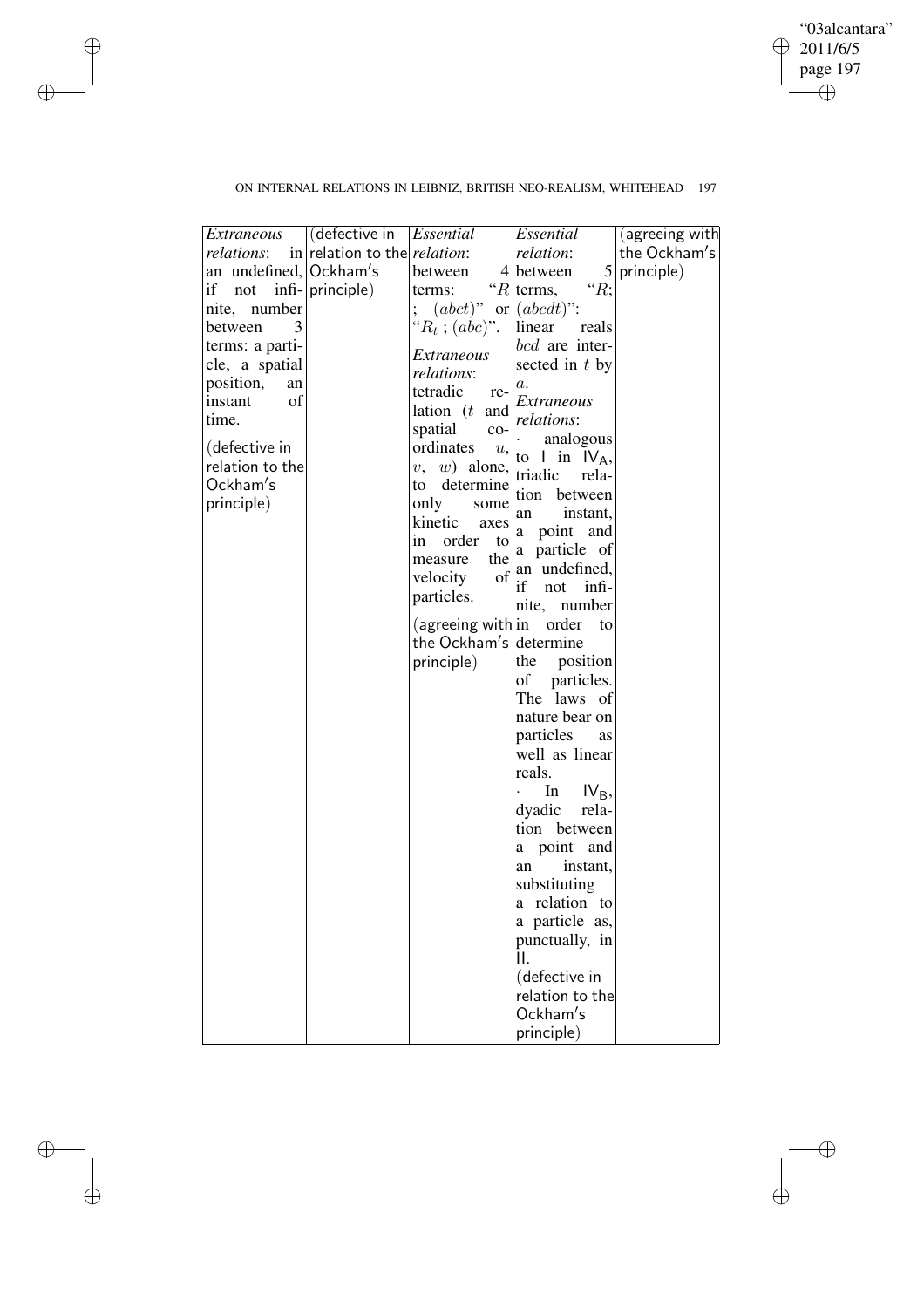"03alcantara" 2011/6/5 page 198 ✐ ✐

✐

✐

#### 198 JEAN-PASCAL ALCANTARA

This logical apparatus extended by Whitehead through a calculus of relations was imagined by Russell, developing some of Peano's ideas in his paper composed in 1901, *The Logic of relations with some Applications to the Theory of Series*. Behind the mathematical purpose, Russell concealed a philosophical involvement which, eventually, particularly in his address to the Aristotelian Society *On the Relations of Universals and Particulars*  $(1911)$ ,<sup>54</sup> led him to reverse Aristotle's initial decision on the status of relations, as it is stated in the *Metaphysics* that "relation is, among all categories, the one which is the less determined reality or substance" (N, 1, 1088<sup>a</sup> 20) since it is derived from other properties. Russell, however, did not discard the leading principle of keeping predication as implying a logical main difference between two kinds of terms, particulars, i.e. subjects of predicates, and universals, with, among them, predicates and relations. Russell acknowledged that Berkeley and Hume, decrying abstract ideas, could not avoid using a likeness relation, for instance, colour-likeness between two instantiations of the same colour. Here the demonstration of the irreducibility of relation to a twofold predication was still useful in order to underline the precedence of at least one relation, this likeness-relation.<sup>55</sup>

According to modern philosophy, this reversal happened during what we could now name the quarrel over relations, opposing Russell, James, Bradley and Bosanquet. Later on, writing about Hume — and inspired by his master Jean Wahl —, Gilles Deleuze will emphasize on the empiricist roots of the advent of the external relations, recovered after the neo-Hegelianist interlude.<sup>56</sup> Without taking seemingly part in this quarrel, did Whitehead deal, at the beginning of his philosophical career, with relations because of some metaphysical ulterior motive?

Again, Whitehead's first important philosophical work is often credited to be a sketch touching the ontology of relations.<sup>57</sup> At Russell's difference, Whitehead did not care to insist on the crucial divergence of the symmetric and asymmetric relations, but he took advantage of the order asymmetric relations coming from Veblen's axiomatization. As seen above, he highlighted

<sup>54</sup> In Bertrand Russell, *Logic and Knowledge. Essays 1901–1950*, ed. by R.C. Marsh, London, George Allen and Unwin, 1988, p. 103–124.

<sup>55</sup> Perhaps Jules Vuillemin, even esteeming that Russell have held relations as substances, went too far concerning this point (*La logique et le monde sensible*, Paris, Flammarion, 1971, p. 49).

<sup>56</sup> Gilles Deleuze, *Empirisme et subjectivité*, Paris, P.U.F., 1953, under the inspiration of Jean Wahl's *Les philosophes pluralistes d'Angleterre et d'Amérique*, Paris, F. Alcan, 1920.

<sup>57</sup> See Luca Gaeta, *Segni del Cosmos. Logica e geometria in Whitehead*, Milan, Il Filarete, pubblicazioni della Facoltà di Lettere e Filosofia, 2002.

✐

✐

✐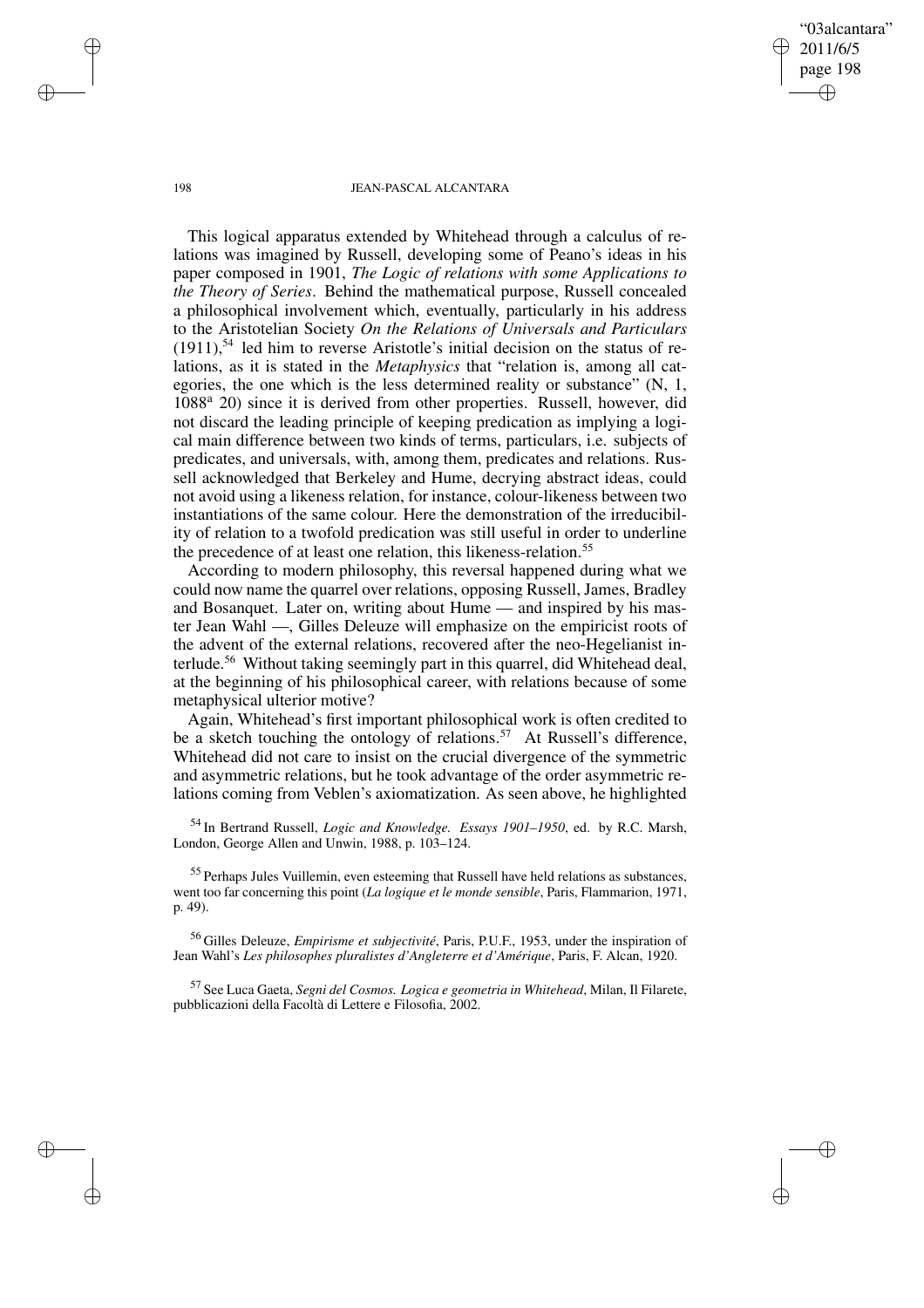✐

an essential relation as well as some extraneous relations, which had to be reduced for satisfying the nominalistic claim. From the concept I to the concept II, classical mechanics is meanwhile rewritten, in conformity with a Russellian insight for the chapter LIII of the *Principles of Mathematics* on "Matter".

Among the things being likely to exist, under the lead of rational dynamics, explains Russell, one finds: 1) instants; 2) points; 3) terms occupying instants but not points; 4) terms occupying points and instants together. 58 Russell holds "occupying" as an undefinable and therefore fundamental relation. Matter is nothing but a "many-one" correlation relating all the instants of time and some points of space, time being a one-dimensional series, whilst space may be a *n*-dimensional series. Russell's fundamental and indefinable relation of occupation translates Whitehead's extraneous relations for the concept II, which is less wasteful than the concept I, but still defective in relation to the Ockham's principle. Then with the concept III, Leibniz's relational theory of space defined as the order of coexisting things is brought to the fore, this becoming possible from the reducibility of the extraneous relations. Instants of time integrate the essential relations, with a moving world as an effect:

(33)  $R$ ; (abct) or  $R_t$ ; (abc)

✐

✐

✐

✐

The Leibnizian material world corresponds to the suppression of the dualism of points and particles. The fact that time is involved into the essential relation yet does not imply any physical relativity theory. Here Whitehead's skyline was still bounded by Maxwell's and Maxwellians' electromagnetism. Something stronger concerning the relationship between *abc* and t would otherwise be required in order to understand mass as a function of velocity. Of course this comment remains very theoretical, considering that *On Mathematical Concepts of the Material World* was written just at the time of the birth of special relativity.

The best the extraneous relations have to do, in order to respect Ockham's razor principle, is to provide kinetic axes for measuring the velocity of particles. At the time of the *Inquiry Concerning the Principles of Natural Knowledge* (1919), Whitehead will use similar kinetic axes to make possible the deduction of Lorentz's equations following the reconstruction of a Minkowskian space-time.<sup>59</sup> The 1905 work reaches its end as Whitehead

<sup>58</sup> Bertrand Russell, PoM, §438, p. 465.

<sup>59</sup> See our paper, "La dérivation des transformations de Lorentz par Whitehead", in *Chromatikon IV. Yearbook of Philosophy in Process*, Presses universitaires de Louvain, Louvainla-Neuve, 2008, pp. 9–20.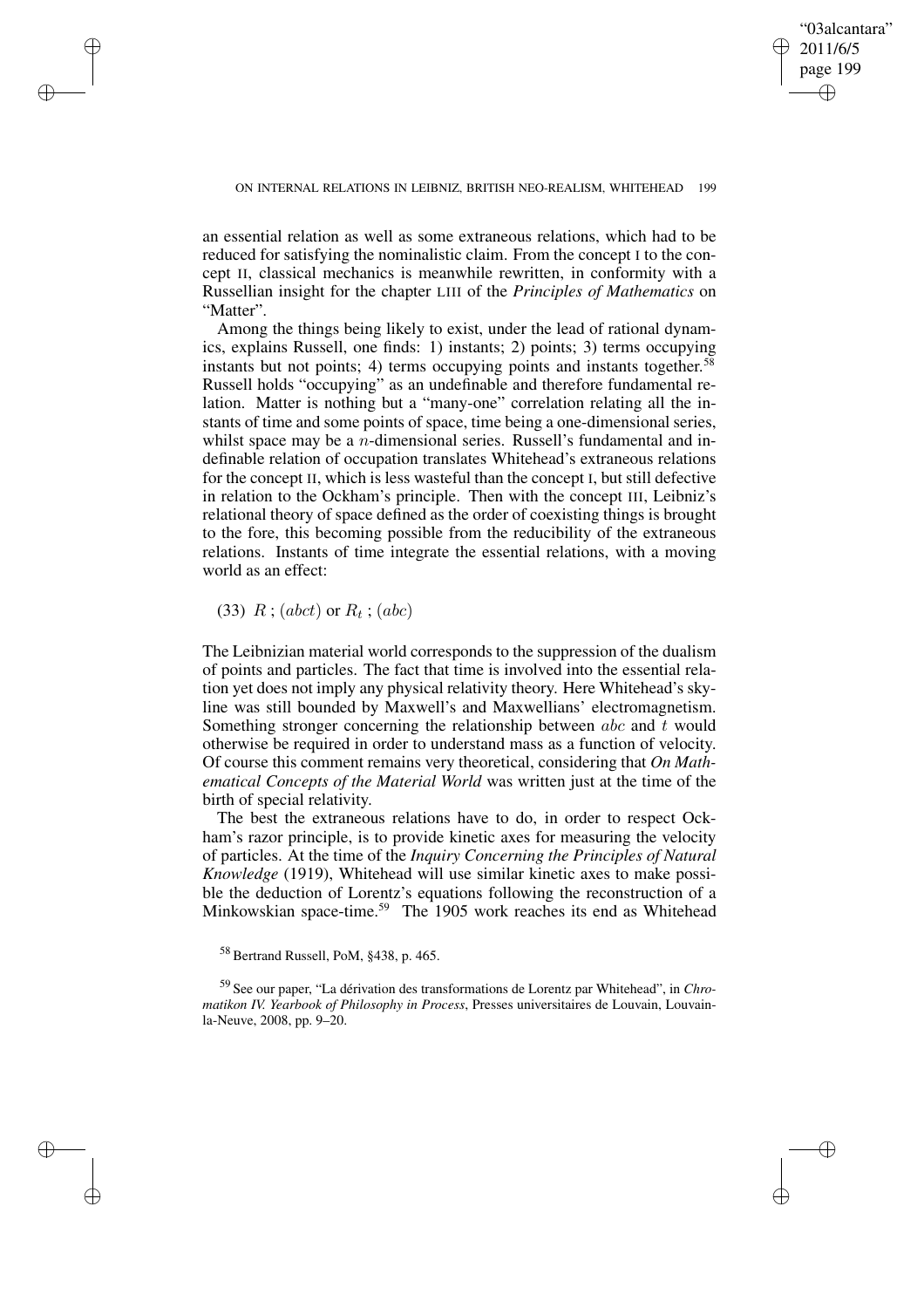"03alcantara" 2011/6/5 page 200 ✐ ✐

✐

✐

#### 200 JEAN-PASCAL ALCANTARA

elaborates the concept V, which goes on to assume a realistic thesis regarding lines of force, as Faraday finally seemed to have upheld.<sup>60</sup>

Qualifying as "monist" his more refined concept V, Whitehead certainly did not allude to a philosophical monism. However it comes then that physical field theory, on which, as it was noticed by Keith Campbell in his book *Abstract Particulars*, the prevalent concept of material world lies, did not particularly promote any pluralism.<sup>61</sup> Physical reality consists in the overlapping of different fields, each corresponding to one of the fundamental forces of the universe. And as soon as field comes to prevail over particles, parts of a field are not actually separable. If the great unification of the four kinds of force would be achieved, this could be even less possible. At once, each field possesses its own intrinsic properties; however, all the fields are interconnected, internally linked with the others. Thus the monist ontology could have a broad future, or at least a pure atomistic insight of the universe is out of game. After the results of the experimentations concerning interactions between correlated particles from a distance, quantum mechanics appears to lead to the same outcome.

From his early cosmological works, Whitehead drew another conclusion than Russell's, about the criticism of the prevalent judgement of predication. According to Russell's first mathematical philosophy, the irreducibility of relations led to preserve the absolute space and time. Whitehead inquired into the nature of space and time foremost through the mereological relation, which he first applied to space thanks to an early version of the method of abstractive extension in his French essay "La théorie relationniste de l'espace"  $(1914)$ .<sup>62</sup> That the whole-and-part relation is as well spatial as temporal then arose from *The Anatomy of Some Scientific Ideas* (1917).<sup>63</sup> First applied to generate the points of space, the generality of the method was such that

<sup>60</sup> "The inquiry in now entered upon of the possible and probable physical existence of such lines" (*On the Physical Lines of Magnetic Forces*, 1852; quoted by Bertrand Saint-Sernin, "Morphogenèse mathématique du monde matériel", in *Les études philosophiques*, octobre-décembre 2002, Paris, P.U.F., p. 435).

<sup>61</sup> Keith Campbell, *Abstract particulars*, Oxford, Blackwell Publishers, 1991; quoted by François Clementz in "Réalité des relations et relations causales" (*La structure du monde: objets, propriétés, états de chose. Renouveau de la métaphysique dans l'école australienne de philosophie*, Paris, Vrin, 2004, pp. 517–518).

<sup>62</sup> Alfred North Whitehead, "La théorie relationniste de l'espace", in *Revue de métaphysique et de morale*, 1916, t. XXIII, pp. 423–454.

<sup>63</sup> Alfred North Whitehead, "The anatomy of some scientific ideas", first published in *The Organisation of Thought, Educational and Scientific*, London, Williams & Norgate, 1917, chapter vii, then in *The Aims of Education and Other Essays*, London, Williams & Norgate, 1929, chapter ix.

✐

✐

✐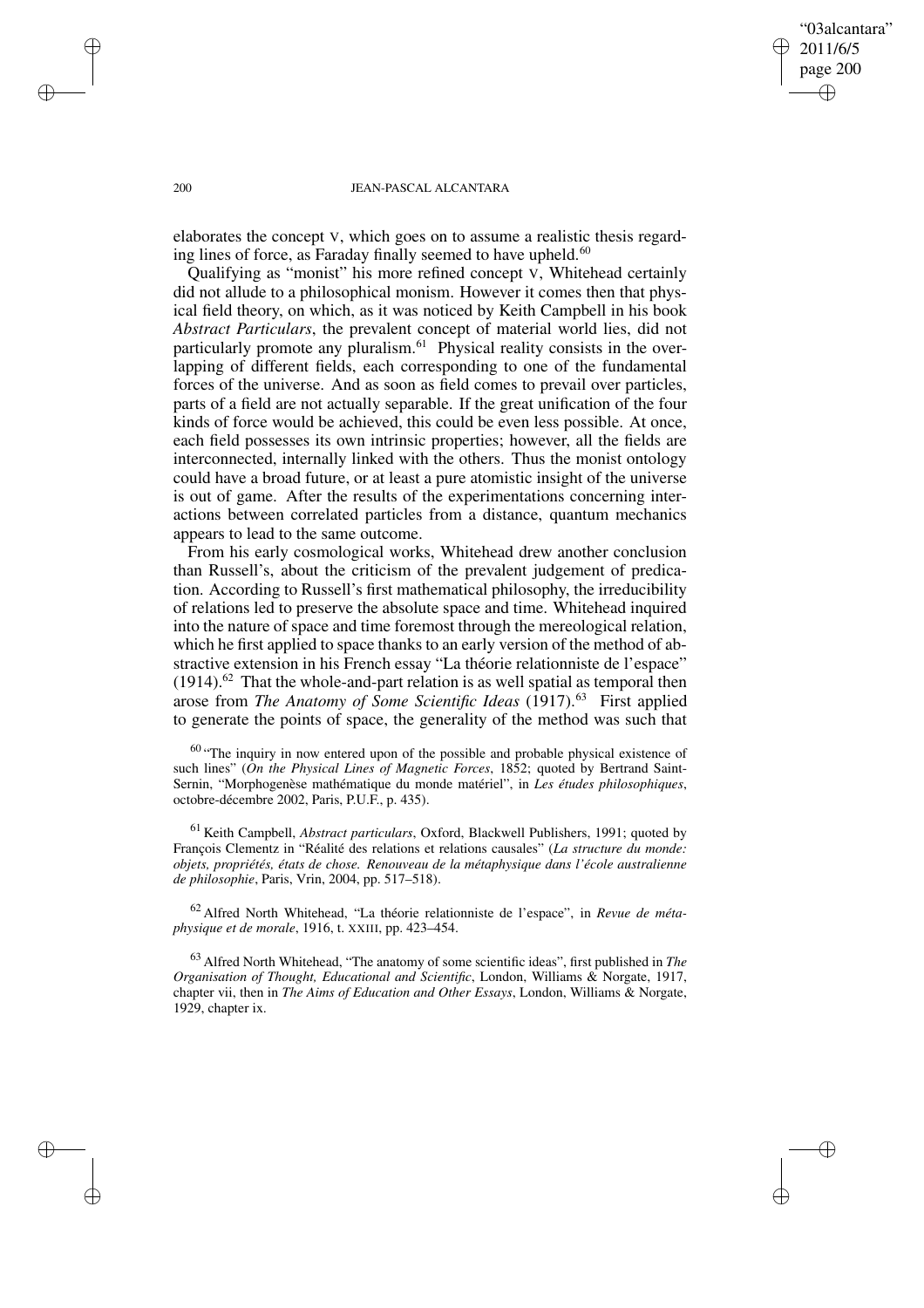"03alcantara" 2011/6/5 page 201 ✐ ✐

✐

✐

Whitehead might also obtain instants of the time by starting from W. James's "specious present". In the case of time, the mereological interlocking by an "enclosure relation" must be associated with an order relation which defines the direction of time. Indeed the rebuilding of Minkowki's space-time must include such relations of order on time. The whole-part relation must be distinguished from the logical belonging. Against Russell, space can no longer remain a set of points. $64$ 

Whitehead did not care of any controversy with idealism and monism though he started as an empiricist for whom the stubborn facts, in a theory of knowledge, consist in the perception of the *membra disjecta* which are to be put in relation through space and time orders. Nevertheless, with PNK, Whitehead accessed the concept of organism, explaining why even an electron could share some properties of an organism. This bold approach imported into the analysis of the concepts of the material world the Hegelian Trojan horse of the whole organic unity. And not amazingly, Whitehead carried on a plea in favour of the universal interconnectedness of the whole events, for this time in unison with the physical relativity.

"'Significance' is the relatedness of things. To say that significance is experience, is to affirm that perceptual knowledge is nothing else than an apprehension of the relatedness of things, namely of things in their relations and as related".<sup>65</sup>

Afterwards Whitehead expressed more and more his doubts about the ability of the external relations to account for the system of nature.<sup>66</sup> Nature was referred to "a complex of related entities", analysed by our ideas of space and time.<sup>67</sup> However CN is placed under the patronage of Russell due to the fact that Whitehead, at the beginning, uses Russell's theory of denoting and asserts that "evidently the relations holding between natural entities

<sup>64</sup> B. Russell, PoM, p. 443.

✐

✐

✐

✐

<sup>65</sup> Alfred North Whitehead, *An Enquiry Concerning the Principles of Natural Knowledge*, Cambridge, Cambridge University Press, reprint New York, Dover Publications Inc., 1982, §3.5, p. 12.

<sup>66</sup> "Thus the origin of the doctrine of matter is the outcome of uncritical acceptance of space and time as external conditions for natural existence" (CN, p. 20).

 $^{67}$  CN, chap. i, p. 13.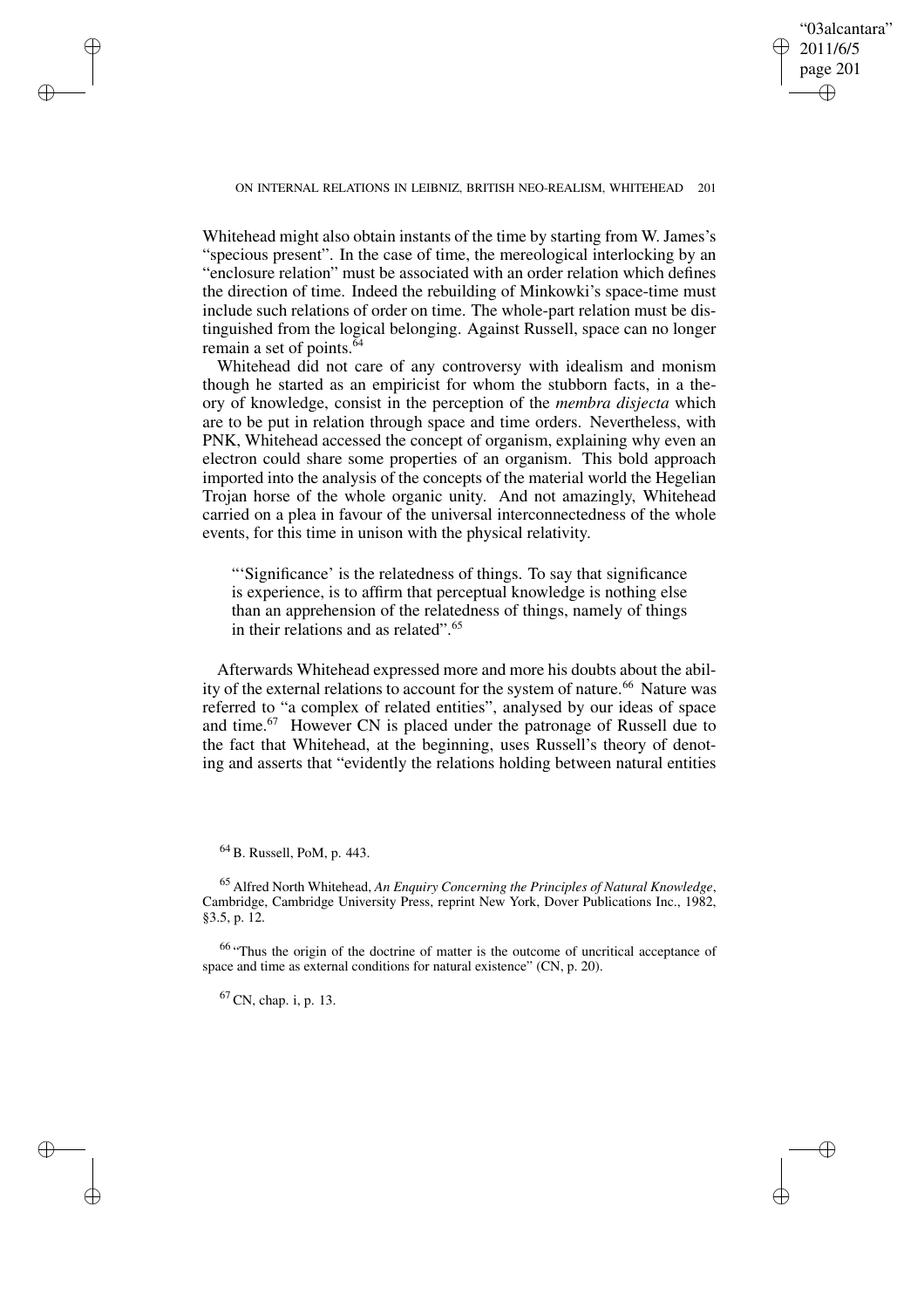202 JEAN-PASCAL ALCANTARA

"03alcantara" 2011/6/5 page 202

✐

✐

✐

✐

are themselves natural entities".<sup>68</sup> If thought deals originally with individuals, the primary factors of sense-awareness are relations, and secondarily thought deals with all the "this" and "that", that is to say, Russell's logical proper names which denote without meaning.<sup>69</sup> That what is called "bifurcation" corresponds also to the genesis of the judgement of predication, given that the *terminus* of the sense-awareness slips in the background.<sup>70</sup> So we find in Whitehead the same Russellian struggle against the prevalence of predication, indeed a "confuse notion" hiding the whole diversity of relations among entities.<sup>71</sup> It is still worth noting that Whitehead seemed to tend towards realism about the relations, but surely more about internal relations than in a Russellian way, though the Russellian Leibniz pervaded in depth CN, for instance, as Whitehead wrote:

"Some schools of philosophy, under the influence of the Aristotelian logic and the Aristotelian philosophy, endeavour to get on without admitting any relations at all except that of substance and attribute. Namely all apparent relations are to be resolvable into the concurrent existence of substances with contrasted attributes. It is fairly obvious that the Leibnizian monadology is the necessary outcome of any such philosophy. If you dislike pluralism, there will be only one monad.".<sup>72</sup>

Brought to the fore by the predicate-subject relation, every substance is recognized from the criteria of not being predicable to anything else, that which constituted, according to Leibniz in the *Discourse of Metaphysics* (§viii), only its "nominal definition", the definition by the complete notion being the actual one. Transformed into a concrete thing underlying to all what is disclosed to the sense-awareness, substance leads straight to the aether of the modern physics. Then matter is thrown into space and time,

## <sup>68</sup> CN, p. 14.

 $69$  "The 'it' for thought is essentially a relatum for sense-awareness" (CN, p. 8).

 $70$  "The entity has been separated from the factor which is the terminus of sense-awareness. It has become the substratum for that factor, and the factor has been degraded into an attribute of the entity. In this way a distinction has been imported into nature which is in truth no distinction at all. A natural entity is merely a factor of fact, considered in itself." (CN, p. 16).

<sup>71</sup> "Personally, I think that predication is a muddled notion confusing many different relations under a convenient common form of speech." (CN, p. 18).

 $72$  CN, chap. vii, p. 150.

✐

✐

✐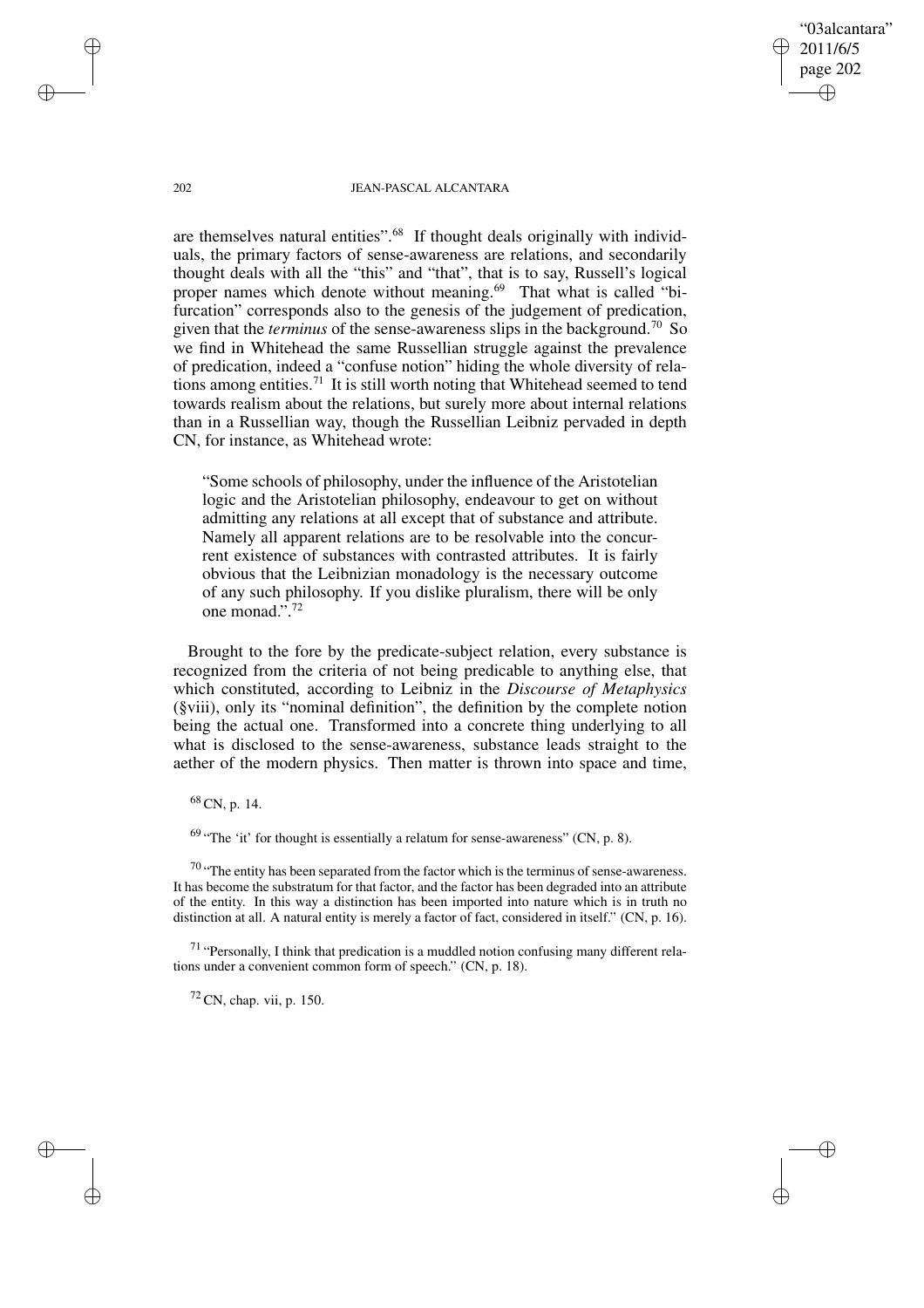✐

and space and time become the attributes of the substance or, that amounting to the same, external relations.

✐

✐

✐

✐

But precisely Bradley tried to show in which way a spatial relation, often classically chosen as the very case of external relations, could be understood as an internal one. Only "for working purpose", the human mind may keep what is perceived as "relatively external". According the commonsense, changing in space is as well external as the relation of comparison, which does not look to modify the compared terms. However, if a comparison would not imply the inner nature of the terms, the relation which it involves would be arbitrary. And about spatial modification, Bradley considered that all spatial organization takes on a qualitative dimension. Writing that a sheer space grounded on external relations becomes an inconsistent abstraction, Bradley met a main feature of Leibniz's theory of space, as linked to the principle of sufficient reason. Space is but an order of external relations resolvable to internal relations. Thus to be part of a fresh whole cannot happen without any reason. Without any qualitative difference, there is no more distinction in space. Where Bradley claimed that "nothing in the world is external so except for our ignorance", $73$  to dispose of a perfect knowledge of the universe, according to Leibniz, amounts to see the reason of all the relations, that which allows to deduce the universe from the minor detail, namely an internal feature of any term. In a whole, nothing may be external. The point where monadism met up with monism is thus: a whole which is less than the Universe always constitutes an abstraction.

However, Whitehead esteemed that the prominence of the substance ontology in Leibniz impeded space and time to be actually internal relations. Because relations for Leibniz stay depending on attributes, Leibniz in fact is closer to the Newtonian absolutes that he has imagined. Spatial and temporal relationism cannot be performed before events have superseded substances. Then space and time could be relations of attributes or, even better, relations of the factors of the events.

In *Science and the Modern World*, Whitehead comes to a resolution which invalided Russell's kind of pluralism, upon which henceforth weights the suspicion of materialism. Indeed, the main feature of the materialistic conception of nature consists in connecting portions of matter with external relations. A mereology of events conceivable for a philosophy of organism is grounded on the internal relations tying events and eternal objects. Furthermore, as we saw at the beginning, a double sort of relation ties together eternal objects and events. Then it appears that if there were any internal relations, there could be no process. In the same sense, a famous Leibnizian

<sup>73</sup> F.H. Bradley, *Appearance and Reality*, p. 519.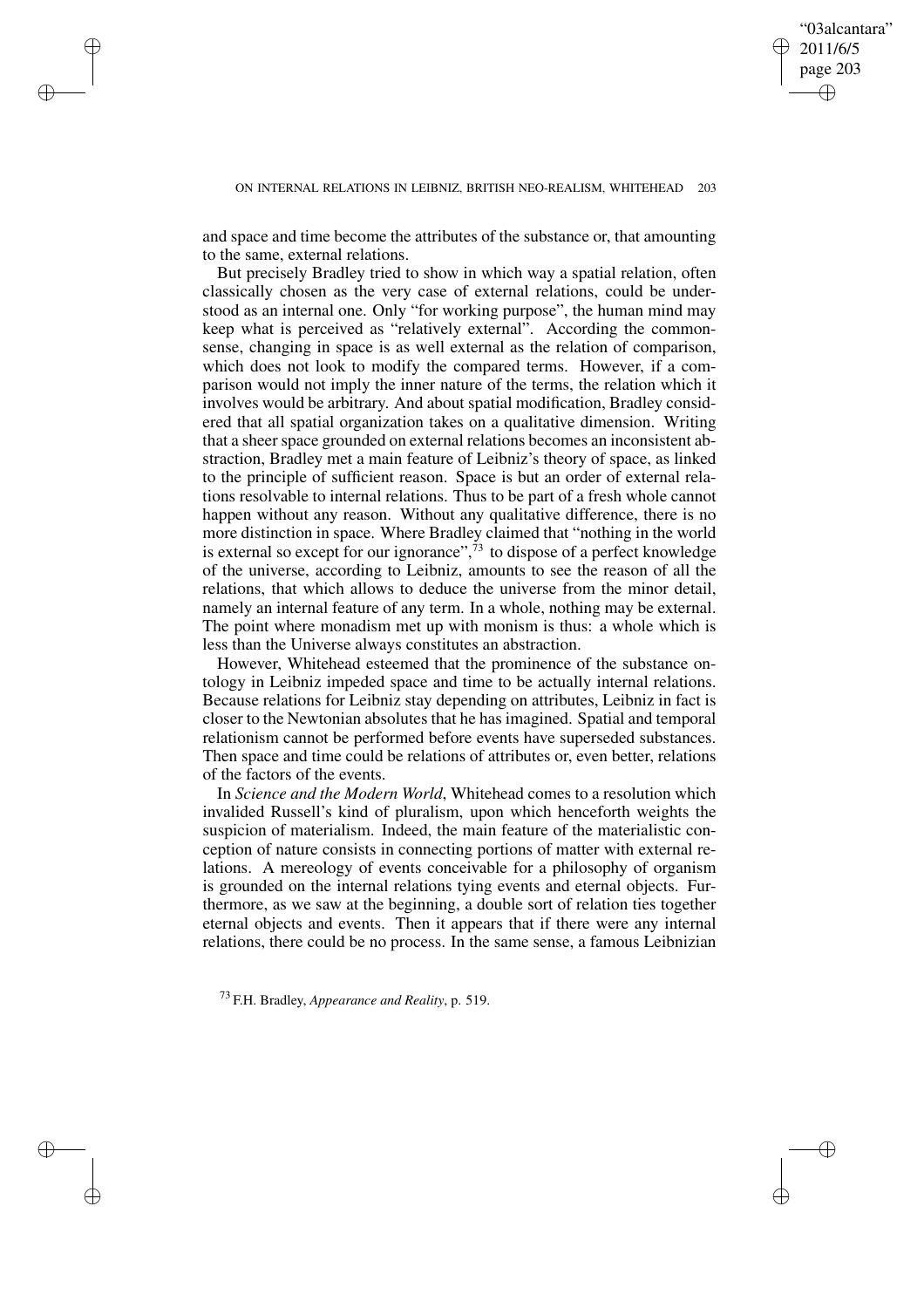"03alcantara" 2011/6/5 page 204 ✐ ✐

✐

✐

### 204 JEAN-PASCAL ALCANTARA

argument against Descartes' mechanisms shows that a set of external relations is deprived of any criterion of distinction.<sup>74</sup> In the longest analysis which Whitehead devotes to Leibniz in SMW at the end of the chapter ix, the British philosopher precises his paradoxical views, that true internal relations have become incompatible with the notion of substance.

Finally Whitehead denies to Leibniz a right understanding of the meaning of internal relationships, not withstanding that "it is obvious that the basing of philosophy upon the presupposition of organism must be traced back to Leibniz".<sup>75</sup> But if we consider the scholastic background of Leibniz's theory of relations (i.e. Suarez), namely that relations draw their reality from a *fundamentum* which comes under the category of quality, Whitehead has correctly advanced: "Accordingly for him there was no concrete reality of internal relations". There he put forward a sort of a dilemma:

"He had therefore on his hands two distinct points of view. One was that the final real entity is an organising activity, fusing ingredients into a unity, so that this unity is the reality. The other point of view is that the final real entities are substances supporting qualities. The first point of view depends upon the acceptance of internal relations binding together all reality. The latter is inconsistent with the reality of such relations".<sup>76</sup>

So the Leibnizian ideality of internal relations may turn out exclusive of the actual entity of *Process and Reality* (1929). While Russell ascribed a reality to his external relations, Whitehead ends to attribute a reality to his internal relations, this becoming then a theory of prehensions, in the extent that prehensions of the past entities by the actual ones are nothing but actual connexion.

Leibnizian internal relations seemed too strong according to Russell, constituting a tight network, as he imagined that the death of a woman in India could affect her husband staying in Europe. Russell gave to the Leibnizian internal relations the same strength as the one of his own external relations, and then monadology could be the equivalent of a mere monism. From a Whiteheadian side, Leibniz's internal relations looked, at the opposite, to be rather weak, with regard to the fact that they were nothing more than mere

<sup>74</sup> G.W. Leibniz, *De ipsa natura*, §xiii, 1698 (GP IV, 512–514).

<sup>75</sup> A.N. Whitehead, SMW, Mentor Book,  $20<sup>th</sup>$  printing, 1960, p. 140. In the next page, Whitehead refers to Russell's book CEPL "for the suggestion of his line of thought".

<sup>76</sup> SMW, pp. 140–141.

✐

✐

✐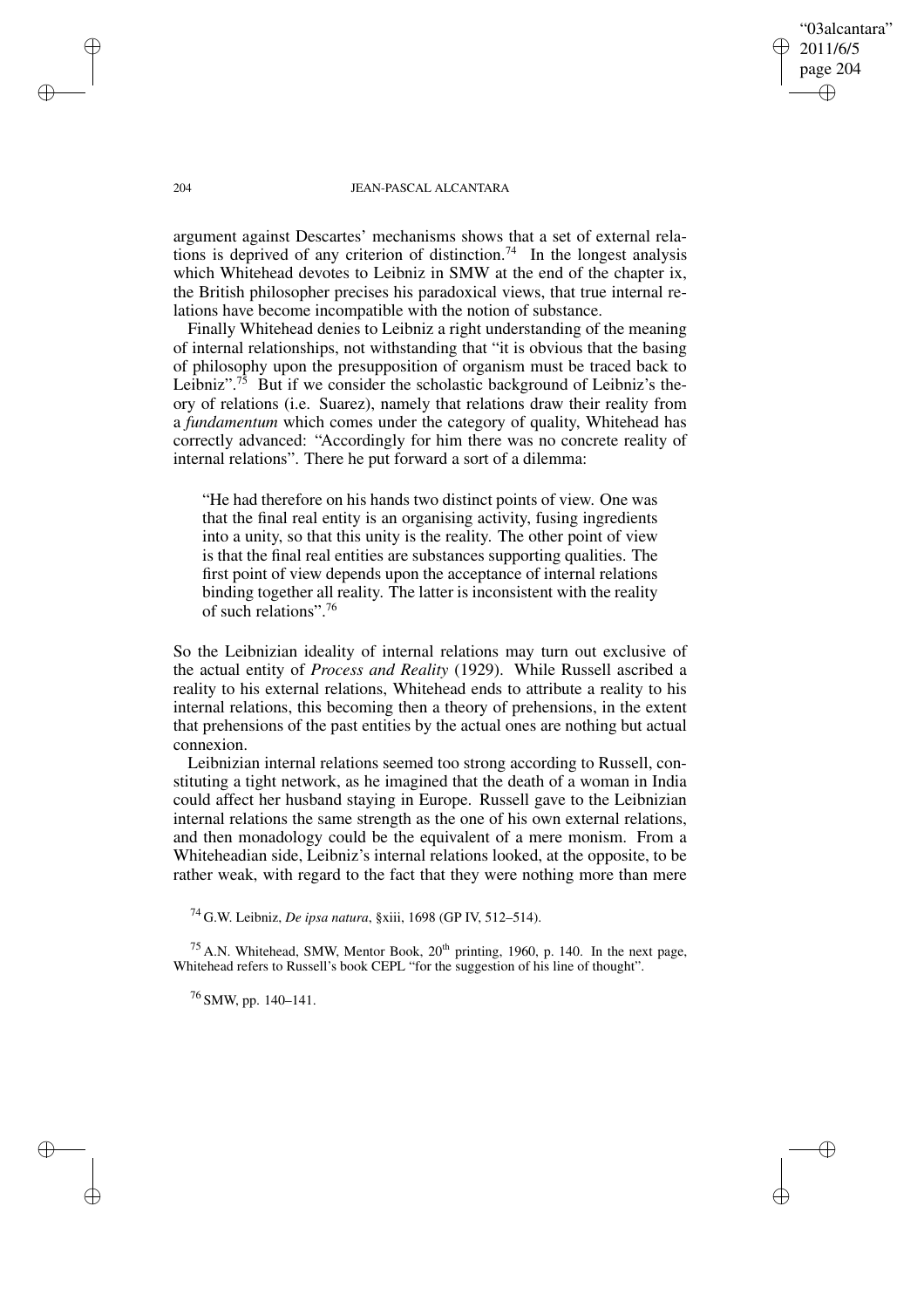✐

abstractions according to Leibniz himself, even if they had a *fundamentum in re*. The way was broadly opened for Whitehead, to hold his strong internal relations as the prehensions of *Process and Reality*.

### 5. *Conclusion*

✐

✐

✐

✐

As a mathematician, Whitehead started up in understanding relations from a universal algebra. Leibniz himself intended to classify all the mathematical relations inside the *Mathesis universalis*, expecting some progress together with the improving of the mathematical notation.<sup>77</sup> His doctrine of the complete notion compelled him to ascribe to the relations in his metaphysics an ontological importance not exactly suitable to the Aristotelian tradition of the *ens rationis* to which, however, he explicitly wished to be faithful. As a result, it was not amazing that the problematic of the reductibility of the relations was brought to the fore. Here Whitehead had noticed an overwhelming tension, in the meaning that the importance of relations was contradictory with the very notion of a substance supporting its qualities. *Process and Reality* was nothing but a demonstration of the necessity to reject the ontology of substance in order to assume the internality of the relations on the level of the relatedness of the actual entities.

Whitehead avoided the difficulties inherent to the position of what we call nowadays "bare particulars" and grounded the continuity of the nature. About *Process and Reality* in comparison with Bradley, Leemon B. McHenry has noticed that for explaining this continuity, pluralism must concede to Bradley, in the way of William James in *A Pluralistic Universe*, upholding that parts of the world must be "in some ways connected, in some other ways not connected with the other parts" and adding that this "way can be discriminated".<sup>78</sup> It would still be worth to study how the old opposition between external and internal relations was superseded in the philosophy of organism by the beautiful disjunction of the two modes of perception described in Whitehead's *Symbolism, Its Meaning and Effect* and reiterated in

<sup>77</sup> See G.W. Leibniz, "Specimen geometriae luciferae", in *Mathematische Schriften*, published by C.I. Gerhardt, Halle, 1849–1863, reprint by Georg Olms, Hildesheim, 1971, vol. vii.

<sup>78</sup> William James, *A Pluralistic Universe*, New York, Longmans, Green and Co., 1909, p. 79. See Leemon McHenry's comment in *Whitehead and Bradley. A Comparative Analysis*, Albany, State University of New York Press, 1992, pp. 78–93.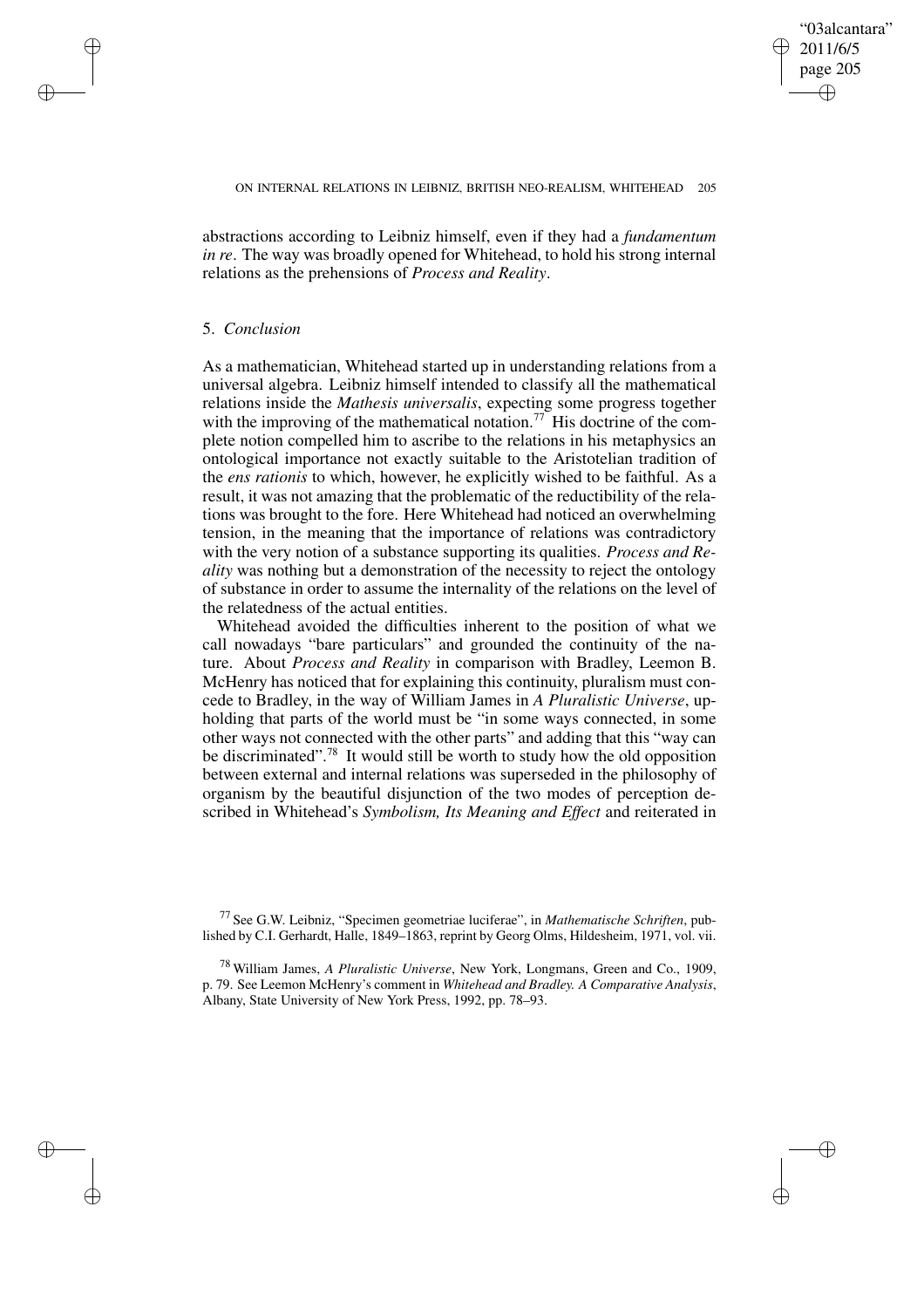"03alcantara" 2011/6/5 page 206 ✐ ✐

✐

✐

### 206 JEAN-PASCAL ALCANTARA

the crowning work  $PR<sup>79</sup>$  Indeed, since the actuality is externally related under the way of presentational immediacy, the power of the past, still active along the chain of causal events, manifests itself under the way of causal efficacy. The actualities are externally related, but the power of the past remains active through the process of concrescence. In the same slice of a Minkowskian cone, relations are homogeneous, namely external. When a subject prehends an object, the relation is internal from the point of view of the prehending subject but it falls into externality from the point of view of the prehended object.<sup>80</sup> So the interrelatedness of the things in Whitehead's cosmology would must less promote the image of a confuse network than a clear cleavage between this two modes of perception, which enriches the use of internal relations in the analysis of the relational essence of eternal objects.

Then there were two directions for those who intended to revolutionize the metaphysical tradition of the *ens rationis*, which indeed consisted in seeing relations as an *ens diminutum*. Russell's way consisted in ascribing reality to external relations, becoming the true universals, whereas he preserved the traditional asymmetry of the judgement of predication — Ramsey will go further in inquiring about predication —, once he had recognized the irreducibility of the relational propositions to this form. It is finally dubious that Whitehead would intend to radically impugn an intellectual schema so suitable for the practical life. He rather gave a genesis of this schema along PR. The main default of Russell's radical reject of internal relations boiled down to bring all the kinds of relations on the same level, where James' or Dewey's pragmatisms rendered conceivable all degrees and modes of connexions in the nature. Akin with this line of thought, Whitehead's refined resolution in the quarrel over relations, attributing efficacy to the internal relations through a theory of perception in accordance with the relativity physics, combined with the logical use of the relations on the level of the eternal object as instantiated universals, appears nowadays to sketch a form of a moderated Platonic solution, elaborated by the modern logic of relation, in the problem of the status of the universals, beside the trope theory of the analytical metaphysics.

> 11, place de la Baille 71 000 Mâcon France E-mail: jeanpascal.alcantara@wanadoo.fr

<sup>79</sup> Alfred North Whitehead, *Symbolism, Its Meaning and Effect*, New York, The Macmillan Co., 1927.

<sup>80</sup> Alfred North Whitehead, PR, 309.

✐

✐

✐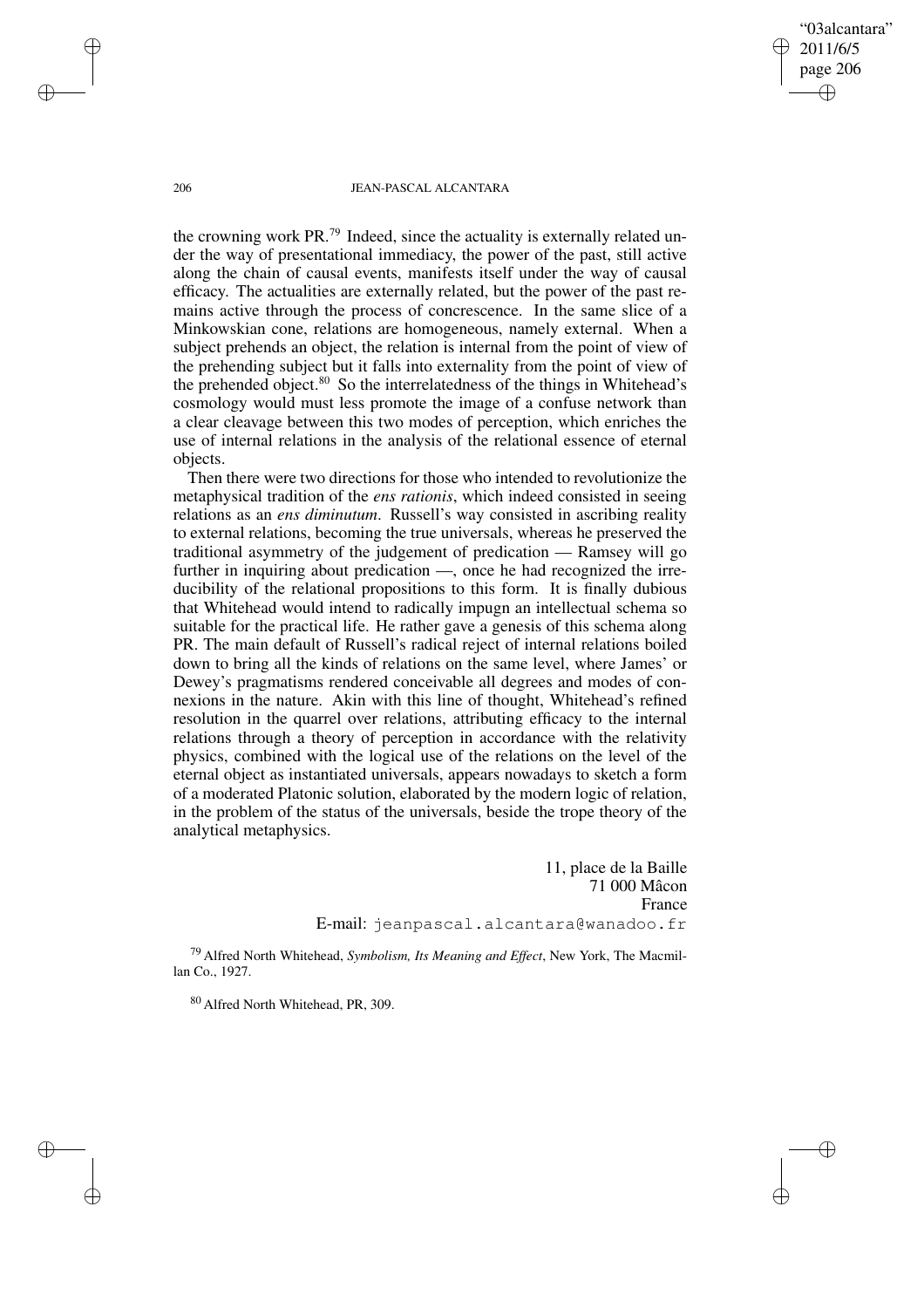ON INTERNAL RELATIONS IN LEIBNIZ, BRITISH NEO-REALISM, WHITEHEAD 207

"03alcantara" 2011/6/5 page 207

✐

✐

✐

✐

### **REFERENCES**

✐

✐

✐

- Alcantara, Jean-Pascal. "La dérivation des transformations de Lorentz par Whitehead", in *Chromatikon IV. Yearbook of Philosophy in Process*, Presses universitaires de Louvain, Louvain-la-Neuve, 2008, pp. 9–20.
- Bradley, F.H. "Unfinished Draft of an Article on Relations", in *Collected Essays*, XXXI, vol. II, Greenwood Press Westport, 1935, Clarendon Press, Oxford, 1970, pp. 630–676.
- Bradley, F.H. *Appearance and Reality*, Oxford, Oxford University Press, 1893, 16th impression, 1978.
- Church, Alonzo. "A Note on the *Entscheidungsproblem*", in *The Journal of Symbolic Logic*, vol. 1, n <sup>o</sup> 1, 1936, pp. 40–41.
- Clementz, François. "Réalité des relations et relations causales" in *La structure du monde: objets, propriétés, états de chose. Renouveau de la métaphysique dans l'école australienne de philosophie*, Paris, Vrin, 2004.
- Couturat, Louis. *Opuscules et fragments inédits de Leibniz. Extraits des manuscrits de la Bibliothèque royale de Hanovre* Paris, 1903, reprint Georg Olms Verlag, Hildesheim, 1961.
- Cover, J.A. and O'Leary-Hawthorne, John. *Substance and Individuation in Leibniz*, Cambridge University Press, 1999, pp. 56 sq.
- d'Agostino, Fred. "Leibniz on Compossibility and Relational Predicates", in *Leibniz: Metaphysics and Philosophy of Science*, ed. by R.S. Woolhouse, Oxford, Oxford University Press, 1981, pp. 89–103.
- Deleuze, Gilles. *Empirisme et subjectivité*, Paris, Presses Universitaires de France, 1953.
- Gaeta, Luca. *Segni del Cosmos. Logica e geometria in Whitehead*, Milan, Il Filarete, pubblicazioni della Facoltà di Lettere e Filosofia, 2002.
- Gandon, Sébastien and Marion, Mathieu. "L'idéalisme britannique: histoire et actualité", to be published in *Philosophiques*, revue de la Société Philosophique du Québec.
- Gaskin, Richard. "Bradley's Regress, the Copula and the Unity of the Proposition", *Philosophical Quaterly*, 1995, vol. 45, pp. 161–180.
- Hintikka, Jaakko. "Leibniz on Plenitude, Relations, and the 'Reign of Law"', in *Leibniz. A Collection of Critical Essays*, ed. by Harry G. Frankfurt, New York, Anchor Books, 1972, pp. 155–190.
- Hughes, G.E. and Cresswell, M.J. *A New Introduction to Modal Logic*, London, Routledge, 1966.
- Ishiguro, Hidé. *Leibniz's Philosophy of Logic and Language*, Cambridge, Cambridge University press, 2<sup>nd</sup> edition, 1990.
- Ishiguro, Hidé. "Leibniz's Theory of the Ideality of Relations", in Harry G. Frankfurt ed., *A Collection of Critical Essays*, New York, Anchor Books Doubleday & Cie, 1972, pp. 191–213.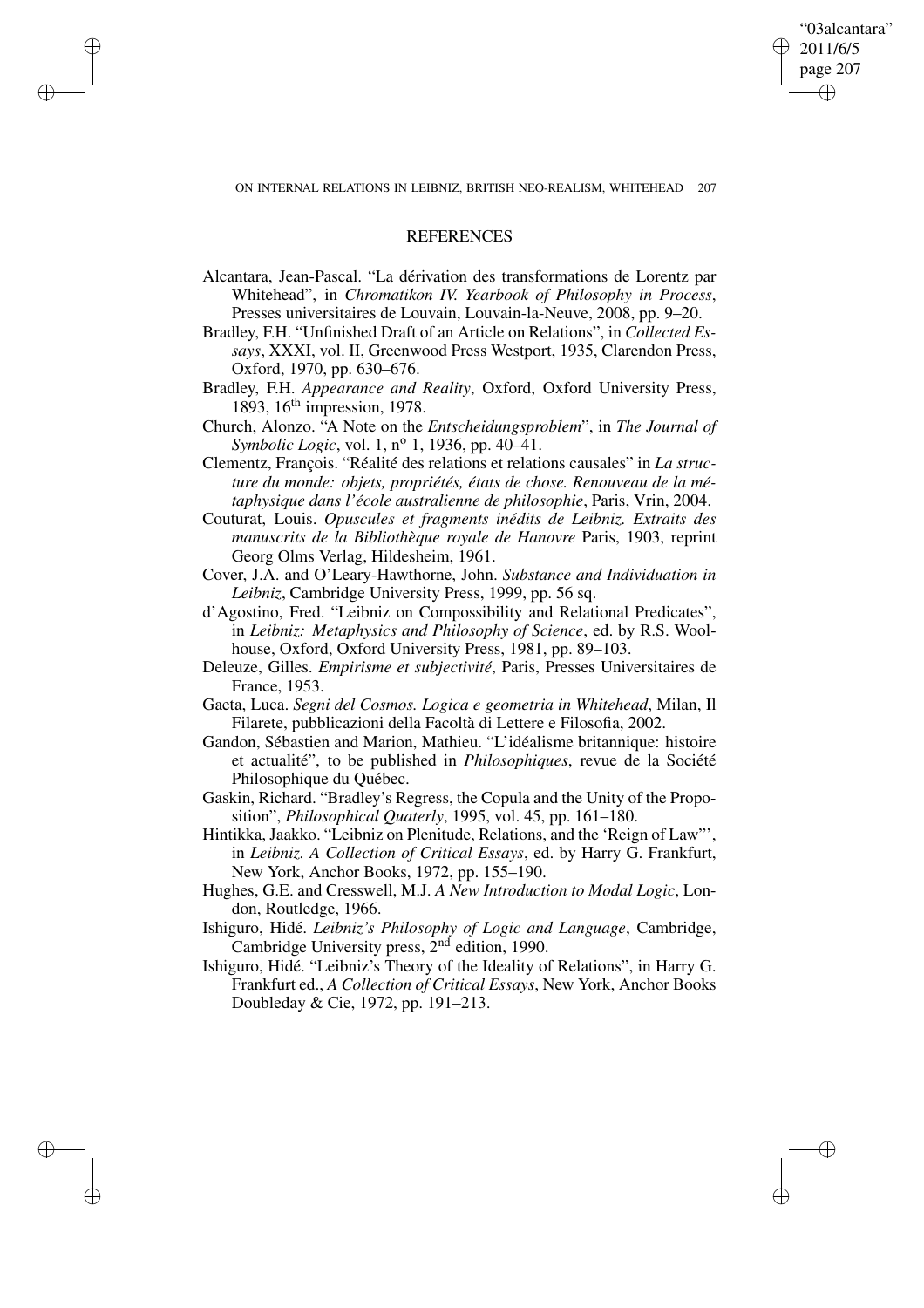### "03alcantara" 2011/6/5 page 208 ✐ ✐

✐

✐

### 208 JEAN-PASCAL ALCANTARA

- James, William. *A Pluralistic Universe*, New York, Longmans, Green and Co., 1909.
- Kulstad, Mark. "A Closer Look at Leibniz's Alleged Reduction of Relations", in *Southern Journal of Philosophy* 18, 1980, pp. 417–432.
- Leibniz, G.W. *Die philosophischen Schriften* Berlin, C.I. Gerhardt, 1875– 1885, reprint Hildesheim, Georg Olms Verlag, 1968.
- Leibniz, G.W. "Specimen geometriae luciferae", in *Mathematische Schriften*, published by C.I. Gerhardt, Halle, 1849–1863, reprint by Hildesheim, Georg Olms, 1971, vol. vii.
- Mates, Benson. "Nominalism and Evander's Sword", *Studia Leibnitiana*, Supplementa xxi, Wiesbaden, F. Steiner, 1980, Teil 3.
- Mates, Benson. *The Philosophy of Leibniz. Metaphysics and Language*, Oxford, Oxford University Press, 1986, pp. 209–226.
- McHenry, Leemon. *Whitehead and Bradley. A Comparative Analysis*, Albany, State University of New York Press, 1992, pp. 78–93.
- Moore, G.E. "External and internal relations", in *Proceedings of the Aristotelian Society*, 1919–1920, collected in *Philosophical Studies*, 1922, London, Routledge, 1965, IX, pp. 276–309.
- Mugnai, Massimo. *Leibniz's Theory of Relations*, Stuttgart, F. Steiner, 1992.
- Nef, Frédéric. "Accidents et relations individuelles chez Leibniz", in *Leibniz et les puissances du langage*, ed. by D. Berlioz et F. Nef, Paris, Vrin, 2005.
- Nef, Frédéric. *Qu'est-ce que la métaphysique?*, Paris, Gallimard, 2004.
- O'Briant, Walter. "Russell on Leibniz", *Studia Leibnitiana*, Bd. xi, Heft 2, Wiesbaden, F. Steiner, 1979, pp. 159–222.
- Parkinson, G.H.R. *Logic and Reality in Leibniz's Metaphysics*, Oxford, Clarendon Press, 1965, pp. 39–55.
- Rescher, Nicolas. *Leibniz's Metaphysics of Nature. A Group of Essays*, Dordrecht, Reidel, 1981, pp. 56–83.
- Russell, Bertrand. *A Critical Exposition of the Philosophy of Leibniz. With an Appendix of Leading Passages*, Cambridge, 1900, reprint London, Routledge, 2002.
- Russell, Bertrand. *Logic and Knowledge. Essays 1901–1950*, ed. by R.C. Marsh, London, George Allen and Unwin, 1988, pp. 103–124.
- Russell, Bertrand. *Philosophical Essays*, 1910, London, Routledge, 2000.
- Russell, Bertrand. *Principles of Mathematics*, Cambridge, Cambridge University Press, 1903.

Saint-Sernin, Bertrand. "Morphogenèse mathématique du monde matériel", in *Les études philosophiques*, octobre-décembre 2002–4, pp. 427–440.

Vallicella, William F. "Relations, Monism, and the Vindication of Bradley's Regress", *Dialectica*, 2002, vol. 56, nº 1, pp. 3-35.

Vuillemin, Jules. *La logique et le monde sensible*, Paris, Flammarion, 1971.

✐

✐

✐